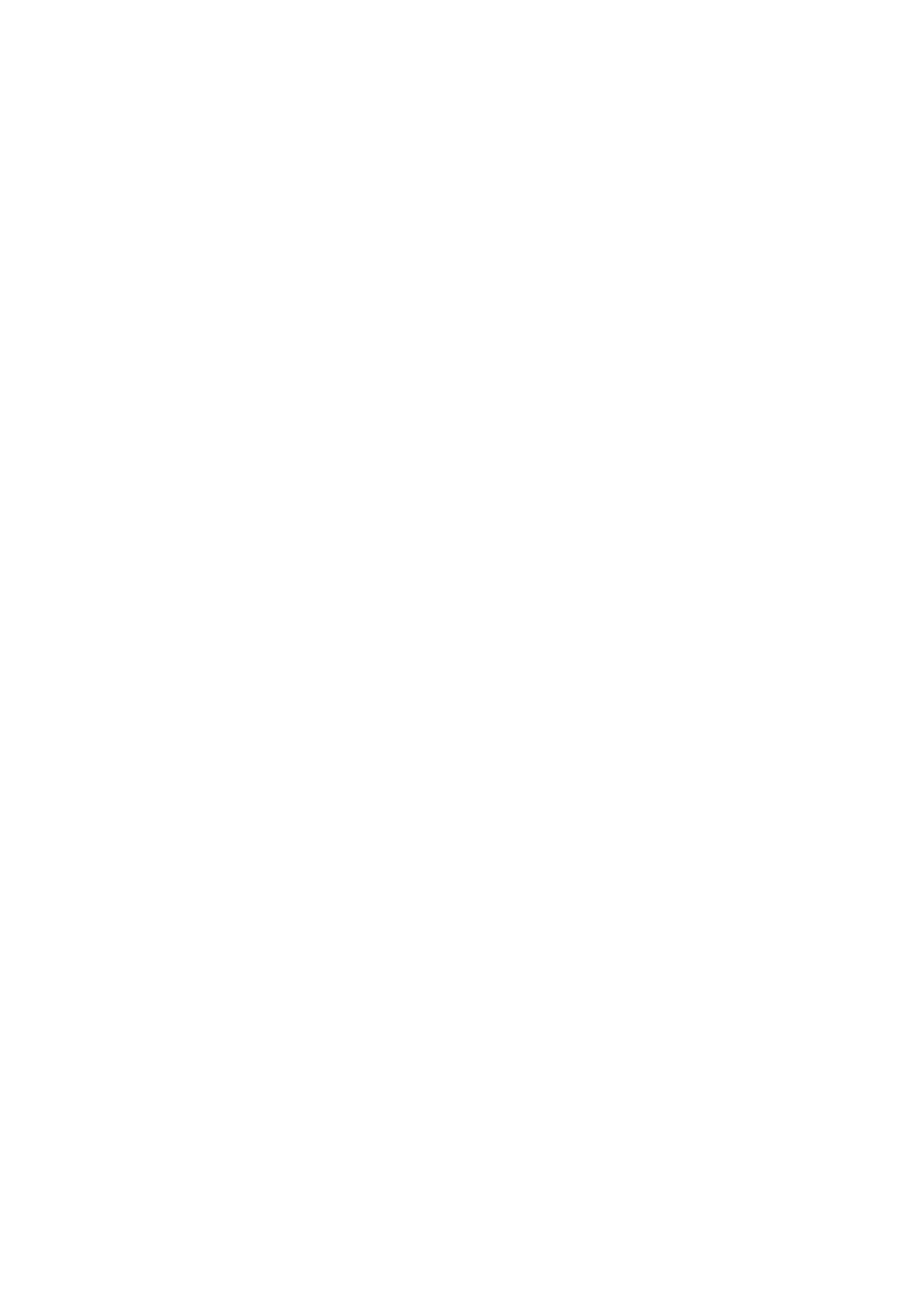## **NORTHERN TERRITORY OF AUSTRALIA**

## **ELECTORAL LEGISLATION FURTHER AMENDMENT ACT 2019**

**Act No. [ ] of 2019** \_\_\_\_\_\_\_\_\_\_\_\_\_\_\_\_\_\_\_\_

\_\_\_\_\_\_\_\_\_\_\_\_\_\_\_\_\_\_\_\_

# **Table of provisions**

| Part 1              | <b>Preliminary matters</b>                                    |  |
|---------------------|---------------------------------------------------------------|--|
| 1<br>$\overline{2}$ |                                                               |  |
| Part 2              | <b>Amendment of Electoral Act 2004</b>                        |  |
| 3                   |                                                               |  |
| 4                   |                                                               |  |
| 5                   |                                                               |  |
| 6                   |                                                               |  |
|                     | ЗA<br>Meaning of gift                                         |  |
| 7                   |                                                               |  |
| 8                   |                                                               |  |
|                     | Application of Criminal Code<br>8A                            |  |
| 9                   |                                                               |  |
| 10                  | Section 13 amended (Supply of roll extract to MLA and         |  |
|                     |                                                               |  |
| 11                  |                                                               |  |
| 12<br>13            |                                                               |  |
| 14                  |                                                               |  |
| 15                  | Section 42A amended (Designated land part of voting centre) 8 |  |
| 16                  |                                                               |  |
| 17                  | Section 46 amended (Scrutineers - appointment)9               |  |
| 18                  | Section 47 amended (Scrutineers - presence at voting centre   |  |
|                     |                                                               |  |
| 19                  |                                                               |  |
| 20                  |                                                               |  |
| 21                  |                                                               |  |
| 22                  |                                                               |  |
| 23                  |                                                               |  |
| 24                  |                                                               |  |
| 25                  | Part 6, Division 3, Subdivision 1 heading amended 11          |  |
| 26                  |                                                               |  |
| 27                  |                                                               |  |
| 28                  |                                                               |  |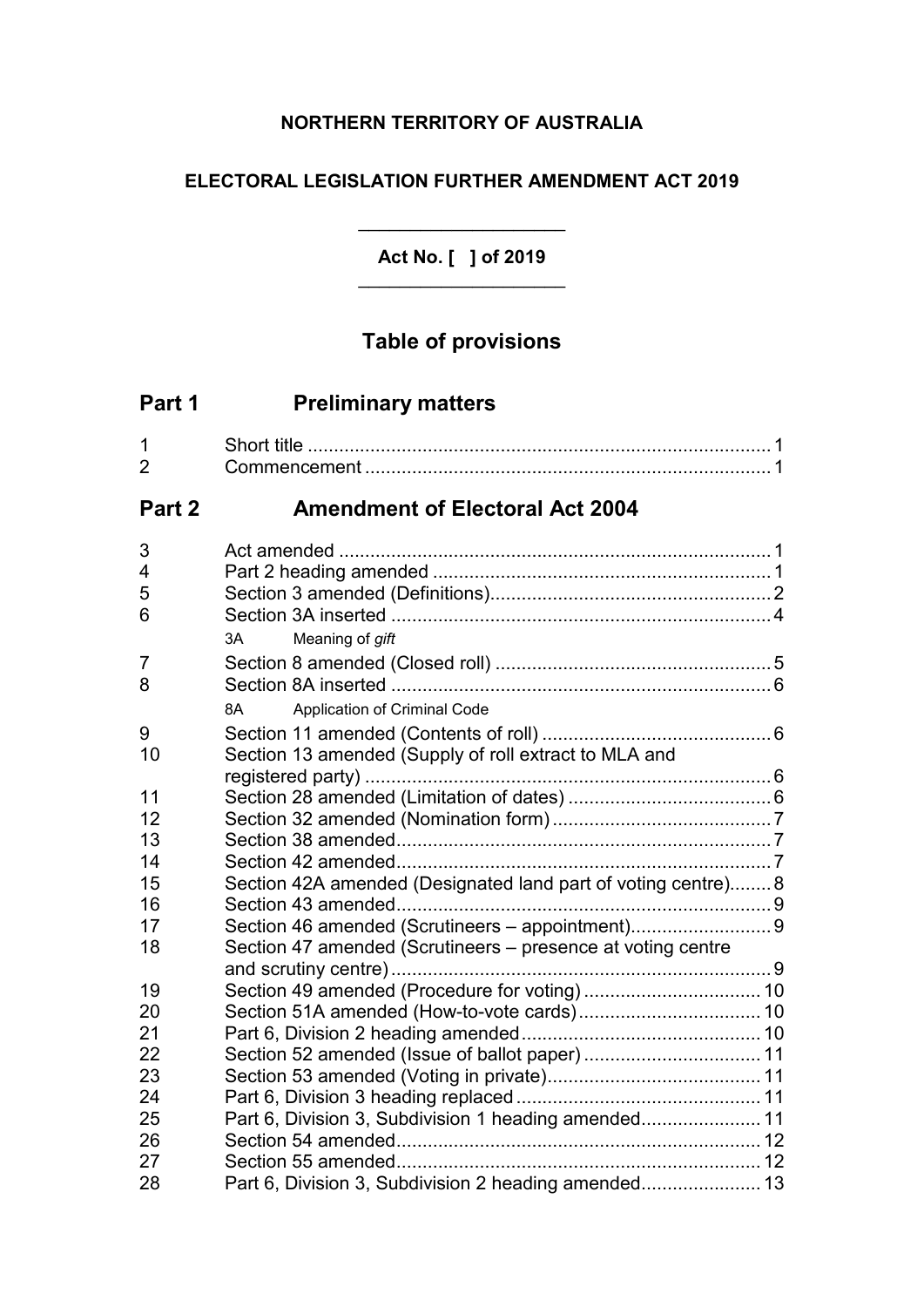| 29 | Section 56 amended (Issue of declaration ballot paper) 13   |  |
|----|-------------------------------------------------------------|--|
| 30 |                                                             |  |
| 31 | Section 62 amended (Issue of postal voting papers) 14       |  |
| 32 | Section 64 amended (Applications to be available for public |  |
|    |                                                             |  |
| 33 | Section 66 amended (When postal vote may be cast)  15       |  |
| 34 |                                                             |  |
| 35 |                                                             |  |
| 36 | Section 68 amended (Application of Division)  16            |  |
| 37 |                                                             |  |
| 38 | Section 70 amended (Public notice of arrangements) 18       |  |
| 39 |                                                             |  |
| 40 |                                                             |  |
| 41 |                                                             |  |
| 42 |                                                             |  |
| 43 | Section 73 amended (Issue of declaration ballot paper) 20   |  |
| 44 |                                                             |  |
| 45 |                                                             |  |
| 46 |                                                             |  |
| 47 |                                                             |  |
| 48 | Section 86 amended (Arrangements at voting centres) 23      |  |
| 49 | Section 87 amended (Assistance to certain voters)24         |  |
| 50 | Section 89 amended (Spoilt or discarded ballot paper) 24    |  |
| 51 | Section 90 amended (Dealing with ballot boxes and electoral |  |
|    |                                                             |  |
| 52 |                                                             |  |
| 53 | Section 92 amended (Employee wishing to vote)26             |  |
| 54 |                                                             |  |
| 55 |                                                             |  |
| 56 | Section 96 amended (Certain postal ballot papers not        |  |
|    |                                                             |  |
| 57 |                                                             |  |
| 58 | Section 98 amended (Initial dealing with ballot papers) 28  |  |
| 59 |                                                             |  |
| 60 | Section 100 amended (Application of Part 7, Division 4) 29  |  |
| 61 |                                                             |  |
| 62 |                                                             |  |
| 63 | Section 102 amended (Application of Part 7, Division 4,     |  |
|    |                                                             |  |
| 64 |                                                             |  |
| 65 | Section 104 amended (Application of Part 7, Division 3,     |  |
|    |                                                             |  |
| 66 | Section 105 amended (Examination of declaration ballot      |  |
|    |                                                             |  |
| 67 | Section 106 amended (Application of Part 7, Division 3,     |  |
|    |                                                             |  |
| 68 | Part 7, Division 4, Subdivision 5 heading amended 31        |  |
| 69 |                                                             |  |
|    |                                                             |  |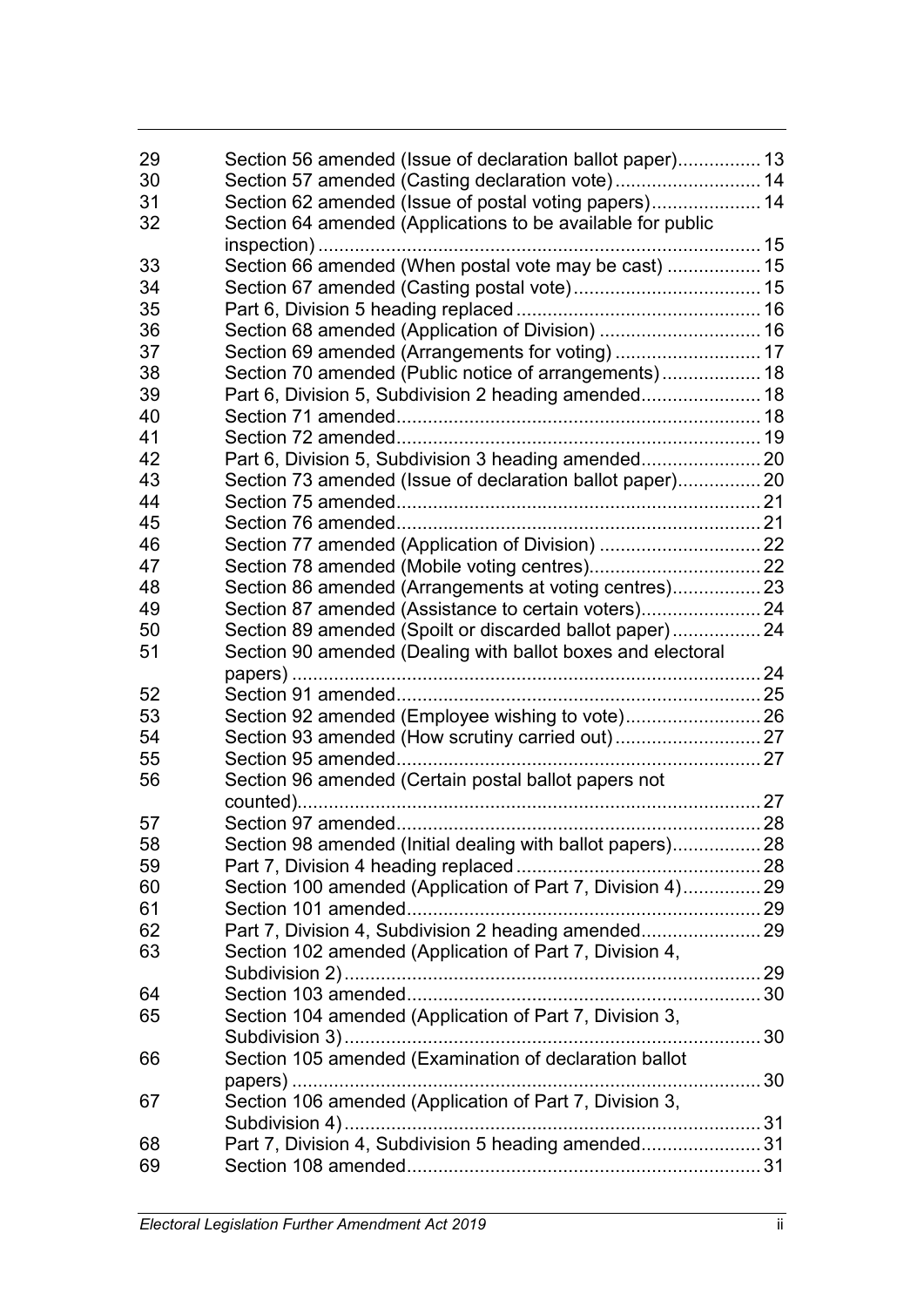| 70 |                                                         |                                                                                          |                                                                                                                                                                                                       |  |
|----|---------------------------------------------------------|------------------------------------------------------------------------------------------|-------------------------------------------------------------------------------------------------------------------------------------------------------------------------------------------------------|--|
| 71 |                                                         |                                                                                          | Part 7, Division 5, Subdivision 1 heading amended 32                                                                                                                                                  |  |
| 72 | Section 111 amended (Checking postal voting papers)  32 |                                                                                          |                                                                                                                                                                                                       |  |
| 73 |                                                         |                                                                                          |                                                                                                                                                                                                       |  |
| 74 |                                                         |                                                                                          |                                                                                                                                                                                                       |  |
| 75 |                                                         |                                                                                          | Section 115 amended (Application of Part 7, Division 6) 33                                                                                                                                            |  |
| 76 |                                                         |                                                                                          | Section 116 amended (Initial dealing with ballot boxes) 34                                                                                                                                            |  |
| 77 |                                                         |                                                                                          | Part 7, Division 6, Subdivision 2 heading replaced 34                                                                                                                                                 |  |
| 78 |                                                         |                                                                                          | Section 117 amended (Application of Part 7, Division 6,                                                                                                                                               |  |
| 79 |                                                         |                                                                                          |                                                                                                                                                                                                       |  |
| 80 |                                                         |                                                                                          | Part 7, Division 6, Subdivision 3 heading replaced35                                                                                                                                                  |  |
| 81 |                                                         |                                                                                          | Section 119 amended (Application of Part 7, Division 6,                                                                                                                                               |  |
| 82 |                                                         |                                                                                          |                                                                                                                                                                                                       |  |
| 83 |                                                         |                                                                                          |                                                                                                                                                                                                       |  |
| 84 |                                                         |                                                                                          | Part 7, Division 6, Subdivision 4 heading amended 36                                                                                                                                                  |  |
| 85 |                                                         |                                                                                          |                                                                                                                                                                                                       |  |
| 86 |                                                         |                                                                                          | Section 123 amended (Interim distribution of preference votes) 36                                                                                                                                     |  |
| 87 |                                                         |                                                                                          |                                                                                                                                                                                                       |  |
|    |                                                         |                                                                                          | Section 124 amended (Part counting of votes)36                                                                                                                                                        |  |
| 88 |                                                         |                                                                                          | Section 131 amended (Declaration of result of election)  37                                                                                                                                           |  |
| 89 |                                                         |                                                                                          |                                                                                                                                                                                                       |  |
| 90 |                                                         |                                                                                          |                                                                                                                                                                                                       |  |
| 91 |                                                         |                                                                                          | Section 138 amended (When redistribution to be conducted) 37                                                                                                                                          |  |
| 92 | Part 9A                                                 |                                                                                          | Registration of associated entities and third                                                                                                                                                         |  |
|    |                                                         |                                                                                          | party campaigners                                                                                                                                                                                     |  |
|    | Division 1                                              |                                                                                          | Application process for registration and related<br>matters                                                                                                                                           |  |
|    | 175A<br>175B<br>175C<br>175D<br>175E<br>175F<br>175G    | Application<br>Decision on application<br>Grant of application<br>Refusal of application | Deadline for lodging application<br>Further information about application<br>Amendment of application                                                                                                 |  |
|    | Division 2                                              |                                                                                          | Cancellation of registration                                                                                                                                                                          |  |
|    | 175H<br>175J<br>175K                                    |                                                                                          | Cancellation on application<br>Cancellation for non-compliance<br>Cancellation of registration                                                                                                        |  |
|    | Division 3                                              |                                                                                          | Registers                                                                                                                                                                                             |  |
|    | 175L<br>175M<br>175N<br>175P<br>175Q<br>175R            | Process for variation<br><b>Offences</b>                                                 | Commission to keep register of associated entities<br>Commission to keep register of third party campaigners<br>Register to be available for public inspection<br>Changes to particulars in registers |  |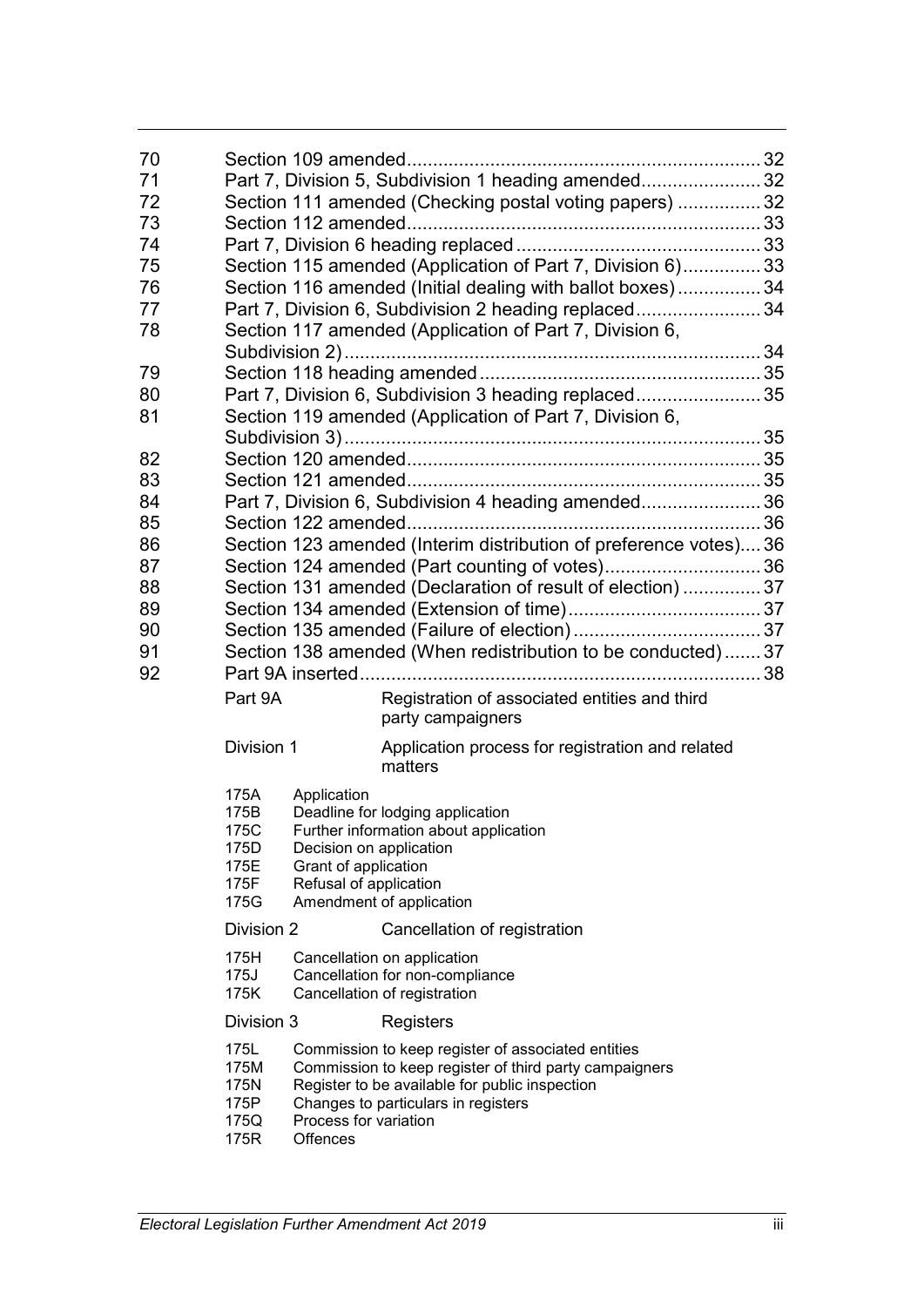| 93         | Part 10 heading and Part 10, Division 1 heading replaced and |                                               |                                                                                                         |  |
|------------|--------------------------------------------------------------|-----------------------------------------------|---------------------------------------------------------------------------------------------------------|--|
|            | Part 10                                                      |                                               | Donations and expenditure                                                                               |  |
|            | Division 1                                                   |                                               | <b>Preliminary matters</b>                                                                              |  |
|            | 175S                                                         | Purposes                                      |                                                                                                         |  |
| 94         |                                                              |                                               |                                                                                                         |  |
| 95         |                                                              |                                               |                                                                                                         |  |
|            | 176A                                                         |                                               | Meaning of electoral expenditure                                                                        |  |
| 96         |                                                              |                                               |                                                                                                         |  |
| 97         |                                                              |                                               |                                                                                                         |  |
| 98         |                                                              |                                               | Section 184 amended (Appointment of reporting agent)  45                                                |  |
| 99         |                                                              |                                               | Section 185 amended (Non-appointed agents)  46                                                          |  |
| 100        |                                                              |                                               | Section 187 amended (Effect of registration etc.) 46                                                    |  |
| 101<br>102 |                                                              |                                               | Section 190 amended (Loans to registered party or candidate) 47                                         |  |
|            | 191                                                          | general election                              | Disclosure of gifts - general election other than extraordinary                                         |  |
|            | 192                                                          |                                               | Disclosure of gifts - other elections                                                                   |  |
|            | 192A                                                         |                                               | Period covered by return extended if first return                                                       |  |
|            | 192B                                                         | previously candidates                         | Additional disclosure requirement for nominees who were not                                             |  |
|            | 192C                                                         |                                               | Additional disclosure requirement for associated entities and<br>third party campaigner on registration |  |
|            | 192D<br>192E                                                 | Content of return<br>Gift aggregation periods |                                                                                                         |  |
| 103        |                                                              |                                               | Section 193 amended (Donations to candidates)50                                                         |  |
| 104        |                                                              |                                               | Section 194 amended (Donations to registered parties)51                                                 |  |
| 105        |                                                              |                                               | Section 195 repealed (Returns by persons under                                                          |  |
|            |                                                              |                                               |                                                                                                         |  |
| 106<br>107 |                                                              |                                               |                                                                                                         |  |
|            | 196A                                                         |                                               | Advice about obligations to make returns - candidates                                                   |  |
| 108        |                                                              |                                               |                                                                                                         |  |
| 109        |                                                              |                                               | Part 10, Division 4 heading replaced and Subdivision 1                                                  |  |
|            |                                                              |                                               |                                                                                                         |  |
| 110        |                                                              |                                               |                                                                                                         |  |
| 111        |                                                              |                                               | Part 10, Division 4, Subdivision 2 heading inserted54                                                   |  |
| 112        |                                                              |                                               | Section 200 amended (Returns of electoral expenditure)54                                                |  |
| 113        |                                                              |                                               |                                                                                                         |  |
| 114        |                                                              |                                               | Section 202 repealed (Returns by publishers and                                                         |  |
|            |                                                              |                                               |                                                                                                         |  |
| 115        | Subdivision 3                                                |                                               | Cap on electoral expenditure                                                                            |  |
|            | 203A                                                         |                                               | Capped expenditure period                                                                               |  |
|            | 203B                                                         |                                               | Applicable caps on electoral expenditure                                                                |  |
|            | 203C                                                         |                                               | Offence to contravene expenditure cap                                                                   |  |
|            | 203D                                                         |                                               | Offence to circumvent expenditure cap                                                                   |  |
| 116        |                                                              |                                               |                                                                                                         |  |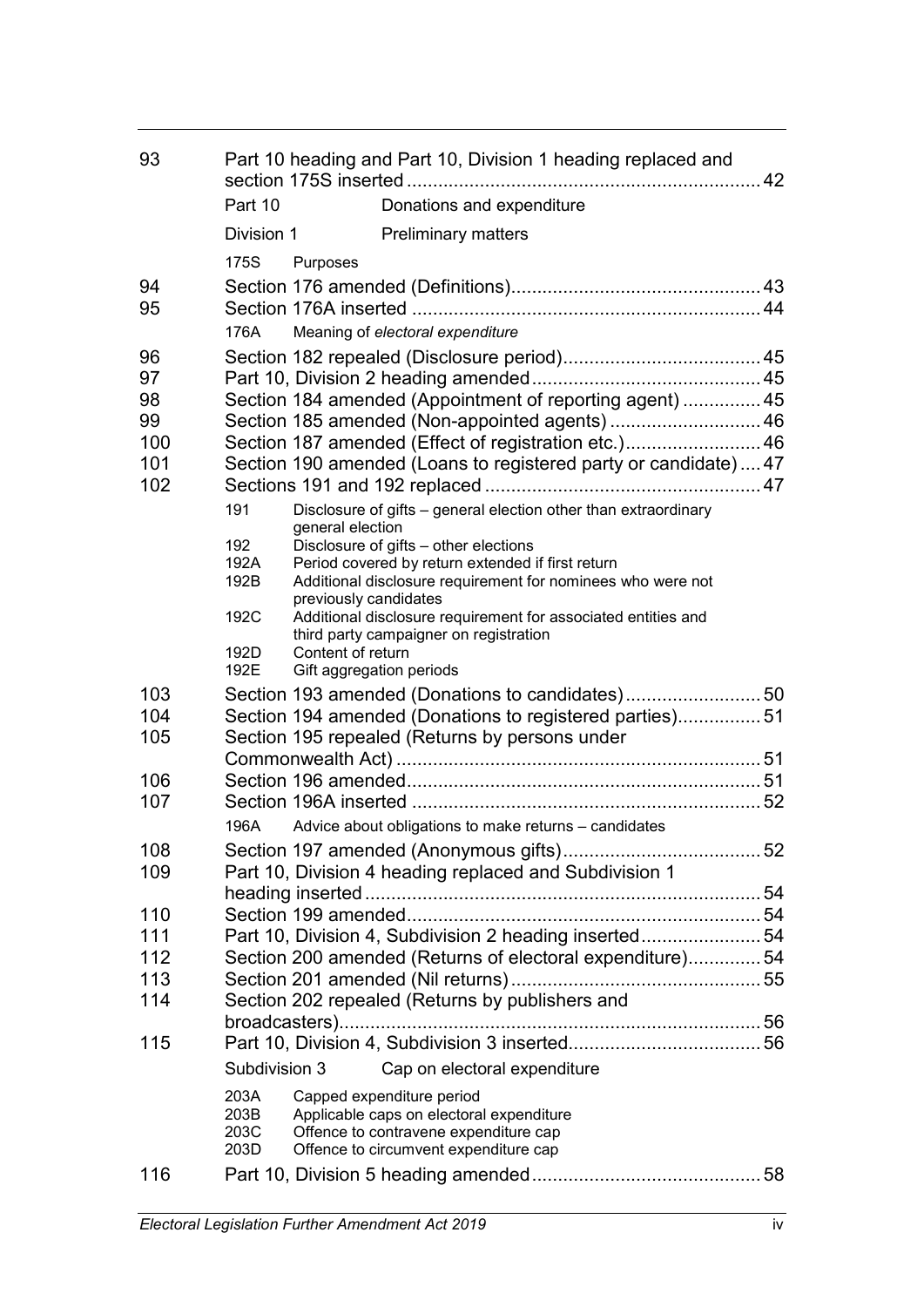| 117        |                                      |          |                                                                                                                                                                                                                   |  |
|------------|--------------------------------------|----------|-------------------------------------------------------------------------------------------------------------------------------------------------------------------------------------------------------------------|--|
|            | 204A                                 |          | Certain returns not to include donations previously reported                                                                                                                                                      |  |
| 118<br>119 |                                      |          | Section 205 amended (Annual returns by registered parties)58                                                                                                                                                      |  |
|            | 205A                                 |          | Annual return by registered parties - gifts                                                                                                                                                                       |  |
| 120<br>121 |                                      |          | Section 206 amended (Periods of less than financial year)59                                                                                                                                                       |  |
|            | 207                                  |          | Annual returns by candidates - gifts                                                                                                                                                                              |  |
| 122<br>123 |                                      |          | Section 208 amended (Annual returns by associated entities)60                                                                                                                                                     |  |
|            | 209                                  |          | Annual returns by associated entities - gifts                                                                                                                                                                     |  |
| 124<br>125 |                                      |          |                                                                                                                                                                                                                   |  |
|            | Division 5A                          |          | Territory campaign accounts                                                                                                                                                                                       |  |
|            | 213A<br>213B<br>213C<br>213D<br>213E | Offence  | Requirement to keep Territory campaign account<br>Gifts to be paid into Territory campaign account<br>Payments into Territory campaign account<br>Territory campaign account to be used for electoral expenditure |  |
| 126        |                                      |          |                                                                                                                                                                                                                   |  |
| 127        |                                      |          |                                                                                                                                                                                                                   |  |
| 128        |                                      |          |                                                                                                                                                                                                                   |  |
|            | 224                                  |          | Commission to publish returns                                                                                                                                                                                     |  |
| 129        |                                      |          |                                                                                                                                                                                                                   |  |
| 130        |                                      |          | Section 246 amended (Decision on application) 65                                                                                                                                                                  |  |
| 131        |                                      |          | Section 270 amended (Offences relating to campaign                                                                                                                                                                |  |
| 132        |                                      |          | Section 271 amended (Offence relating to push-polling) 66                                                                                                                                                         |  |
| 133        |                                      |          | Section 275 amended (Campaigning activities near voting                                                                                                                                                           |  |
| 134        |                                      |          |                                                                                                                                                                                                                   |  |
| 135        |                                      |          | Section 285 amended (Offences relating to postal ballot                                                                                                                                                           |  |
|            |                                      |          |                                                                                                                                                                                                                   |  |
| 136        |                                      |          |                                                                                                                                                                                                                   |  |
|            | 297                                  |          | Time limit for starting prosecutions                                                                                                                                                                              |  |
| 137        |                                      |          |                                                                                                                                                                                                                   |  |
| 138        |                                      |          |                                                                                                                                                                                                                   |  |
| 139        |                                      |          |                                                                                                                                                                                                                   |  |
| 140        |                                      |          |                                                                                                                                                                                                                   |  |
|            | Part 22                              |          | Transitional matters for Electoral Legislation<br><b>Further Amendment Act 2019</b>                                                                                                                               |  |
|            | 363                                  |          | Disclosure of gifts – reporting agent of a candidate, persons<br>incurring political expenditure and donations to candidates                                                                                      |  |
|            | 364                                  | election | Disapplication of monetary units indexation scheme for 2020                                                                                                                                                       |  |
| 141        |                                      |          | Schedule 2 amended (Appealable decisions and affected                                                                                                                                                             |  |
|            |                                      |          |                                                                                                                                                                                                                   |  |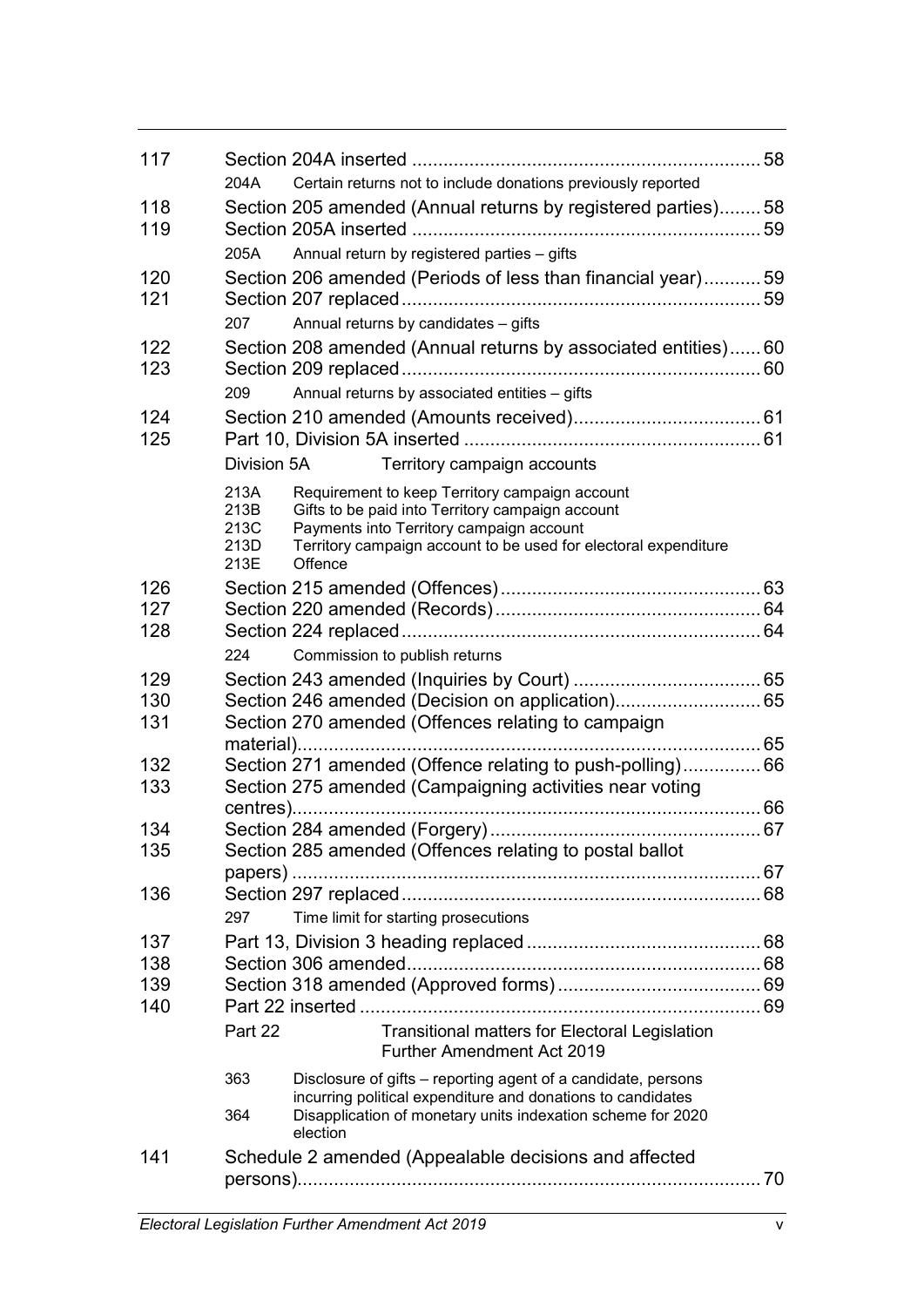# **Part 3 Amendment of Local Government Act 2008**

| 142<br>143 |               | Section 99 amended (Offences relating to campaign material)70 | 70   |
|------------|---------------|---------------------------------------------------------------|------|
| Part 4     |               | <b>Amendment of Electoral Regulations 2004</b>                |      |
| 144<br>145 |               |                                                               | . 70 |
|            | $\mathcal{P}$ | Prescribed amount for infringement offence                    |      |
| 146        | 3A            | Nomination deposit                                            | 71   |
| 147        | 5             | Prescribed details for certain registers                      | 72   |
| Part 5     |               | <b>Repeal of Act</b>                                          |      |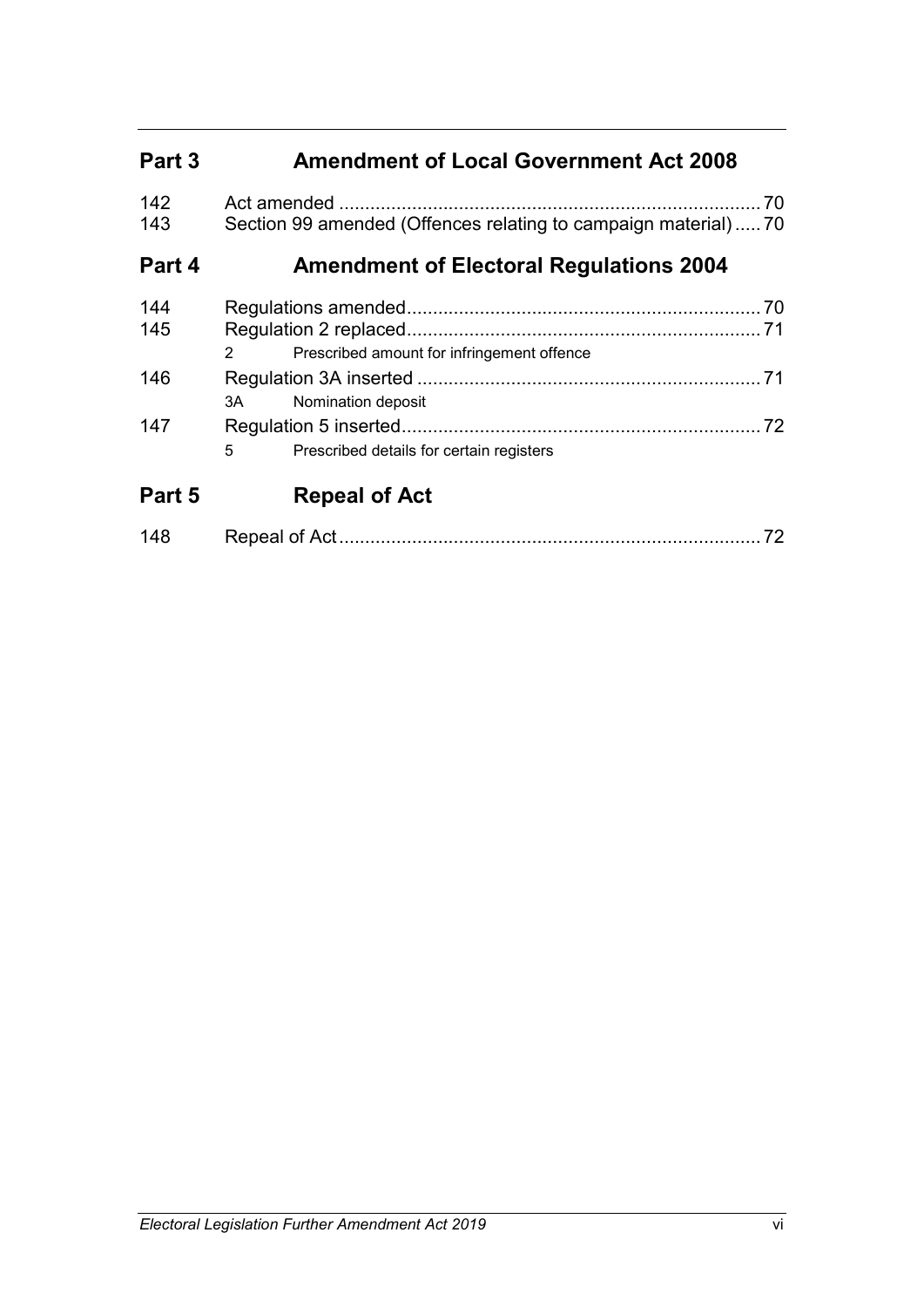

# **NORTHERN TERRITORY OF AUSTRALIA** \_\_\_\_\_\_\_\_\_\_\_\_\_\_\_\_\_\_\_\_

## **Act No. [ ] of 2019** \_\_\_\_\_\_\_\_\_\_\_\_\_\_\_\_\_\_\_\_

An Act to amend the *Electoral Act 2004*, the *Local Government Act 2008* and the *Electoral Regulations 2004*

> [*Assented to [ ] 2019*] [*Introduced [ ] 2019*]

**The Legislative Assembly of the Northern Territory enacts as follows:**

## **Part 1 Preliminary matters**

## **1 Short title**

This Act may be cited as the *Electoral Legislation Further Amendment Act 2019*.

## **2 Commencement**

This Act commences on 1 January 2020.

## **Part 2 Amendment of Electoral Act 2004**

## **3 Act amended**

This Part amends the *Electoral Act 2004*.

## **4 Part 2 heading amended**

Part 2, heading, after "**Interpretation**"

*insert*

**and application**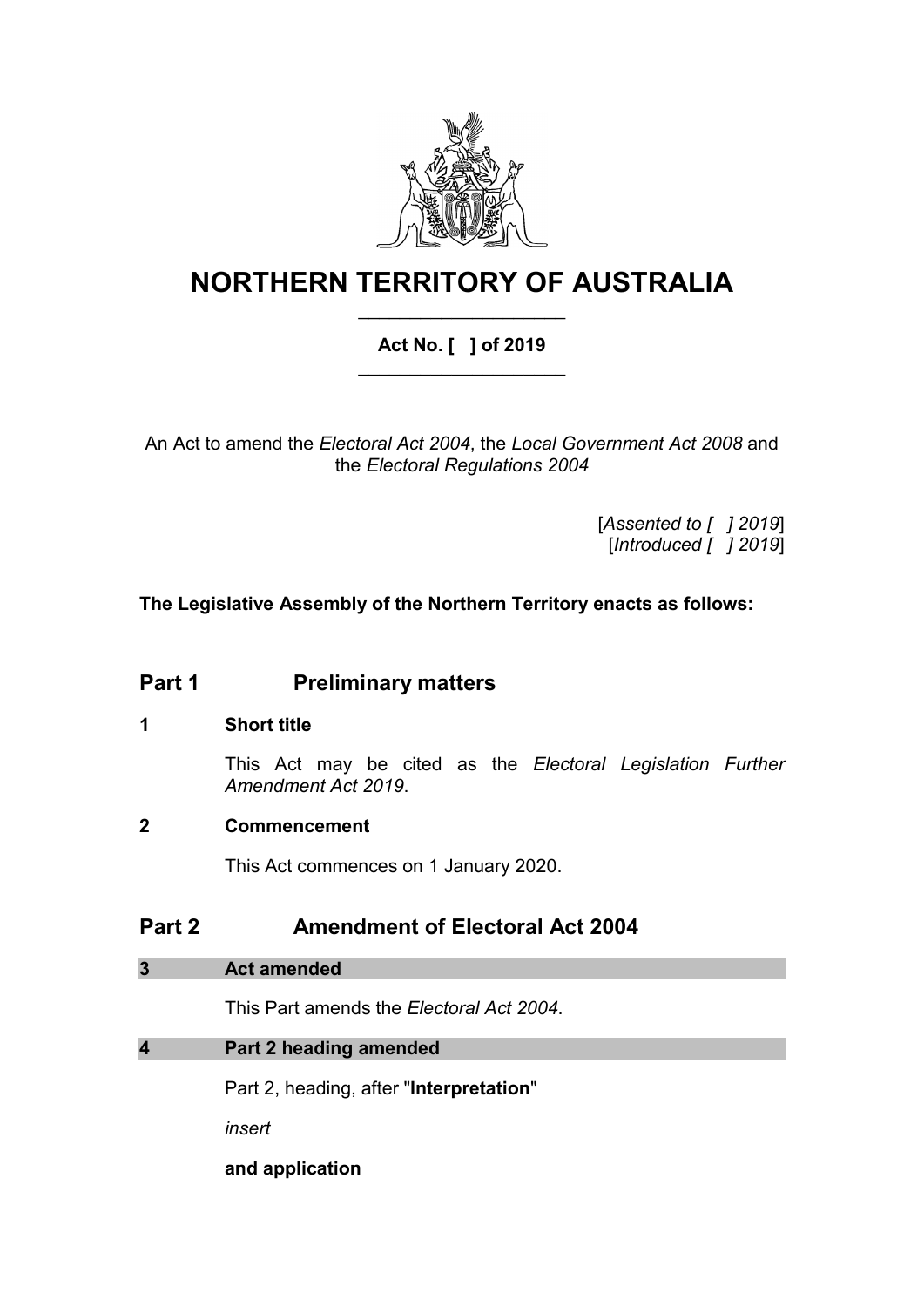### **5 Section 3 amended (Definitions)**

(1) Section 3, definitions *authorised witness*, *broadcast*, *broadcaster*, *declaration ballot paper*, *declaration envelope*, *declaration vote*, *disclosure period*, *mobile polling period*, *polling day*, *polling hours*, *pre-election voting centre* and *reporting agent*

*omit*

(2) Section 3

*insert*

*candidate*, for Part 10, see section 176.

*capped expenditure period*, see section 203A.

*declaration ballot paper* means a ballot paper on which a declaration vote is cast.

*declaration envelope* means any envelope into which a ballot paper is required to be placed under Part 6.

*declaration vote* means a vote cast under Part 6, which is required by a provision of that Part to be accompanied by a declaration.

*early voting centre* means a place appointed under section 42(1)(a) for early voting under Part 6, Division 5.

*election day* means the date fixed by a writ as election day for an election or general election, and includes a day to which voting is adjourned under section 91.

*envelope* includes a declaration envelope.

*mobile voting period*, for an election, means the period starting on the day that is 11 days after the date of the issue of the writ for the election and ending at 6 pm on election day.

*political expenditure* means expenditure incurred in promoting or opposing a candidate (within the meaning of Part 10) or a registered party.

#### *reporting agent* means:

- (a) a person appointed under section 184 and whose registration has not been removed under section 187; or
- (b) the person taken to be a reporting agent under section 185.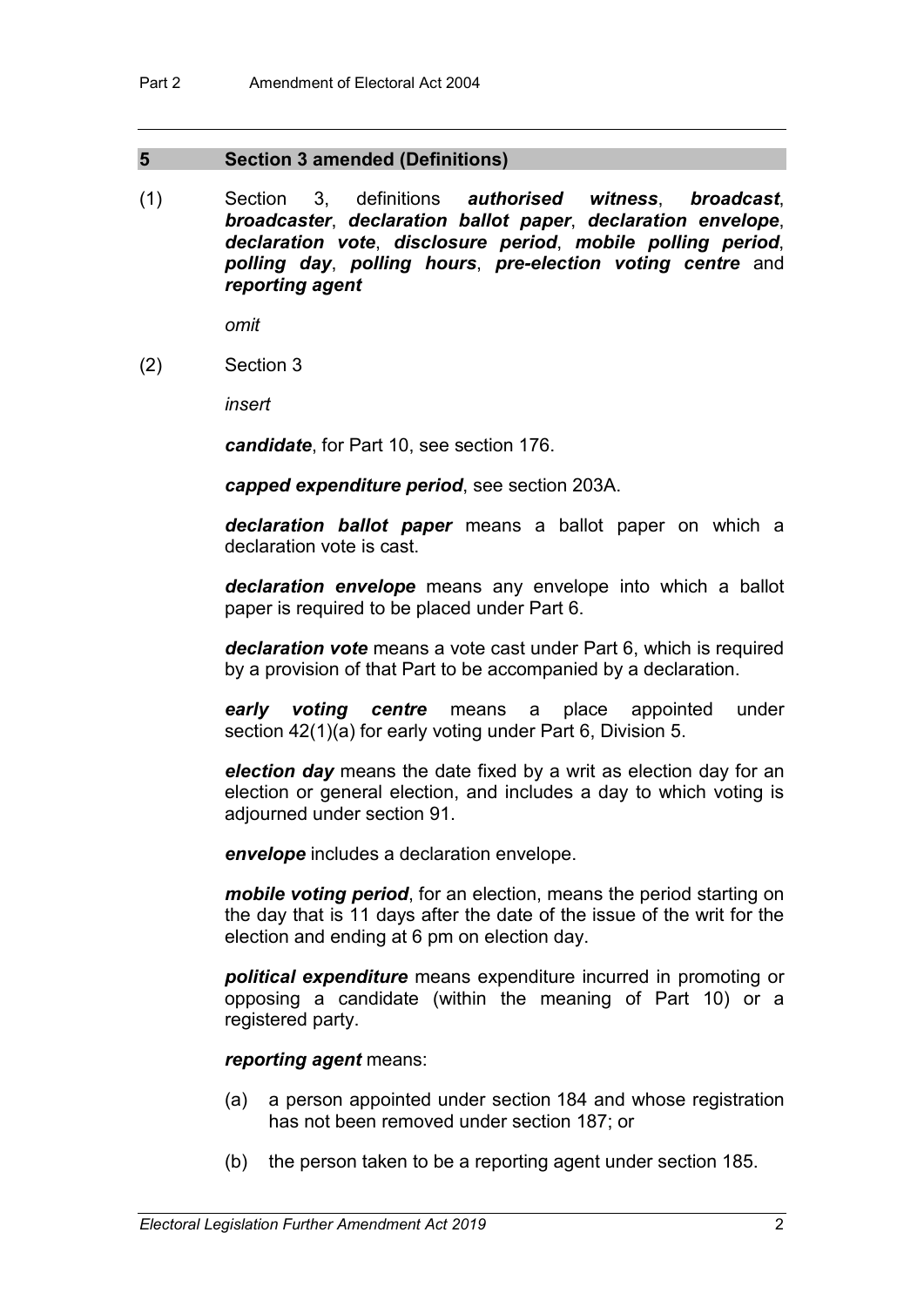*third party campaigner* means a person who or entity that incurs or expects to incur more than \$1 000 of political expenditure during the capped expenditure period, but does not include a candidate (as defined in Part 10), a registered party or an associated entity.

### *voting hours* means:

- (a) for an election day voting centre from 8 am to 6 pm; or
- (b) for an early voting centre the hours decided under section 69(1)(b) for voting at early voting centres; or
- (c) for a mobile voting centre the hours specified in a declaration under section 78 for the mobile voting centre, and includes the hours as changed under section 81(1).

### *voting papers* means:

- (a) a ballot paper; and
- (b) an envelope into which a ballot paper is placed; and
- (c) any declaration a person makes in casting a vote.

#### (3) Section 3, definition *election day voting centre*

*omit*

polling hours on polling

*insert*

voting hours on election

(4) Section 3, definition *electoral advertisement*

*omit*

(including an advertisement on an electronic billboard, digital road sign or any other similar device)

## (5) Section 3, definition *electoral expenditure*

*omit*

Division 4, has the meaning in section 199

*insert*

see section 176A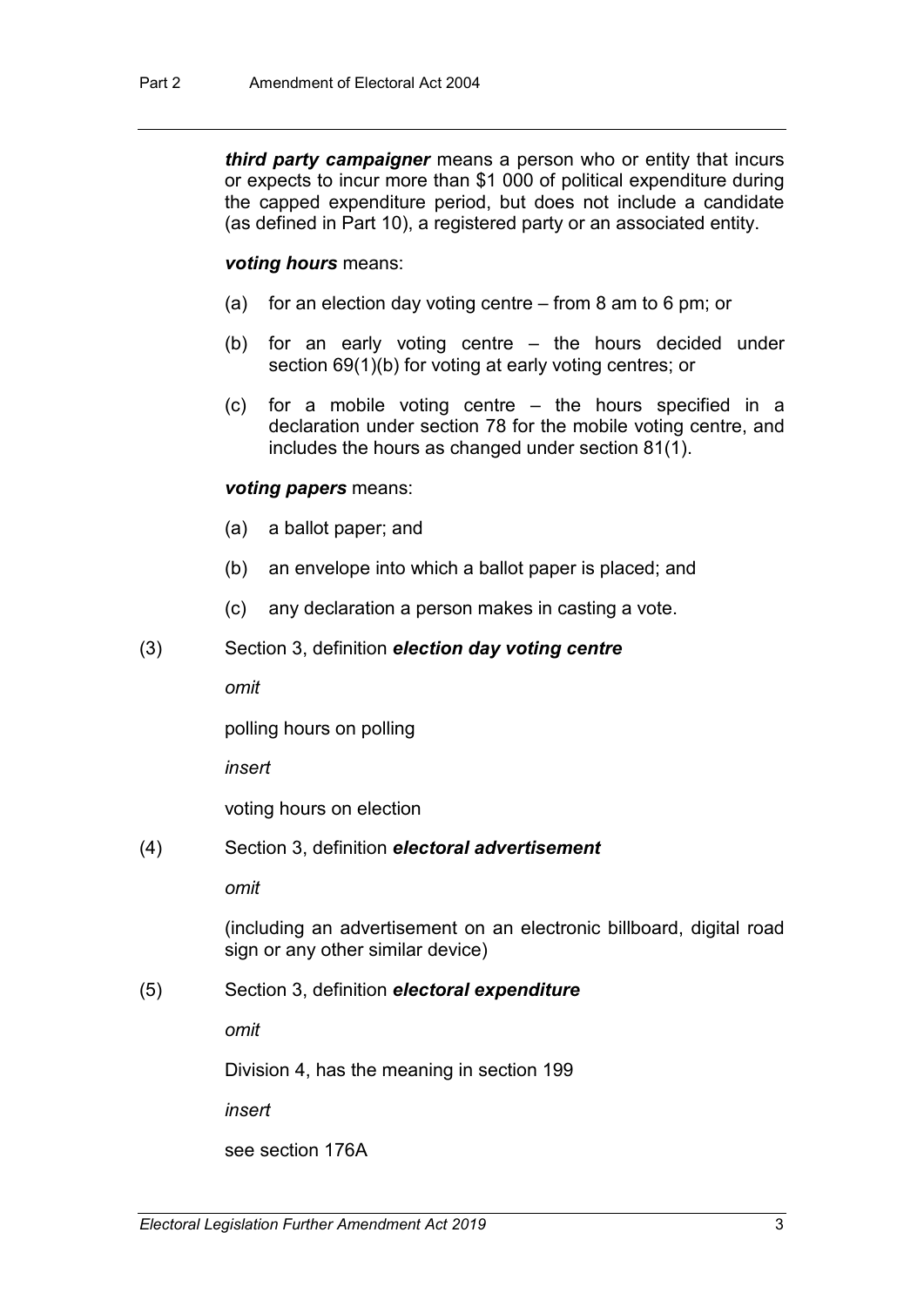| (6) | Section 3, definition gift                                        |
|-----|-------------------------------------------------------------------|
|     | omit                                                              |
|     | has the meaning in section 176                                    |
|     | insert                                                            |
|     | see section 3A                                                    |
| (7) | Section 3, definition <i>infringement offence</i> , paragraph (a) |
|     | omit, insert                                                      |
|     | (a)<br>section $175P(2)$ or (3); or                               |
|     | (ab) section 215(1), (2) or (2A); or                              |
|     | (ac) section $279(1)$ ; or                                        |
| (8) | Section 3, definition <i>ordinary</i> vote, after "a vote"        |
|     | insert                                                            |
|     | , whether cast before or on election day,                         |
| (9) | Section 3, definition voting centre                               |
|     | omit                                                              |
|     | a pre-election                                                    |
|     | insert                                                            |
|     | an early                                                          |
| 6   | <b>Section 3A inserted</b>                                        |
|     |                                                                   |

After section 3

*insert*

## **3A Meaning of** *gift*

- (1) A *gift* means any disposition of property made by a person to someone else without consideration in money or money's worth or with inadequate consideration, and includes providing a service for no consideration or for inadequate consideration, but does not include:
	- (a) a disposition of property by will; or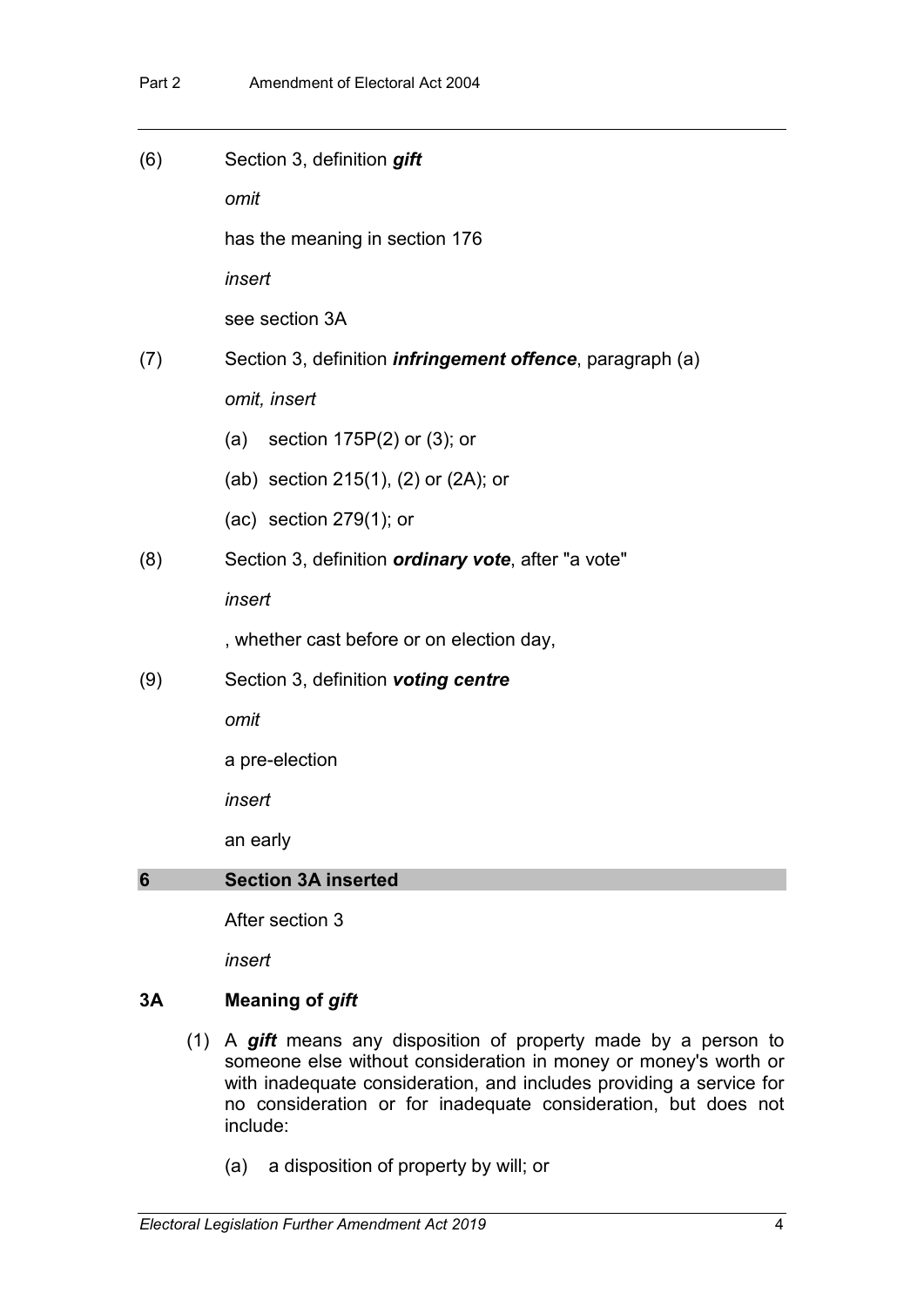- (b) an annual subscription paid to a registered party by a person for the person's membership of the party; or
- (c) volunteer labour provided by a person that is:
	- (i) conducted outside the person's normal working hours or while the person is on leave; and
	- (ii) not remunerated.
- (2) Despite subsection (1), a gift to a candidate does not include a gift:
	- (a) made in a private capacity to the candidate for the candidate's personal use; and
	- (b) that the candidate has not used, and will not use, solely or substantially for a purpose related to an election.
- (3) Despite subsection (1), a gift to a third party campaigner only includes gifts that are:
	- (a) specified by the donor to be used for political expenditure; or
	- (b) reasonably believed by the campaigner to be intended by the donor to be used for political expenditure.
- (4) For subsection (1), (2) or (3) the regulations may:
	- (a) prescribe matters relating to methods or processes for determining the value of a gift; and
	- (b) broaden or narrow the definition of *gift*.

#### **7 Section 8 amended (Closed roll)**

 $(1)$  Section 8(a)

*omit*

8 pm on the day that is 2 days

*insert*

5 pm on the day that is 1 day

(2) Section 8(b)

*omit*

polling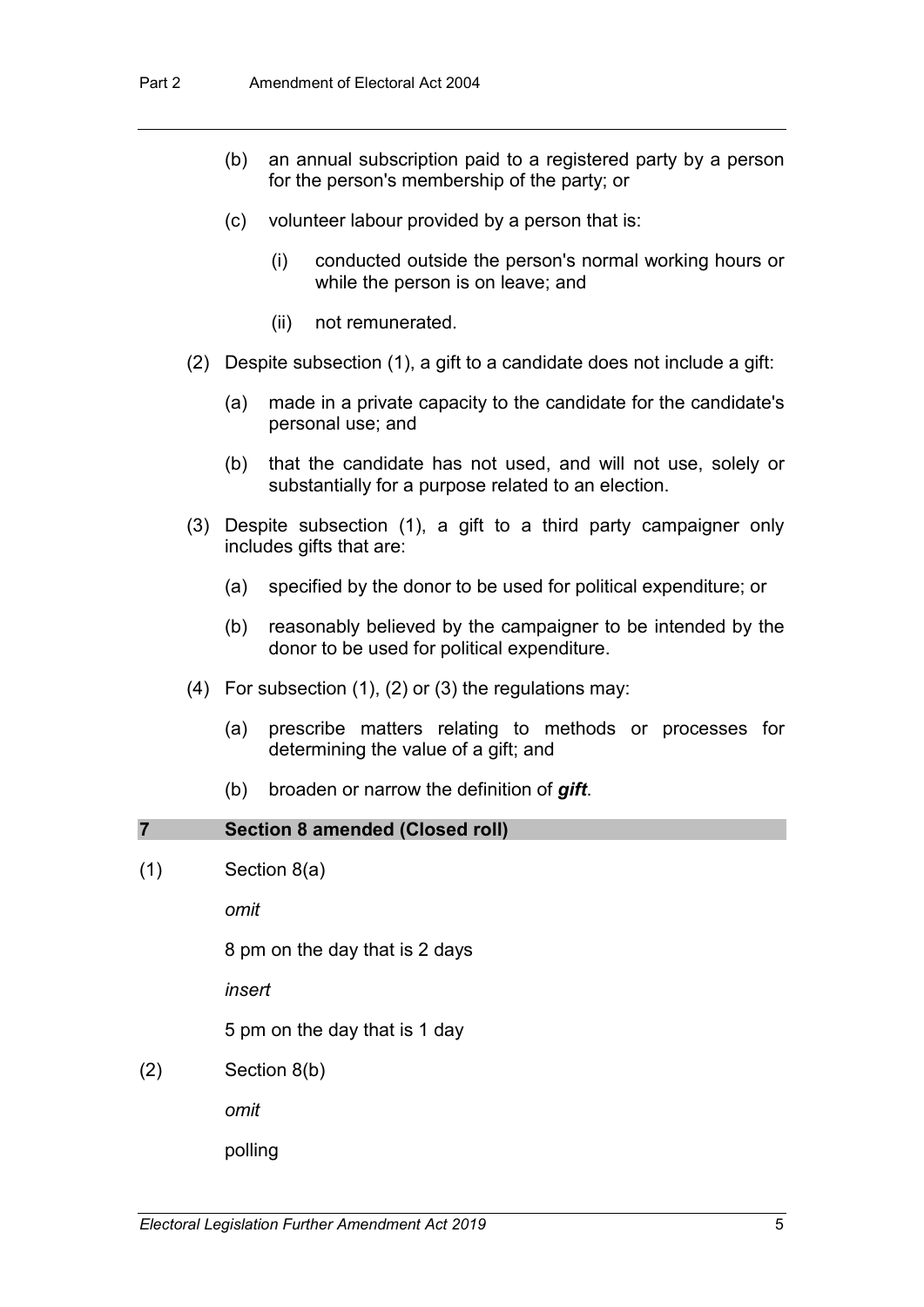voting

#### **8 Section 8A inserted**

After section 8, in Part 2

*insert*

#### **8A Application of Criminal Code**

Part IIAA of the Criminal Code applies to an offence against sections 175P(2) and (3), 175R(1) and (2), 203C(1), (2) and (3), 203D and 213E.

*Note for section 8A*

Part IIAA of the Criminal Code states the general principles of criminal *responsibility, establishes general defences, and deals with burden of proof. It also defines, or elaborates on, certain concepts commonly used in the creation of offences.*

#### **9 Section 11 amended (Contents of roll)**

Section 11(1)(d), after "sex"

*insert*

or gender

#### **10 Section 13 amended (Supply of roll extract to MLA and registered party)**

Section 13(2)(b), after "sex"

*insert*

or gender

#### **11 Section 28 amended (Limitation of dates)**

(1) Section 28(a)

*omit*

4

*insert*

7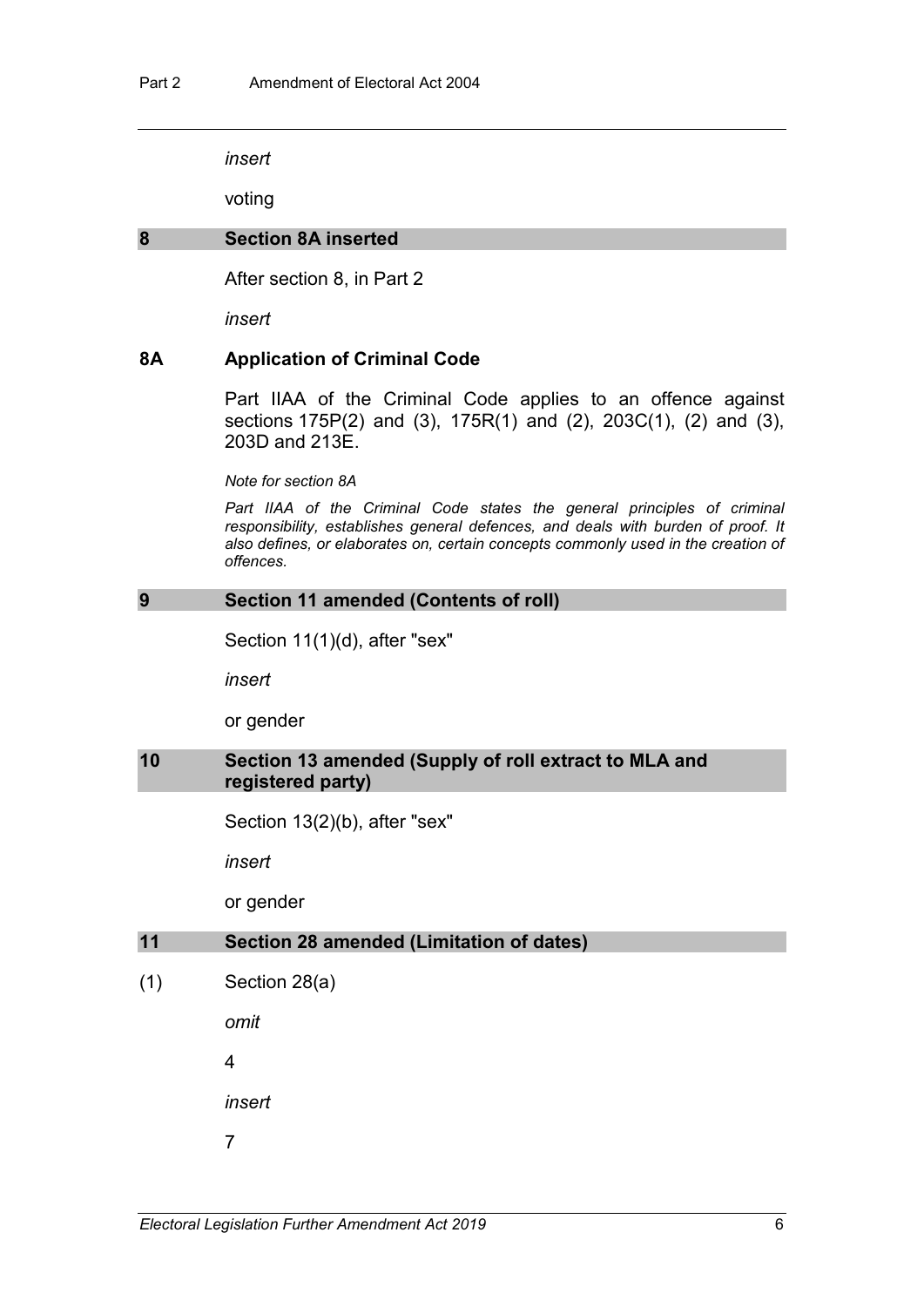(2) Section 28(b)

*omit*

polling day must be 19

*insert*

election day must be 23

## **12 Section 32 amended (Nomination form)**

Section 32(1)(g)

*omit, insert*

(g) be accompanied by a deposit of an amount prescribed by regulation (the *nomination deposit*), paid in the manner and by the payment method prescribed by regulation; and

### **13 Section 38 amended**

(1) Section 38, heading

*omit*

**poll**

*insert*

## **vote**

(2) Section 38(2)

*omit*

a poll

*insert*

an election

## **14 Section 42 amended**

(1) Section 42, heading

*omit*

## **Pre-election**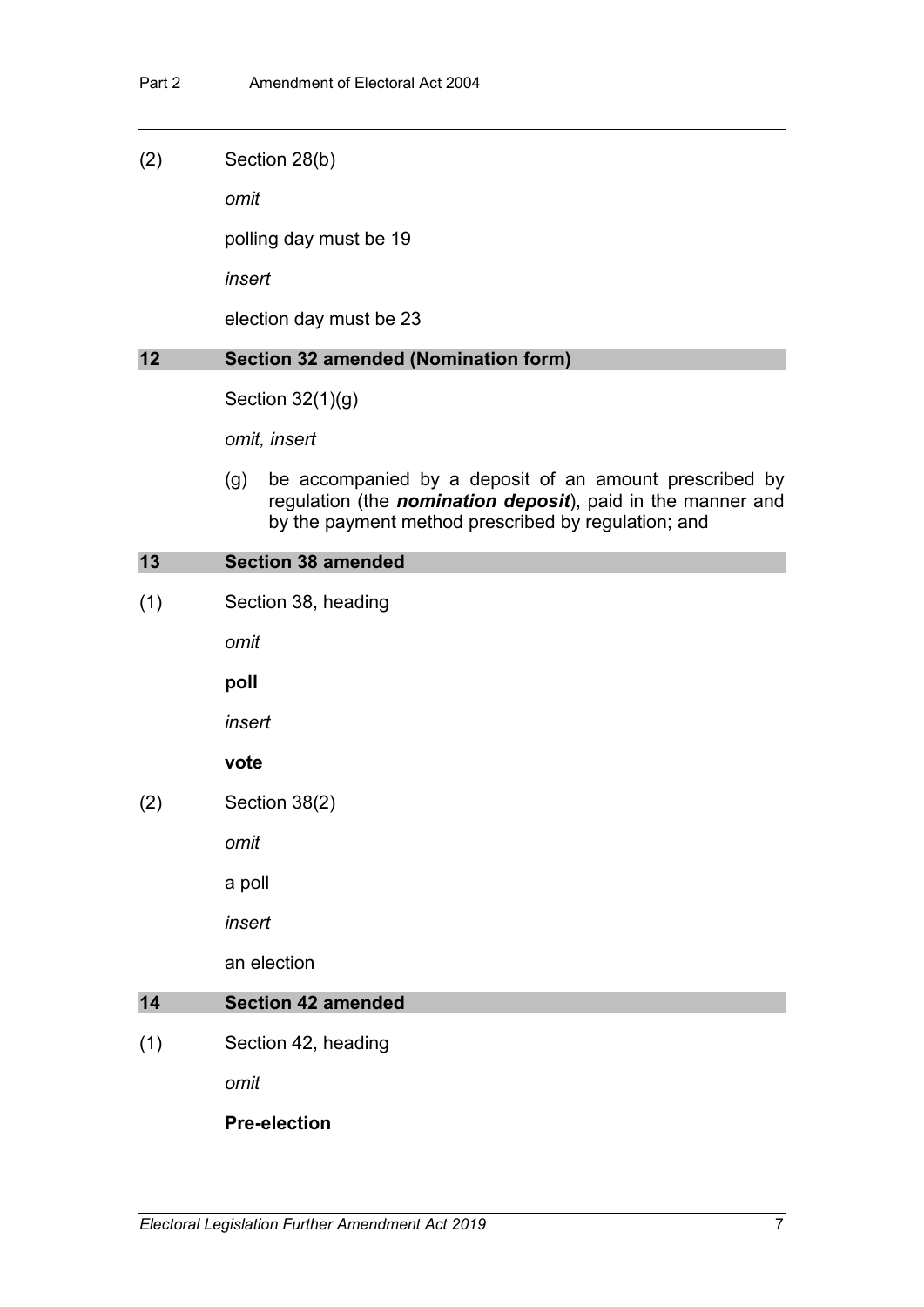|     | insert                                                      |
|-----|-------------------------------------------------------------|
|     | <b>Early</b>                                                |
| (2) | Section $42(1)(a)$                                          |
|     | omit                                                        |
|     | a pre-election                                              |
|     | insert                                                      |
|     | an early                                                    |
| (3) | Section 42(1)(b)                                            |
|     | omit                                                        |
|     | a division                                                  |
|     | insert                                                      |
|     | one or more divisions                                       |
| (4) | Section 42(2)                                               |
|     | omit                                                        |
|     | pre-election                                                |
|     | insert                                                      |
|     | early                                                       |
| 15  | Section 42A amended (Designated land part of voting centre) |
|     | Section 42A(1)                                              |
|     | omit                                                        |
|     | a pre-election                                              |
|     | insert                                                      |
|     | an early                                                    |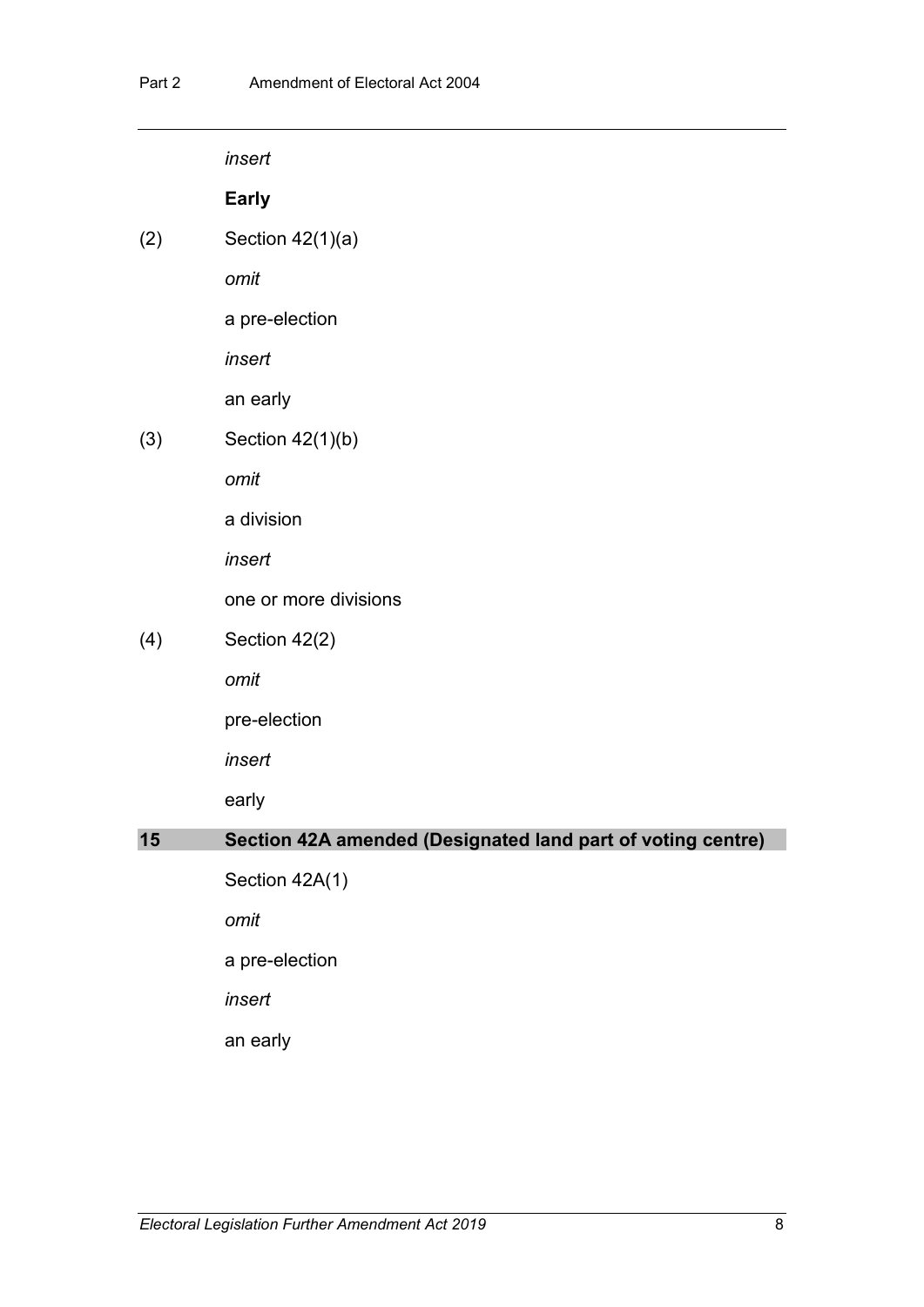| 16  | <b>Section 43 amended</b>                                                           |
|-----|-------------------------------------------------------------------------------------|
| (1) | Section 43, heading                                                                 |
|     | omit                                                                                |
|     | polling place                                                                       |
|     | insert                                                                              |
|     | voting centre                                                                       |
| (2) | Section 43                                                                          |
|     | omit                                                                                |
|     | polling hours on polling                                                            |
|     | insert                                                                              |
|     | voting hours on election                                                            |
| 17  | Section 46 amended (Scrutineers - appointment)                                      |
|     | Section 46(1)                                                                       |
|     | omit                                                                                |
|     | polling                                                                             |
|     | insert                                                                              |
|     | voting                                                                              |
| 18  | Section 47 amended (Scrutineers - presence at voting centre<br>and scrutiny centre) |
|     | Section 47(1)                                                                       |
|     | omit                                                                                |
|     | polling                                                                             |
|     | insert                                                                              |
|     | voting                                                                              |
|     |                                                                                     |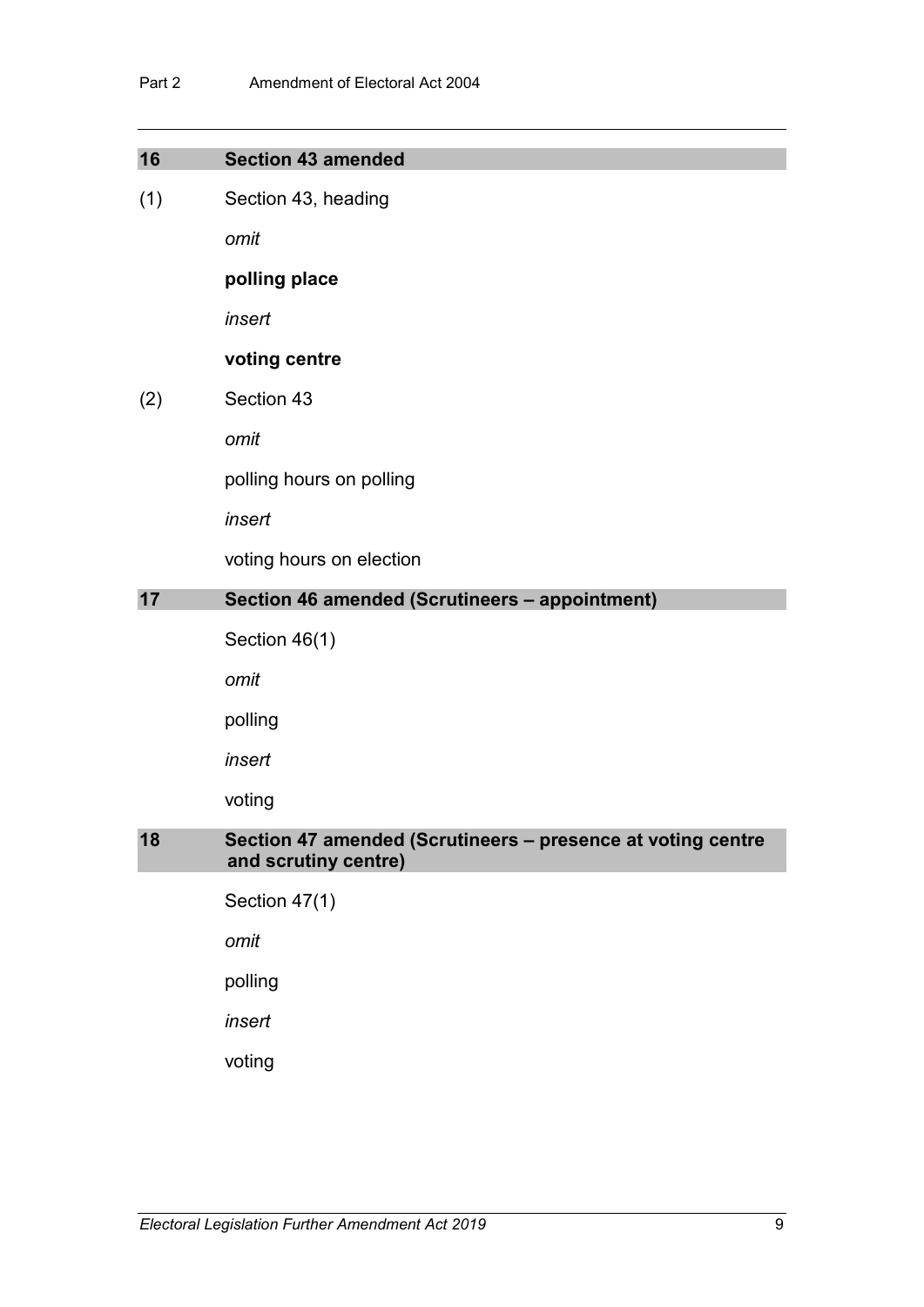| 19  | Section 49 amended (Procedure for voting) |
|-----|-------------------------------------------|
| (1) | Section 49(2)                             |
|     | omit                                      |
|     | polling                                   |
|     | insert                                    |
|     | election                                  |
|     |                                           |
| (2) | Section 49(3)                             |
|     | omit                                      |
| 20  | Section 51A amended (How-to-vote cards)   |
| (1) | Section 51A(1)                            |
|     | omit                                      |
|     | an elector                                |
|     | insert                                    |
|     | a voter                                   |
| (2) | Section 51A(2)(d)                         |
|     | omit                                      |
|     | his or her                                |
|     | insert                                    |
|     | the individual's                          |
| 21  | Part 6, Division 2 heading amended        |
|     | Part 6, Division 2, heading, at the end   |
|     | insert                                    |
|     | on election day                           |
|     |                                           |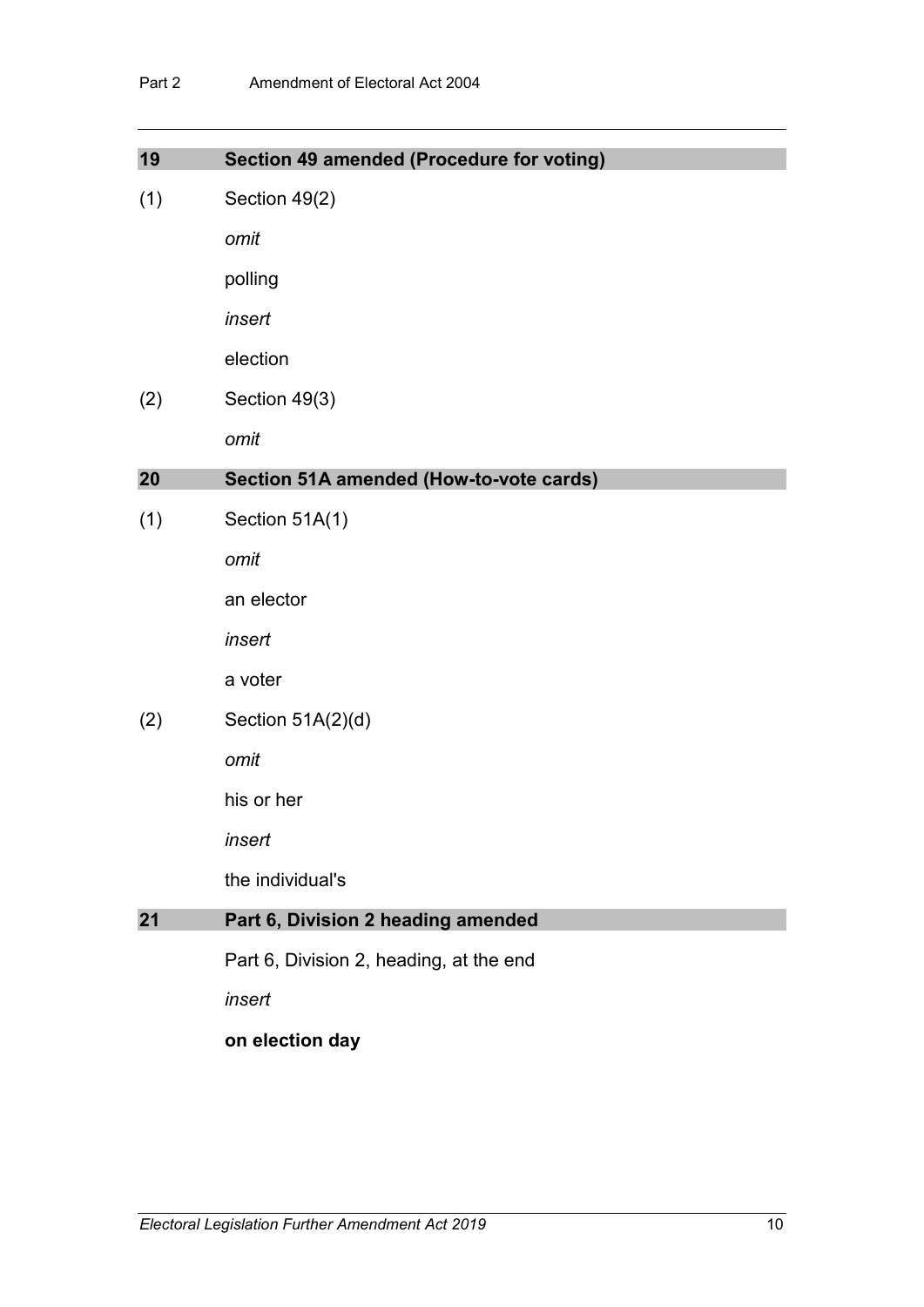| 22                |               | Section 52 amended (Issue of ballot paper)                         |
|-------------------|---------------|--------------------------------------------------------------------|
|                   | Section 52(1) |                                                                    |
|                   | omit          |                                                                    |
|                   | polling       |                                                                    |
|                   | insert        |                                                                    |
|                   | voting        |                                                                    |
| 23                |               | Section 53 amended (Voting in private)                             |
|                   |               | Section $53(1)(b)$                                                 |
|                   | omit          |                                                                    |
|                   | his or her    |                                                                    |
|                   | insert        |                                                                    |
|                   | the person's  |                                                                    |
| 24                |               | Part 6, Division 3 heading replaced                                |
|                   |               | Part 6, Division 3, heading                                        |
|                   | omit, insert  |                                                                    |
| <b>Division 3</b> |               | Absent and declaration voting on election day at<br>voting centres |
| 25                |               | Part 6, Division 3, Subdivision 1 heading amended                  |
|                   |               | Part 6, Division 3, Subdivision 1, heading                         |
|                   | omit          |                                                                    |
|                   |               | <b>Declaration voting</b>                                          |
|                   | insert        |                                                                    |
|                   | <b>Voting</b> |                                                                    |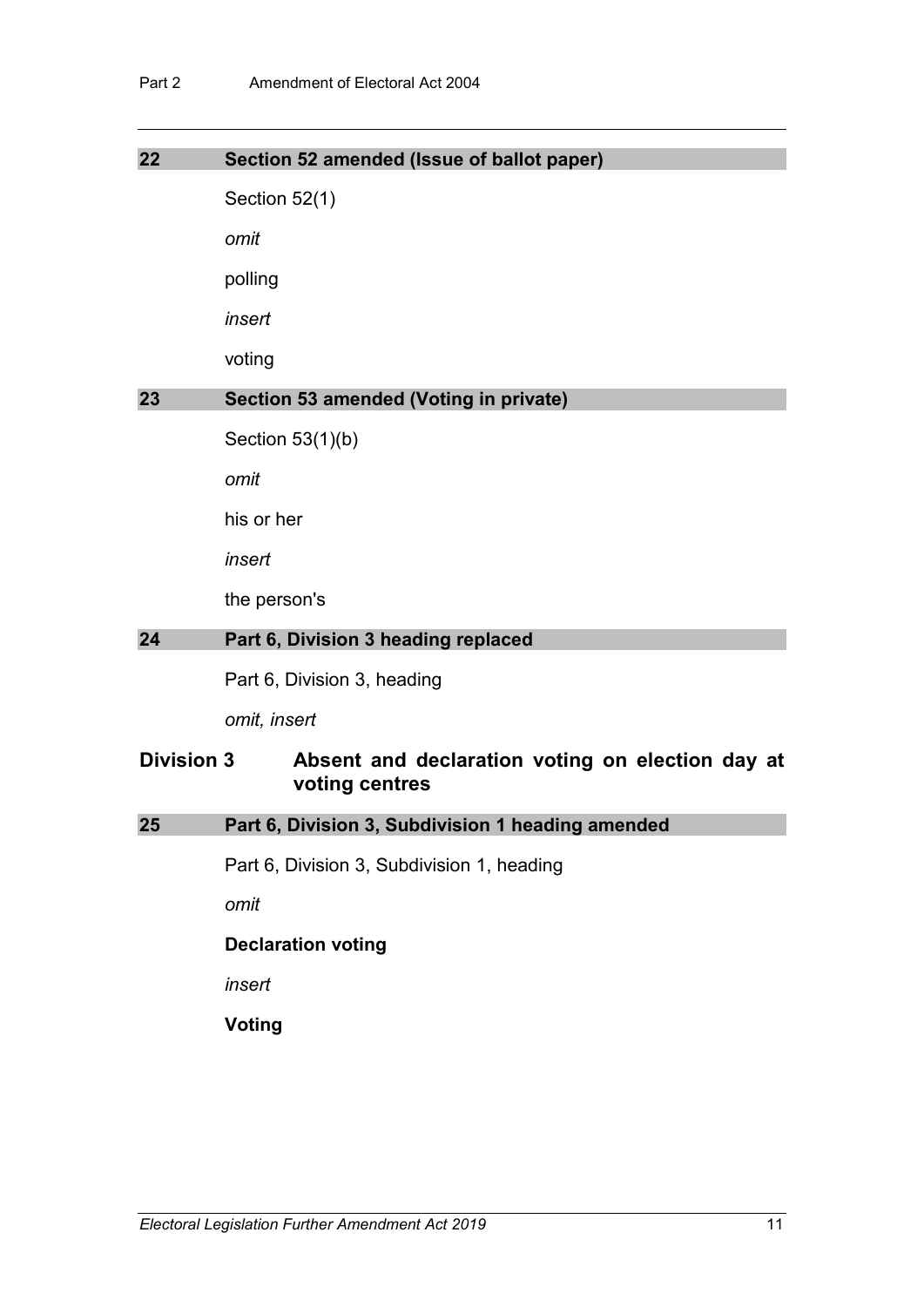| 26  | <b>Section 54 amended</b>                                                                 |
|-----|-------------------------------------------------------------------------------------------|
| (1) | Section 54, heading                                                                       |
|     | omit                                                                                      |
|     | declaration                                                                               |
| (2) | Section 54(1)                                                                             |
|     | omit                                                                                      |
|     | polling                                                                                   |
|     | insert                                                                                    |
|     | voting                                                                                    |
| (3) | Section 54(1)                                                                             |
|     | omit                                                                                      |
|     | another division                                                                          |
|     | insert                                                                                    |
|     | a division for which that voting centre has not been declared under<br>section $42(1)(b)$ |
| (4) | Section 54(1)                                                                             |
|     | omit                                                                                      |
|     | (a declaration ballot paper)                                                              |
| (5) | Section $54(1)(b)$ and $(2)$                                                              |
|     | omit (all references)                                                                     |
|     | declaration                                                                               |
| 27  | <b>Section 55 amended</b>                                                                 |
| (1) | Section 55, heading                                                                       |
|     | omit                                                                                      |

**declaration**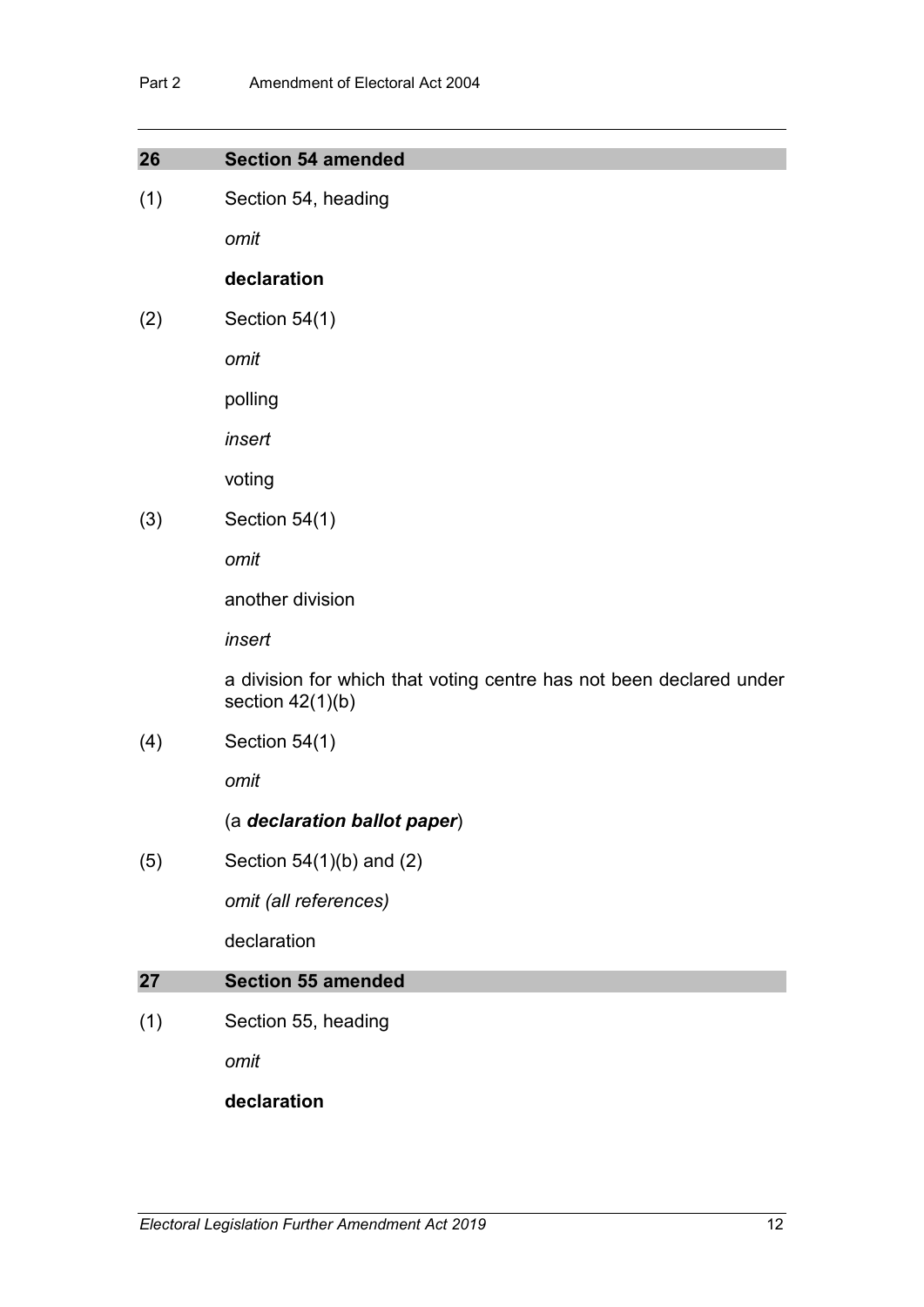(2) Section 55(1) and (2)

*omit*

declaration

## **28 Part 6, Division 3, Subdivision 2 heading amended**

Part 6, Division 3, Subdivision 2, heading

*omit*

## **by other persons**

**29 Section 56 amended (Issue of declaration ballot paper)**

(1) Section 56(1)

*omit*

polling

*insert*

voting

(2) After section 56(1)

*insert*

- (1A) A person to whom subsection  $(1)(b)(i)$  applies may be required to provide proof of identity in accordance with section 98AA(2) of the Commonwealth Act.
- (3) Section 56(2)

*omit*

polling

*insert*

voting

(4) Section 56(4)(a)

*omit, insert*

- (a) the person:
	- (i) has complied with Part VIII of the Commonwealth Act before the close of roll; or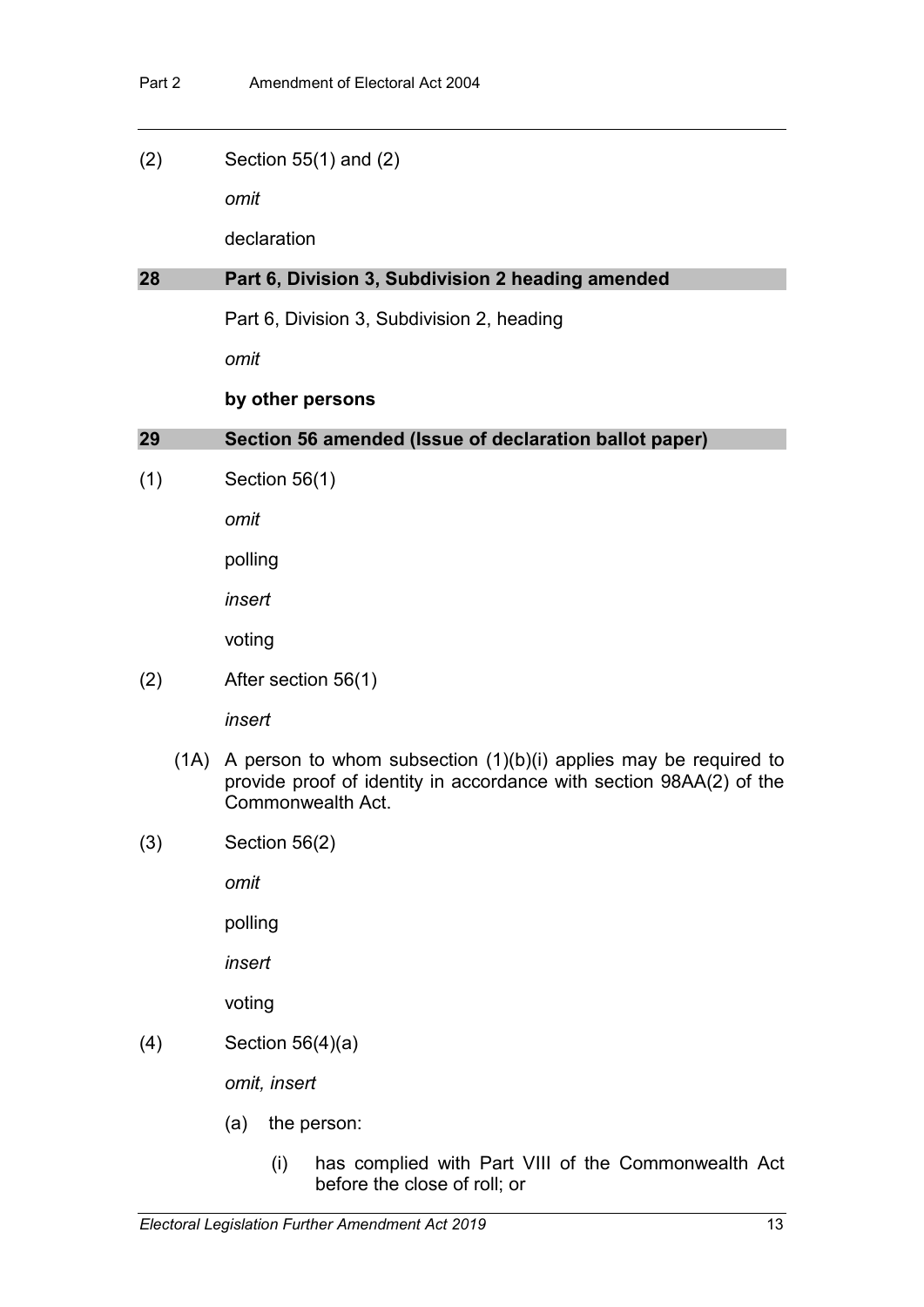(ii) is eligible to enrol under Part VIII of the Commonwealth Act;

| 30  | Section 57 amended (Casting declaration vote)                                                                                                                               |
|-----|-----------------------------------------------------------------------------------------------------------------------------------------------------------------------------|
| (1) | Section $57(2)(a)(i)$                                                                                                                                                       |
|     | omit                                                                                                                                                                        |
|     | his or her                                                                                                                                                                  |
|     | insert                                                                                                                                                                      |
|     | the person's                                                                                                                                                                |
| (2) | After section $57(2)(c)$                                                                                                                                                    |
|     | insert                                                                                                                                                                      |
|     | (ca) if the declaration envelope includes a declaration mentioned in<br>section 56(4)(a), the officer may record and retain an image of<br>the outside of the envelope; and |
| 31  | Section 62 amended (Issue of postal voting papers)                                                                                                                          |
| (1) | Section $62(3)(aa)$ and $(4)(b)$                                                                                                                                            |
|     | omit                                                                                                                                                                        |
|     | polling                                                                                                                                                                     |
|     | insert                                                                                                                                                                      |
|     | election                                                                                                                                                                    |
| (2) | Section $62(3)(a)$                                                                                                                                                          |
|     | omit                                                                                                                                                                        |
|     | 6 pm on the day that is 4 days before polling                                                                                                                               |
|     | insert                                                                                                                                                                      |
|     | 5 pm on the day that is 4 days before election                                                                                                                              |
| (3) | Section $62(3)(b)$                                                                                                                                                          |
|     | omit                                                                                                                                                                        |
|     | 6 pm on the day that is 2 days before polling                                                                                                                               |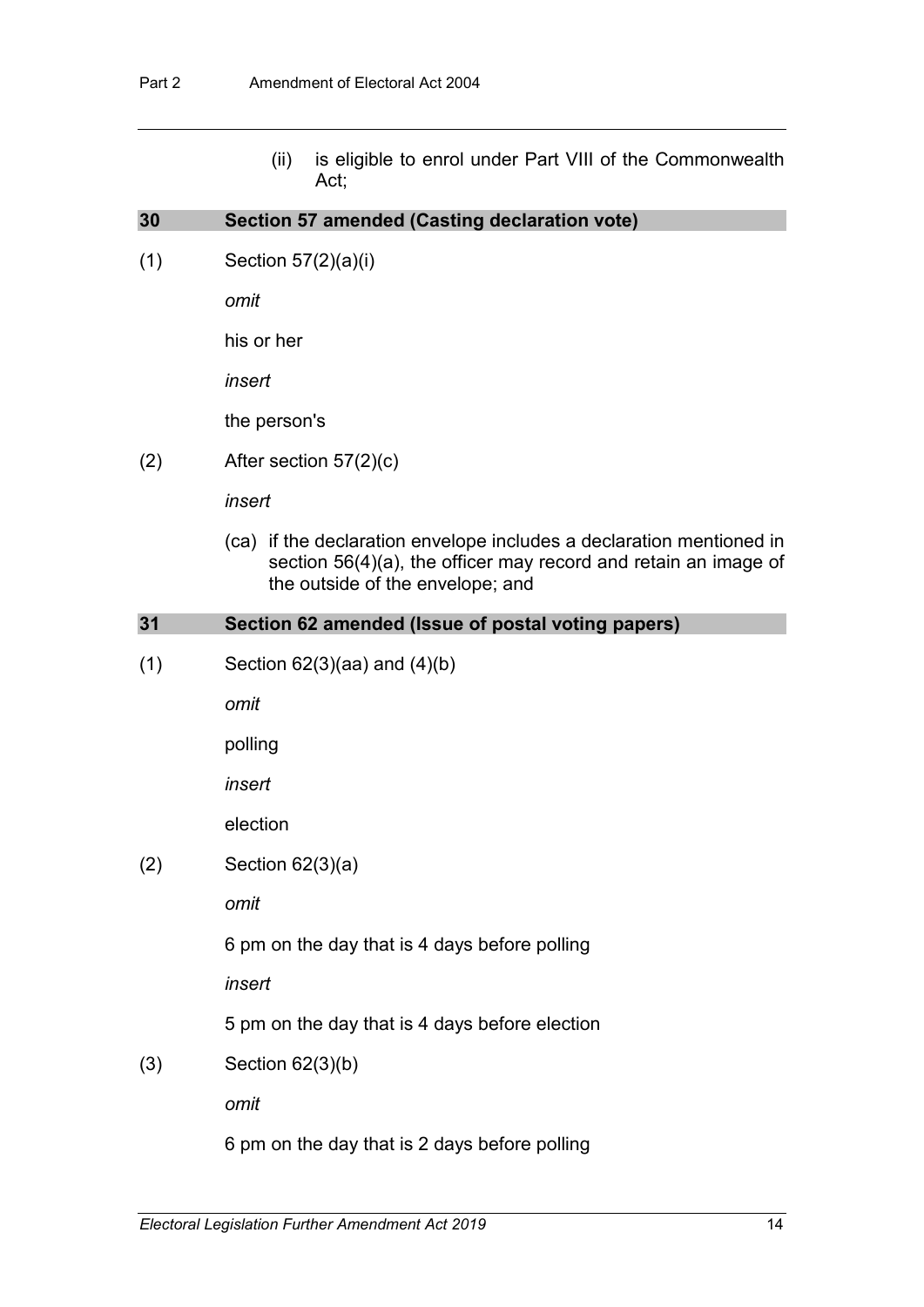5 pm on the day that is 2 days before election

## **32 Section 64 amended (Applications to be available for public inspection)**

Section 64(1) and (2)

*omit*

polling

*insert*

election

### **33 Section 66 amended (When postal vote may be cast)**

Section 66

*omit*

polling

*insert*

election

#### **34 Section 67 amended (Casting postal vote)**

(1) Section 67(1)

*omit*

(2) Section 67(2)

*omit*

, in the presence of the witness, sign his or her name

*insert*

sign the elector's name and insert the date and time

(3) Section 67(3), (5) and (6)

*omit*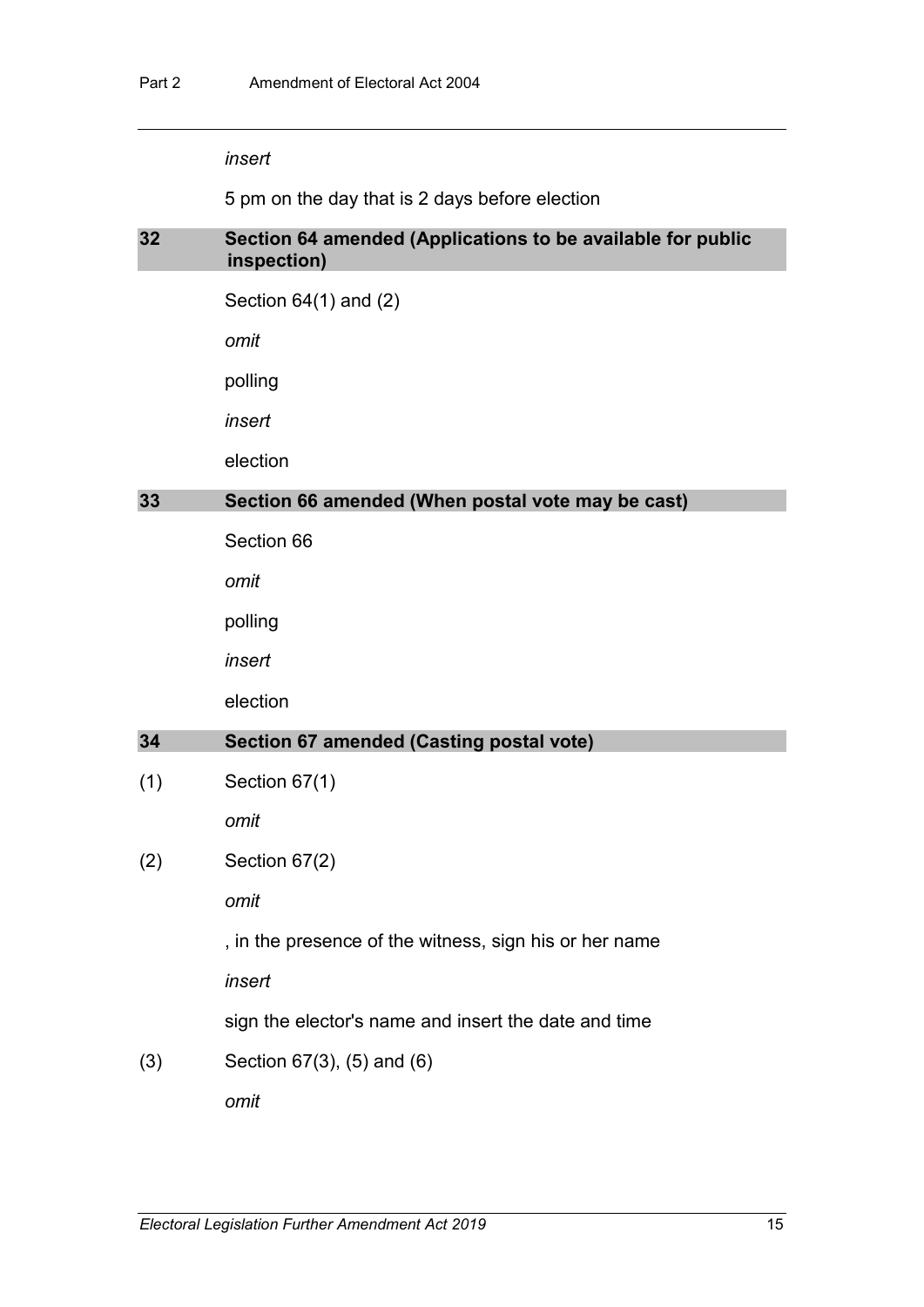#### (4) Section 67(4)

*omit*

, in the presence of the witness but so that the witness cannot see the vote

(5) Section 67(4)(a)

*omit*

his or her

*insert*

the elector's

(6) Section 67(4)(b)

*omit, insert*

- (b) fold the ballot paper and place it in the envelope bearing the postal vote certificate; and
- (c) seal the envelope.

*Note for subsection (4)*

*If a postal voter needs assistance to vote, see section 87.*

(7) Section 67(7)

*omit*

or (5)

## **35 Part 6, Division 5 heading replaced**

Part 6, Division 5, heading

*omit, insert*

## **Division 5 Early voting**

## **36 Section 68 amended (Application of Division)**

Section 68

*omit*

declaration votes before the polling day for an election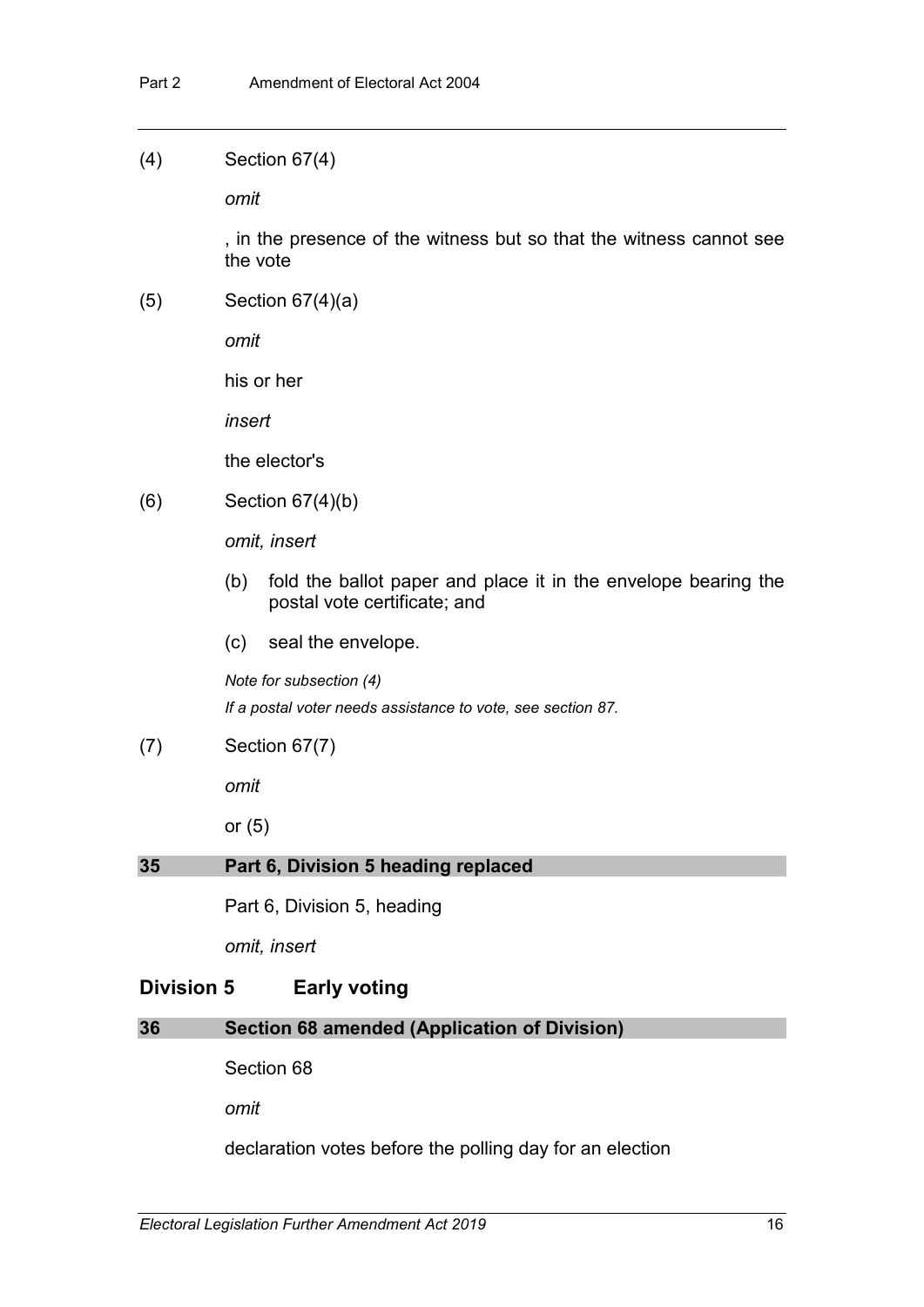votes before election day

| 37  | Section 69 amended (Arrangements for voting)   |
|-----|------------------------------------------------|
| (1) | Section 69(1)                                  |
|     | omit                                           |
|     | must                                           |
| (2) | Section 69(1)(a), before "declare"             |
|     | insert                                         |
|     | may                                            |
| (3) | Section 69(1)(a), before "decide"              |
|     | insert                                         |
|     | must                                           |
| (4) | Section $69(1)(b)$                             |
|     | omit                                           |
|     | polling                                        |
|     | insert                                         |
|     | election                                       |
| (5) | Section $69(1)(b)$                             |
|     | omit                                           |
|     | pre-election voting centres                    |
|     | insert                                         |
|     | early voting centres and mobile voting centres |
| (6) | After section 69(2)                            |
|     | insert                                         |
|     |                                                |

(2A) A region may be declared to apply to one or more specific early voting centres.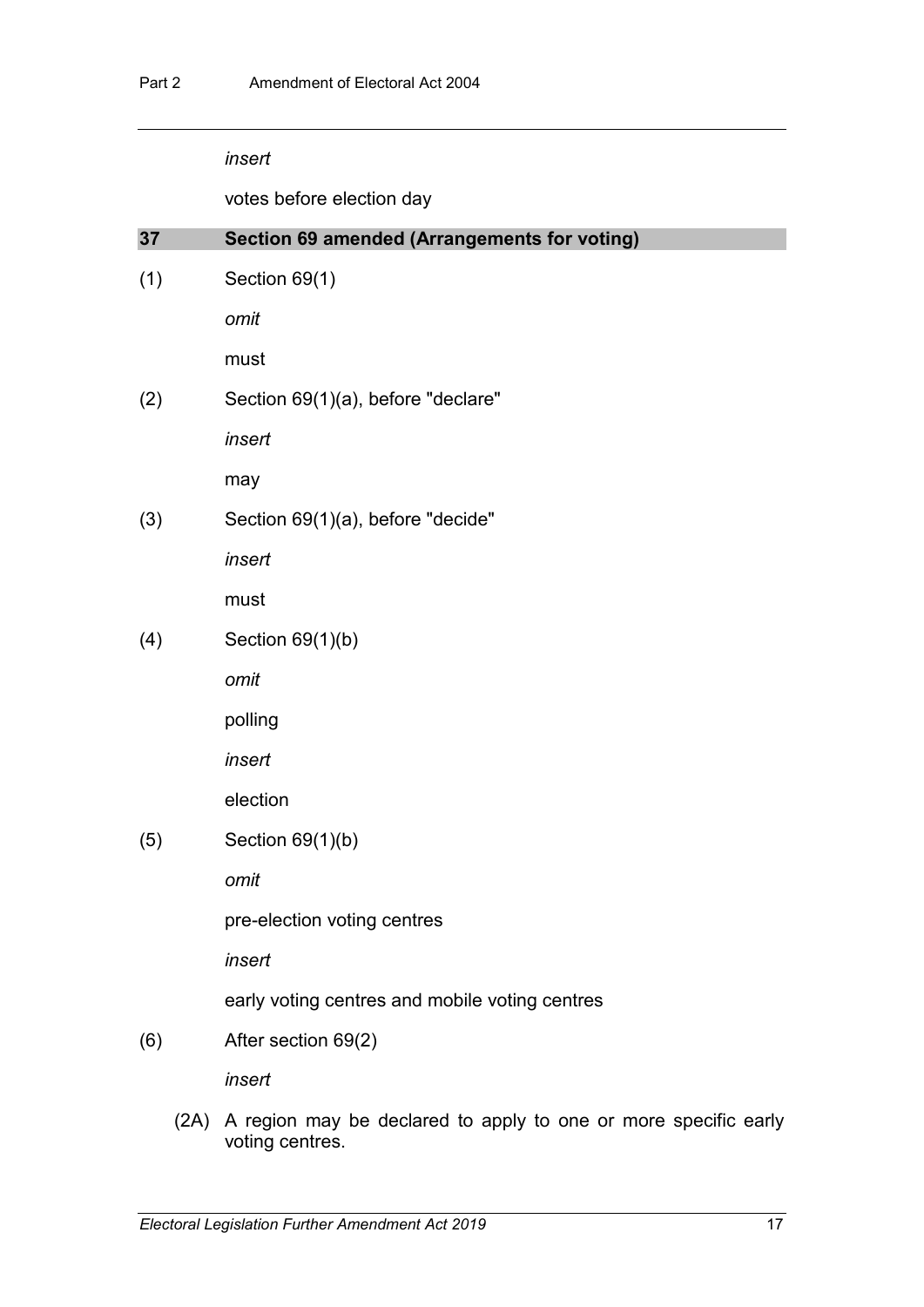| 38  | Section 70 amended (Public notice of arrangements) |
|-----|----------------------------------------------------|
| (1) | Section 70(2)                                      |
|     | omit                                               |
|     | polling                                            |
|     | insert                                             |
|     | election                                           |
| (2) | Section 70(2)                                      |
|     | omit                                               |
|     | pre-election                                       |
|     | insert                                             |
|     | early                                              |
| 39  | Part 6, Division 5, Subdivision 2 heading amended  |
|     | Part 6, Division 5, Subdivision 2, heading         |
|     | omit                                               |
|     | <b>Declaration voting</b>                          |
|     | insert                                             |
|     | <b>Voting</b>                                      |
| 40  | <b>Section 71 amended</b>                          |
| (1) | Section 71, heading                                |
|     | omit                                               |
|     | declaration                                        |
| (2) | Section 71(1)                                      |
|     | omit                                               |
|     | a pre-election                                     |
|     | insert                                             |
|     |                                                    |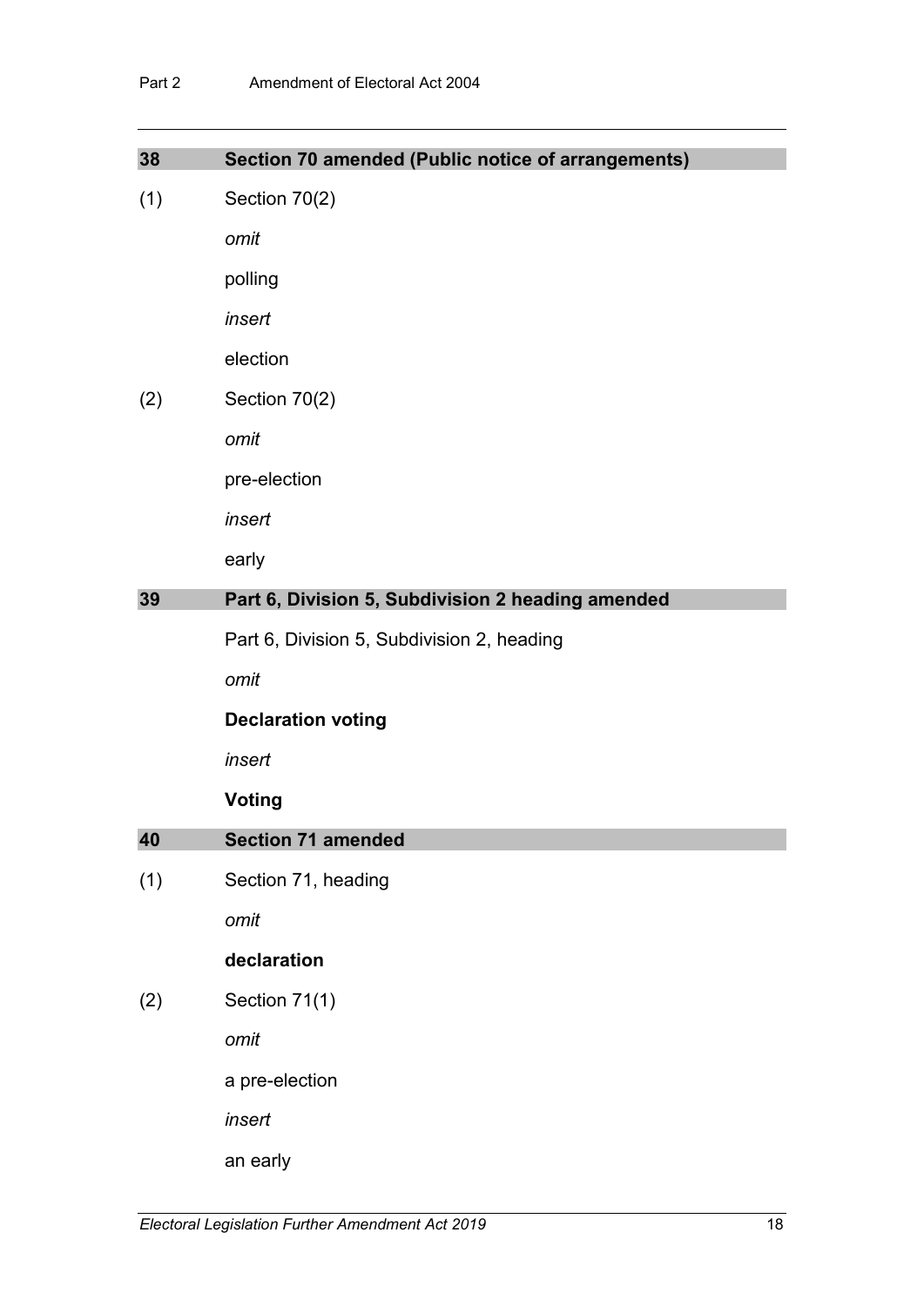| (3) | Section 71(1)                                                  |
|-----|----------------------------------------------------------------|
|     | omit                                                           |
|     | the hours of polling on a day decided under section $69(1)(b)$ |
|     | insert                                                         |
|     | voting hours                                                   |
| (4) | Section 71(2)                                                  |
|     | omit                                                           |
|     | (a declaration ballot paper)                                   |
| 41  | <b>Section 72 amended</b>                                      |
| (1) | Section 72, heading                                            |
|     | omit                                                           |
|     | declaration                                                    |
| (2) | Section $72(1)$ and $(2)$                                      |
|     | omit (all references)                                          |
|     | declaration                                                    |
| (3) | Section 72(2)(a)                                               |
|     | omit                                                           |
|     | pre-election                                                   |
|     | insert                                                         |
|     | early                                                          |
| (4) | Section 72(2)(a)(i)                                            |
|     | omit                                                           |
|     | his or her                                                     |
|     | insert                                                         |
|     | the person's                                                   |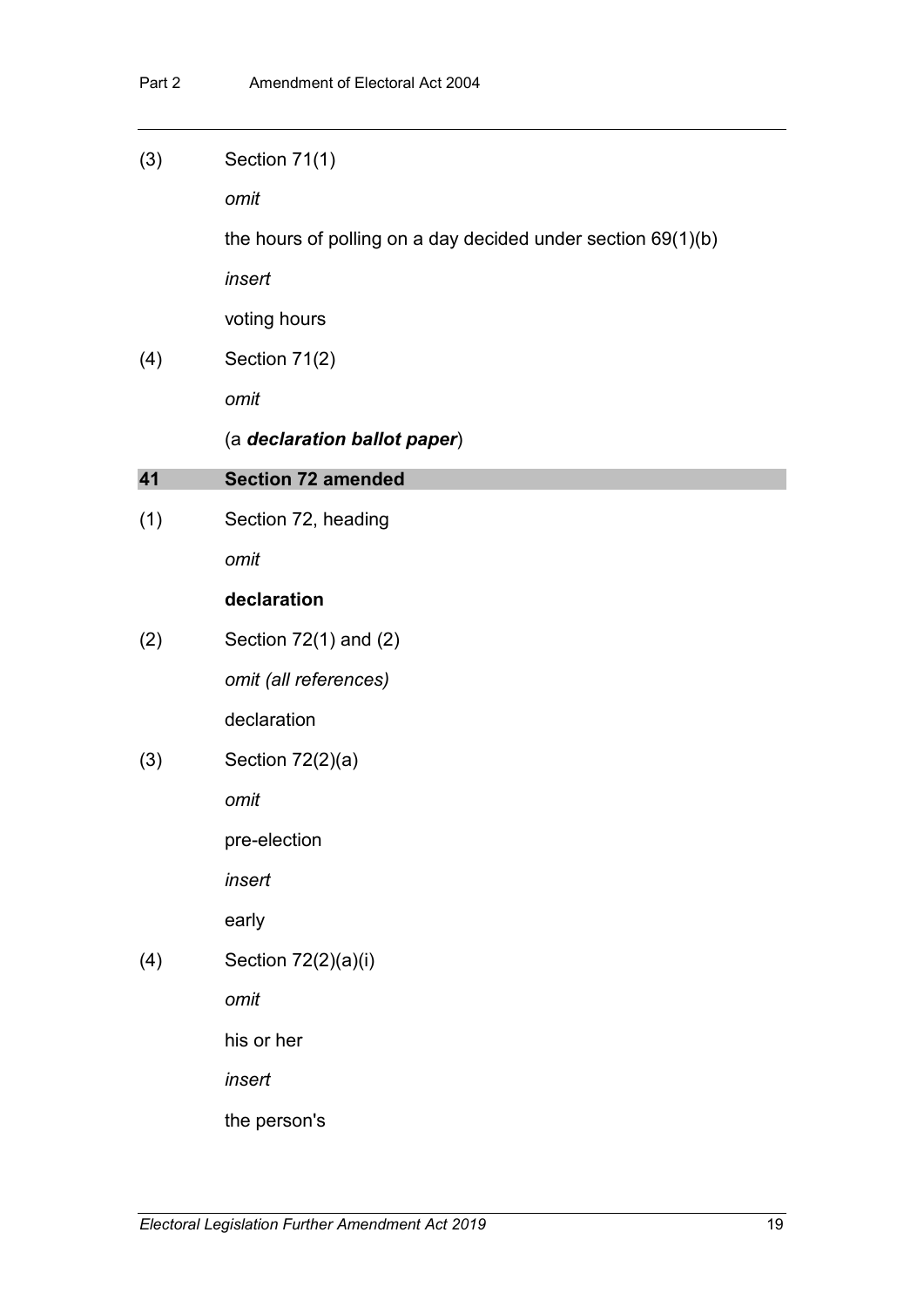### **42 Part 6, Division 5, Subdivision 3 heading amended**

Part 6, Division 5, Subdivision 3, heading

*omit*

**by unenrolled persons**

#### **43 Section 73 amended (Issue of declaration ballot paper)**

(1) Section 73(1)(a)

*omit, insert*

- (a) the person attends before an authorised officer at an early voting centre during voting hours; and
- (2) Section 73(1)(c)

*omit, insert*

- (c) the officer is satisfied the officer's certified list of voters:
	- (i) does not state the person's name and address; or
	- (ii) has been marked to indicate a ballot paper has already been issued to the person but the person declares the person has not already voted at the election; and
- (3) Section 73(4)

*omit, insert*

- (4) The declaration by a person to whom subsection  $(1)(c)(i)$  applies must state the following:
	- (a) the person:
		- (i) has complied with Part VIII of the Commonwealth Act before the close of roll; or
		- (ii) is eligible to enrol under Part VIII of the Commonwealth Act;
	- (b) to the best of the person's knowledge no objection has been upheld in relation to the inclusion of the person's name on the roll;
	- (c) the person is not qualified for enrolment in a division other than the division for which the person claims to vote;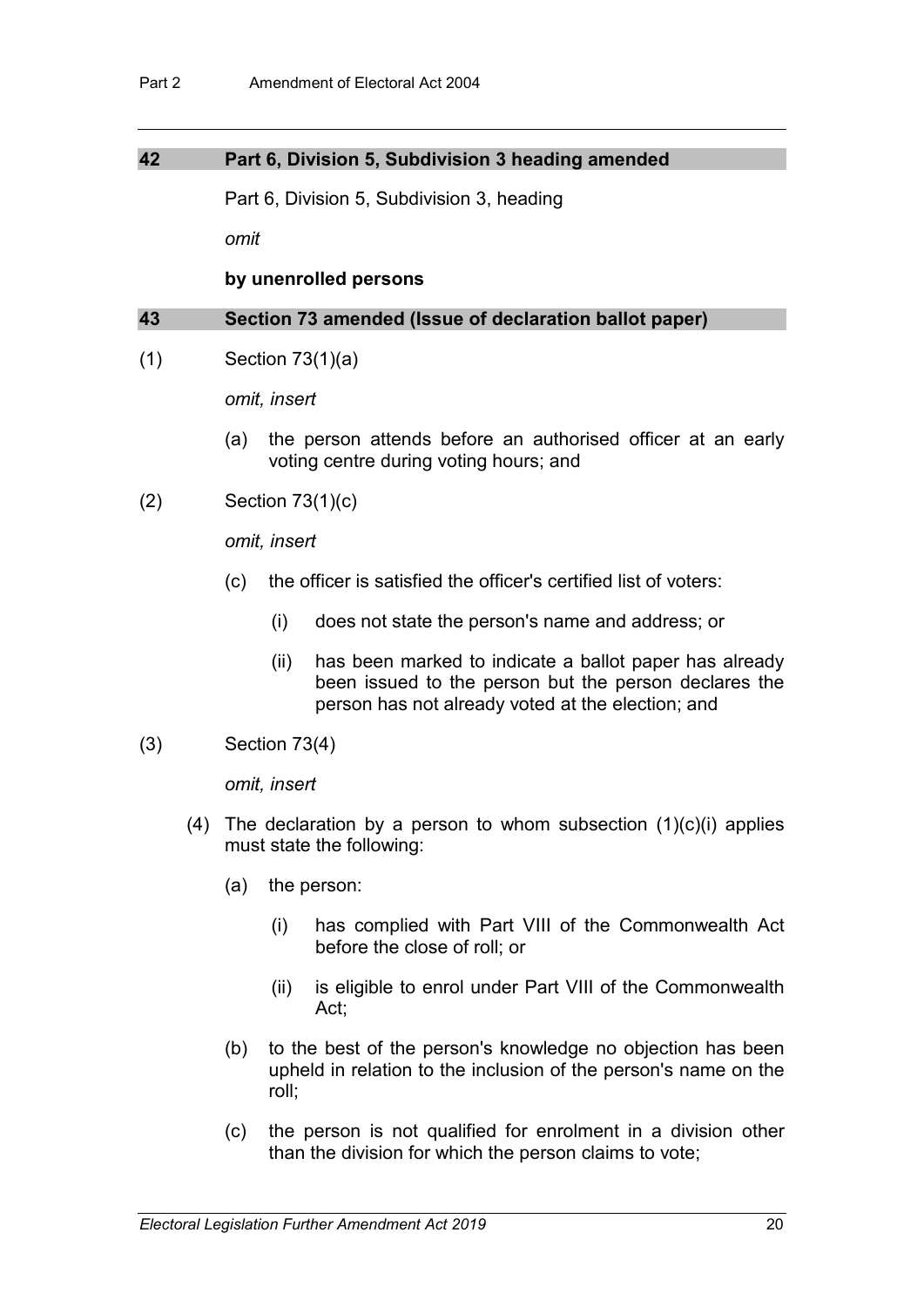- (d) the person has not already voted at the election.
- (5) The declaration by a person to whom subsection  $(1)(c)(ii)$  applies must state the person has not already voted at the election.

## **44 Section 75 amended**

(1) Section 75, heading

*omit*

#### **pre-election**

*insert*

#### **early**

 $(2)$  Section 75(1) and  $(2)(a)$ 

*omit*

declaration

(3) Section 75(1)

*omit*

a pre-election

*insert*

an early

(4) Section 75(2)

*omit*

polling

*insert*

election

### **45 Section 76 amended**

(1) Section 76, heading

*omit*

#### **pre-election**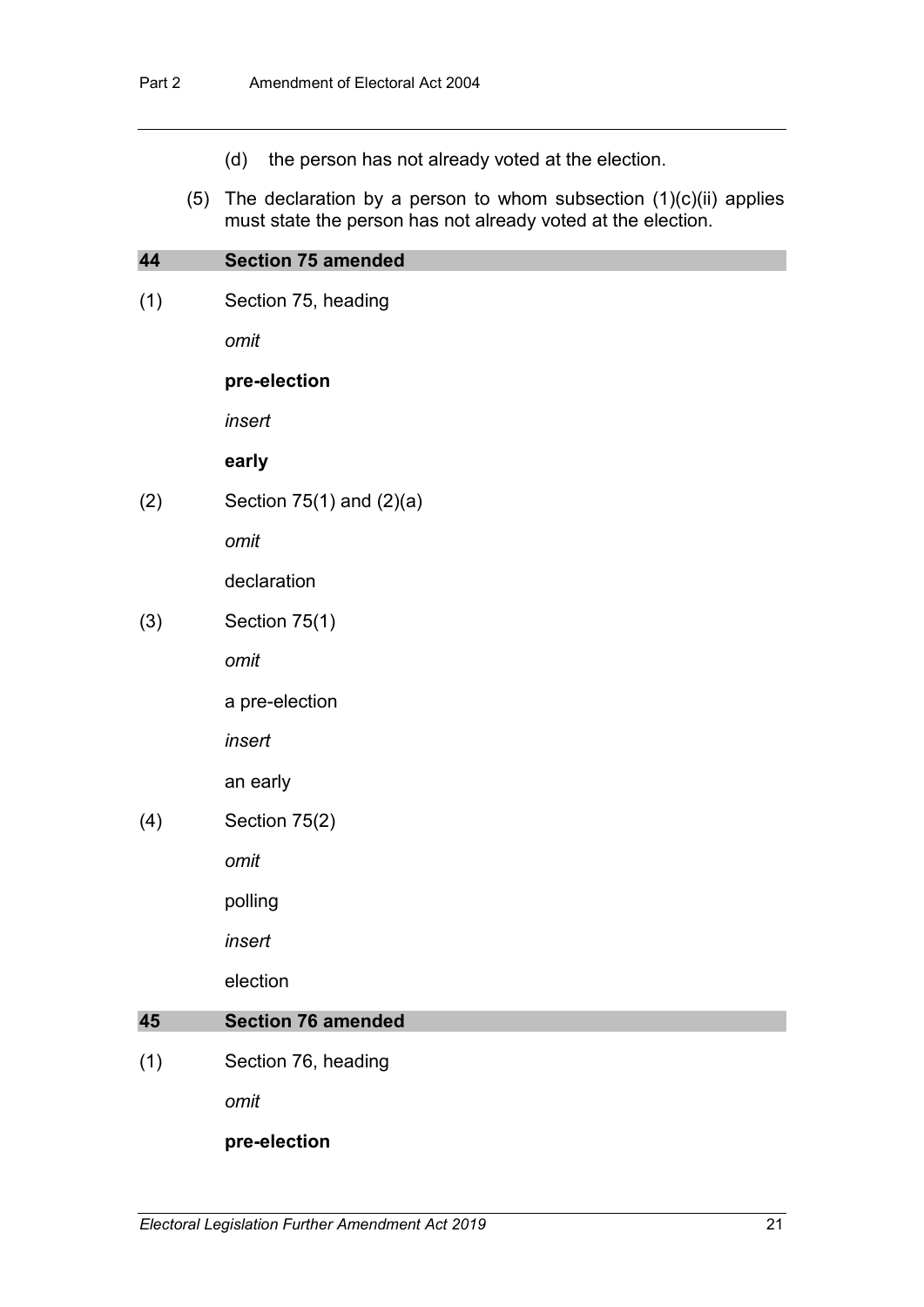|     | insert                                              |
|-----|-----------------------------------------------------|
|     | early                                               |
| (2) | Section $76(1)$ and $(2)(b)$                        |
|     | omit                                                |
|     | declaration                                         |
| (3) | Section 76(1)                                       |
|     | omit                                                |
|     | a pre-election                                      |
|     | insert                                              |
|     | an early                                            |
| (4) | Section 76(2)                                       |
|     | omit                                                |
|     | polling                                             |
|     | insert                                              |
|     | election                                            |
| 46  | <b>Section 77 amended (Application of Division)</b> |
|     | Section 77                                          |
|     | omit                                                |
|     | polling                                             |
|     | insert                                              |
|     | voting                                              |
| 47  | <b>Section 78 amended (Mobile voting centres)</b>   |
| (1) | Section 78(1)                                       |
|     | omit                                                |

declare an election day voting centre or a pre-election voting centre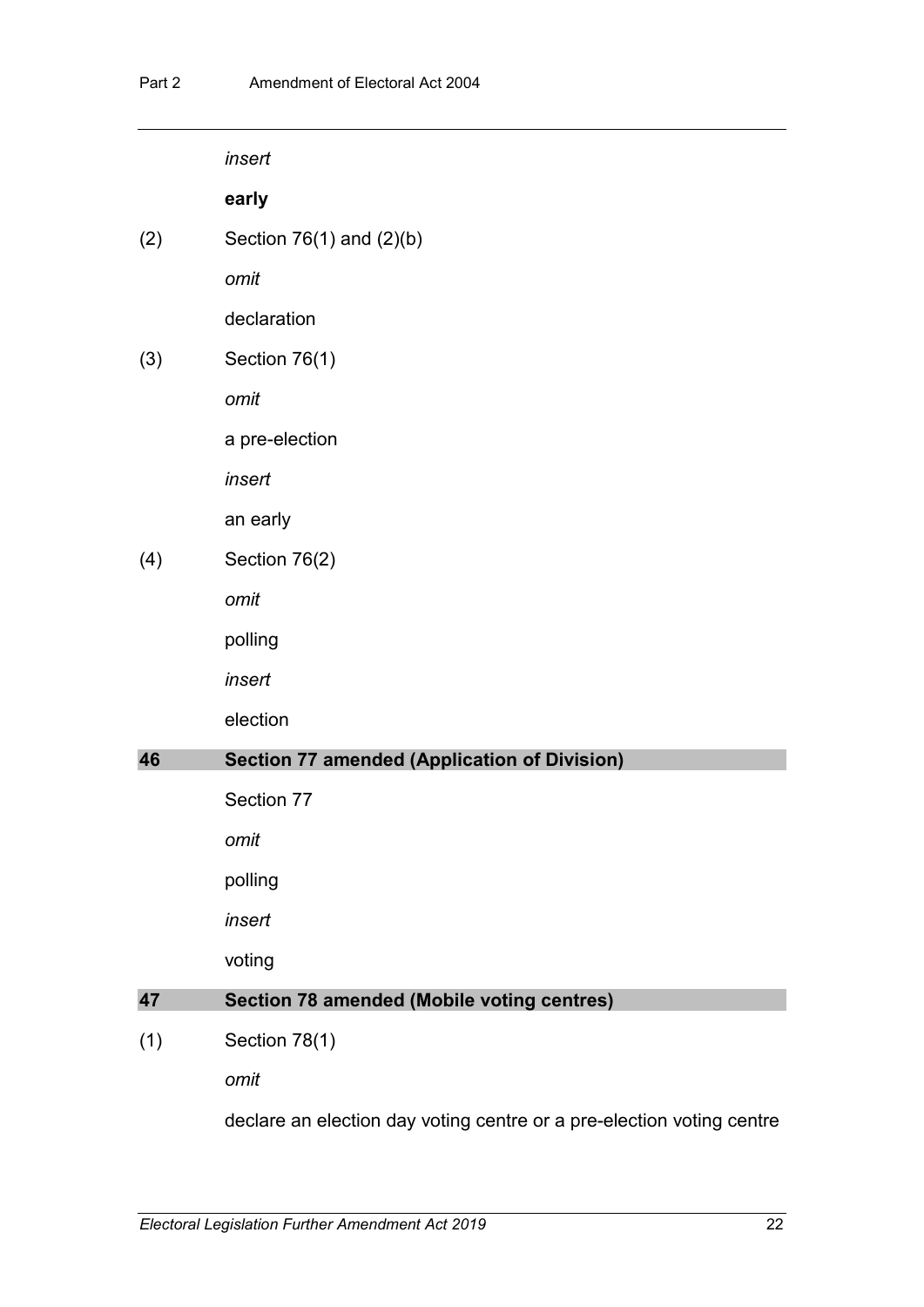appoint a stated place, whether or not an election day voting centre or an early voting centre,

(2) Section 78(1) and (2)(b)

*omit*

polling

*insert*

voting

(3) Section 78(2), (3), (4) and (5)(a)

*omit*

declaration

*insert*

appointment

| 48  | Section 86 amended (Arrangements at voting centres) |
|-----|-----------------------------------------------------|
| (1) | Section 86(1), (3), (4)(b) and $(5)(a)(ii)$         |
|     | omit                                                |
|     | polling                                             |
|     | insert                                              |
|     | voting                                              |
| (2) | Section $86(1)(b)$                                  |
|     | omit                                                |
|     | the poll                                            |
|     | insert                                              |
|     | voting                                              |
| (3) | Section 86(2)                                       |
|     | omit                                                |
|     | a pre-election                                      |
|     |                                                     |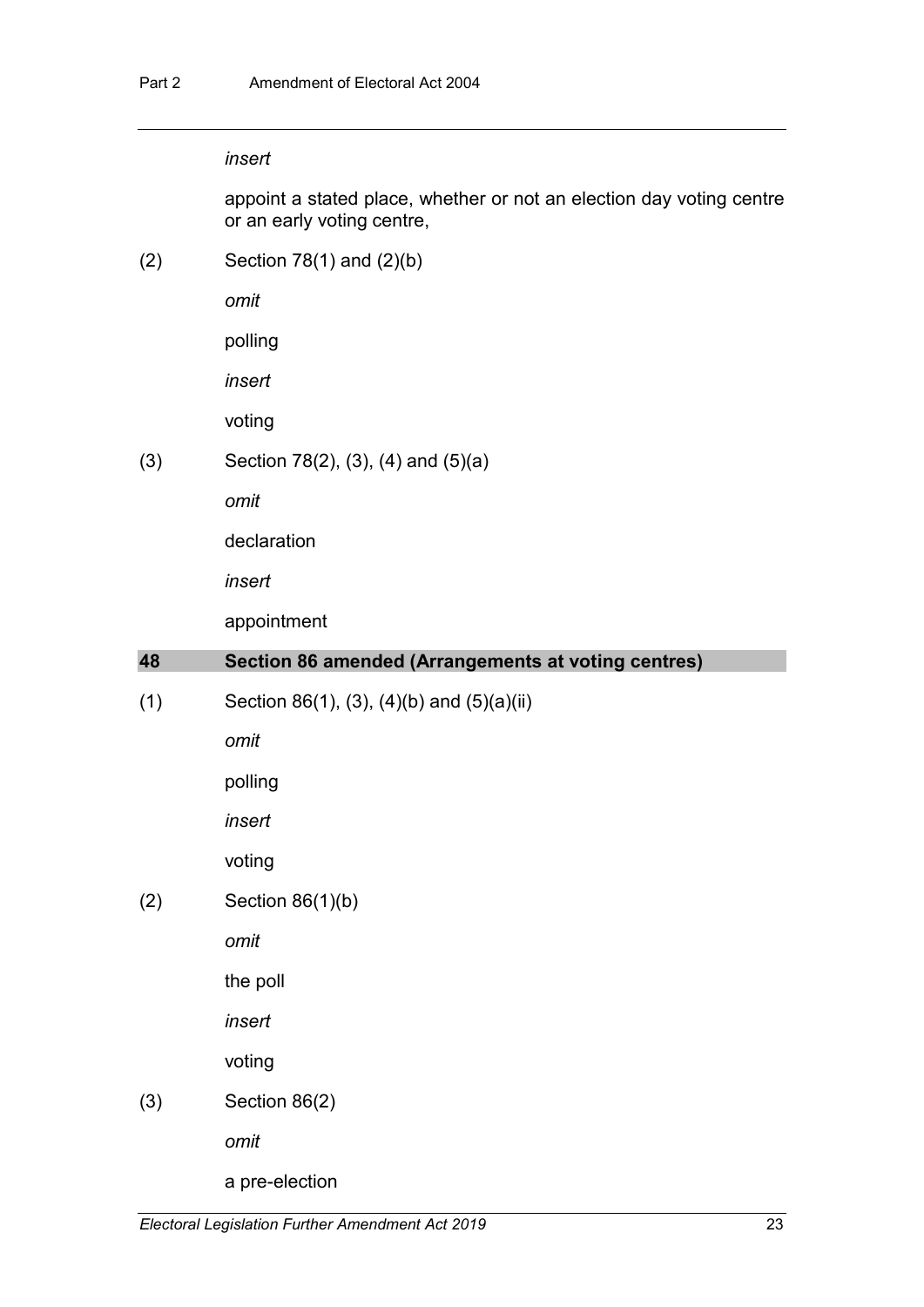an early

### **49 Section 87 amended (Assistance to certain voters)**

(1) Section 87(2)

*omit, insert*

- (2) An assistant must be a nominee of the voter or, if there is no nominee, an officer.
- (2) After section 87(4)(b)

*insert*

(ba) for a postal vote – by placing the ballot paper in the envelope bearing the postal vote certificate, sealing the envelope and sending the envelope to the Commission;

#### **50 Section 89 amended (Spoilt or discarded ballot paper)**

Section 89(3)

*omit*

polling

*insert*

voting

## **51 Section 90 amended (Dealing with ballot boxes and electoral papers)**

(1) Section 90(1) and (3)

*omit*

polling

*insert*

voting

(2) Section 90(3)

*omit*

of the poll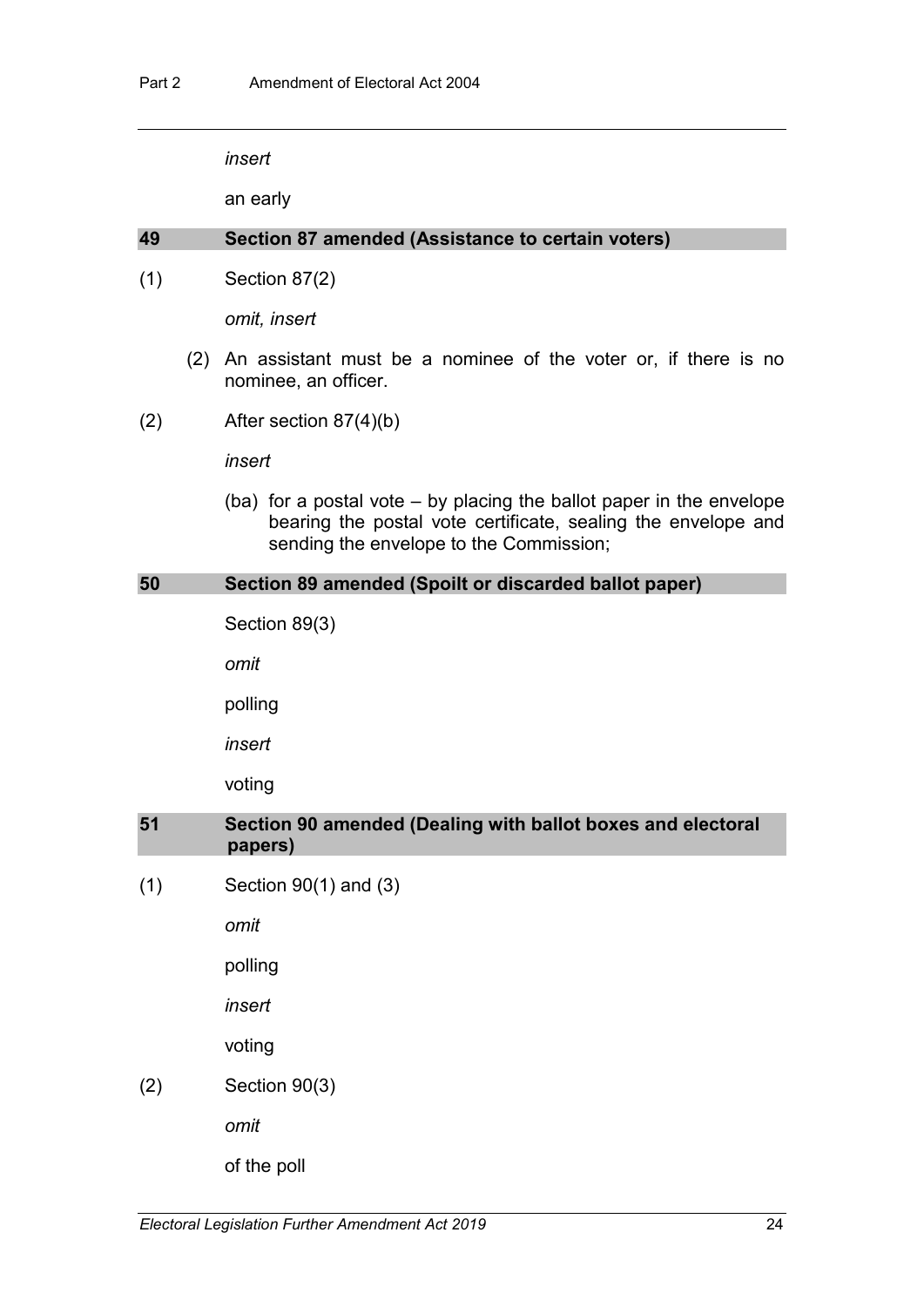under Part 7

| 52  | <b>Section 91 amended</b> |
|-----|---------------------------|
| (1) | Section 91, heading       |
|     | omit                      |
|     | polling                   |
|     | insert                    |
|     | voting                    |
| (2) | Section 91(1)             |
|     | omit                      |
|     | adjourn polling           |
|     | insert                    |
|     | adjourn voting            |
| (3) | Section 91(1)             |
|     | omit                      |
|     | polling day               |
|     | insert                    |
|     | election day              |
| (4) | Section 91(1)             |
|     | omit                      |
|     | proceed with polling      |
|     | insert                    |
|     | proceed with voting       |
| (5) | Section 91(2)             |
|     | omit                      |
|     | adjourns polling          |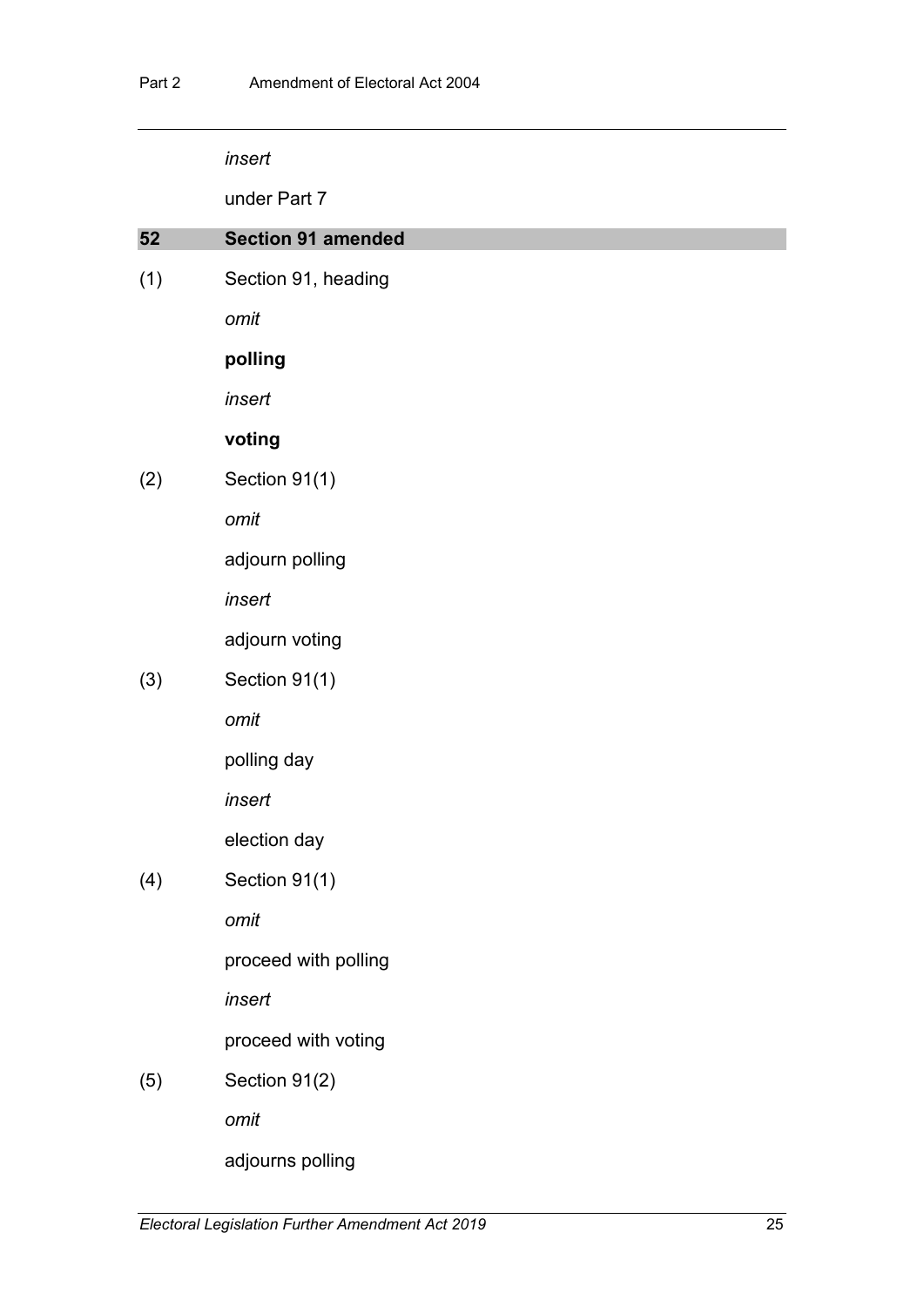|     | insert                                        |
|-----|-----------------------------------------------|
|     | adjourns voting                               |
| (6) | Section 91(3)                                 |
|     | omit                                          |
|     | polling is to resume                          |
|     | insert                                        |
|     | voting is to resume                           |
| (7) | Section $91(4)$ and $(6)$                     |
|     | omit (all references)                         |
|     | polling                                       |
|     | insert                                        |
|     | voting                                        |
| (8) | Section 91(6)                                 |
|     | omit                                          |
|     | the poll                                      |
|     | insert                                        |
|     | voting                                        |
| 53  | Section 92 amended (Employee wishing to vote) |
|     | Section 92(1)                                 |
|     | omit                                          |
|     | a polling                                     |
|     | insert                                        |
|     | an election                                   |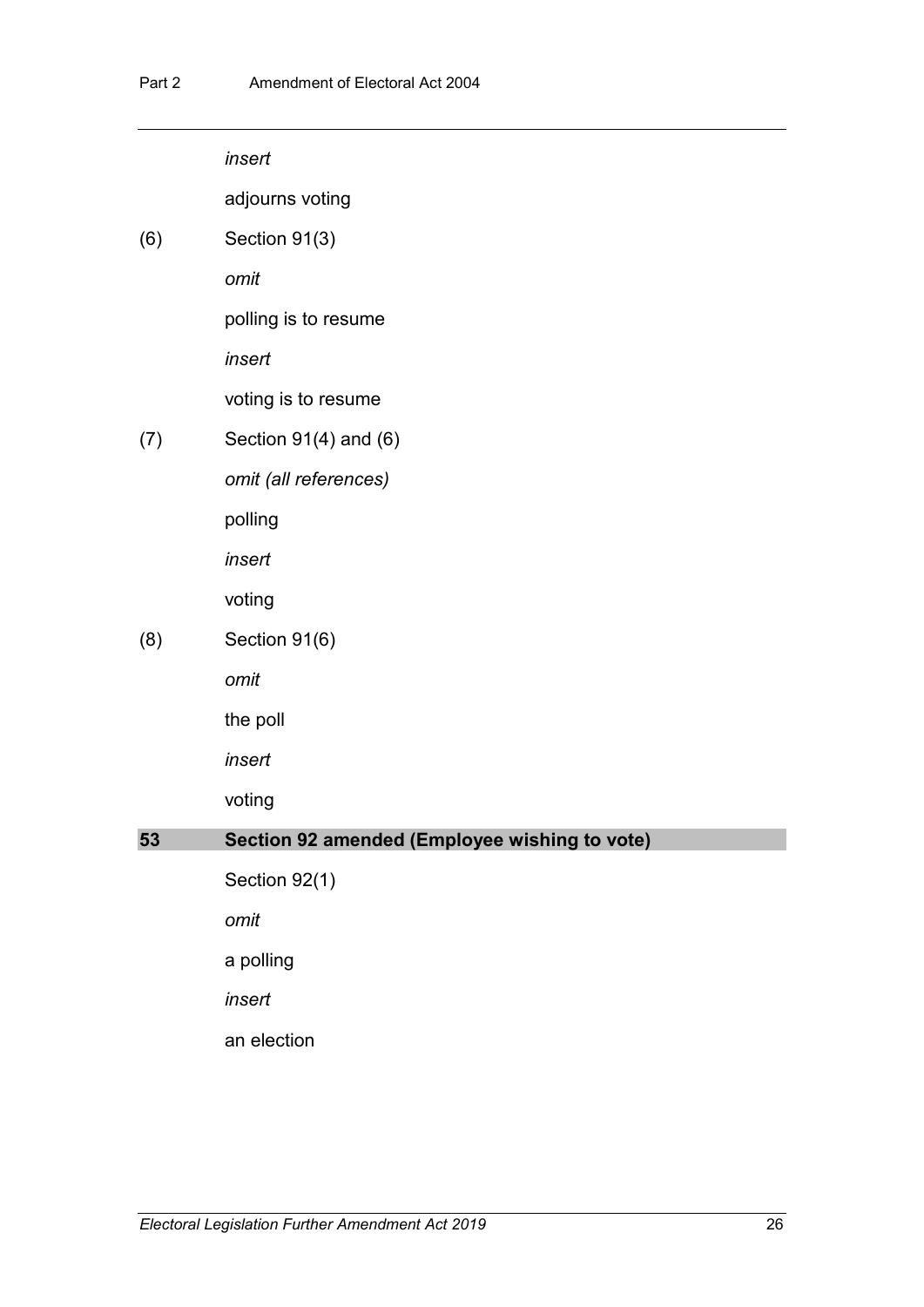| 54  | Section 93 amended (How scrutiny carried out)                 |
|-----|---------------------------------------------------------------|
|     | Section 93(1)                                                 |
|     | omit                                                          |
|     | polling                                                       |
|     | insert                                                        |
|     | voting                                                        |
| 55  | <b>Section 95 amended</b>                                     |
| (1) | Section 95, heading                                           |
|     | omit                                                          |
|     | declaration                                                   |
| (2) | Section 95                                                    |
|     | omit (all references)                                         |
|     | declaration                                                   |
| 56  | Section 96 amended (Certain postal ballot papers not counted) |
| (1) | Section $96(1)(a)$                                            |
|     | omit                                                          |
|     | polling                                                       |
|     | insert                                                        |
|     | election                                                      |
| (2) | Section 96(1)(b)(i) and (ii)                                  |
|     | omit                                                          |
|     | polling on polling                                            |
|     | insert                                                        |
|     |                                                               |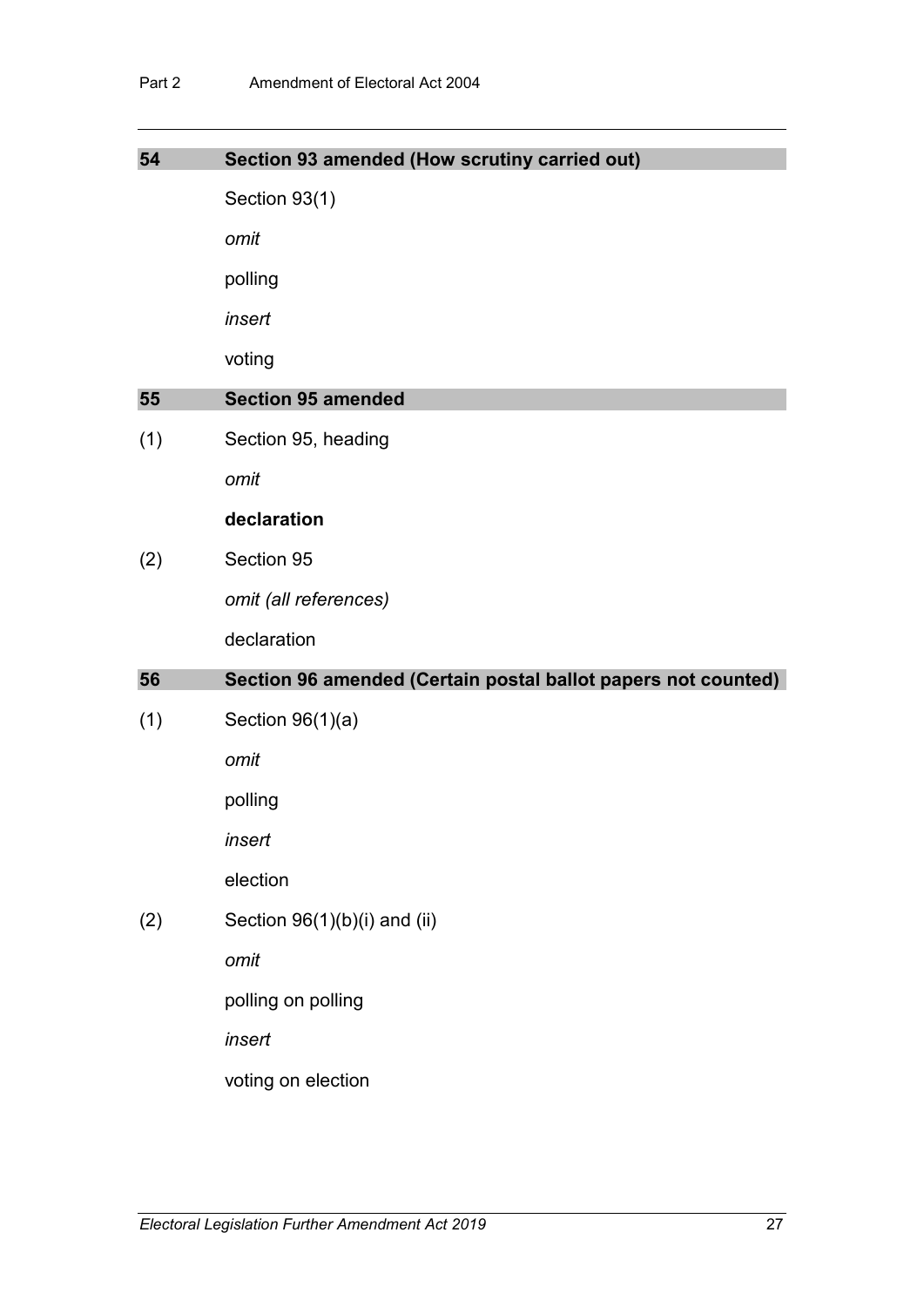|     | omit, insert                                                                 |
|-----|------------------------------------------------------------------------------|
|     | Part 7, Division 4, heading                                                  |
| 59  | Part 7, Division 4 heading replaced                                          |
|     | voting                                                                       |
|     | insert                                                                       |
|     | the poll                                                                     |
|     | omit                                                                         |
|     | Section 98(1)                                                                |
| 58  | Section 98 amended (Initial dealing with ballot papers)                      |
|     | or Part 6, Division 5, Subdivision 2                                         |
|     | insert                                                                       |
| (3) | Section 97(4), definition <i>absent ballot paper</i> , after "Subdivision 1" |
|     | declaration                                                                  |
|     | omit                                                                         |
| (2) | Section 97(4), definition absent ballot paper                                |
|     | declaration                                                                  |
|     | omit                                                                         |
| (1) | Section 97, heading                                                          |
| 57  | <b>Section 97 amended</b>                                                    |
|     | election day                                                                 |
|     | insert                                                                       |
|     | polling day                                                                  |
|     | omit                                                                         |
| (3) | Section 96(1)(b)(ii)                                                         |

## **Division 4 Certain votes cast on election day and declaration votes cast by unenrolled voters at early voting centres**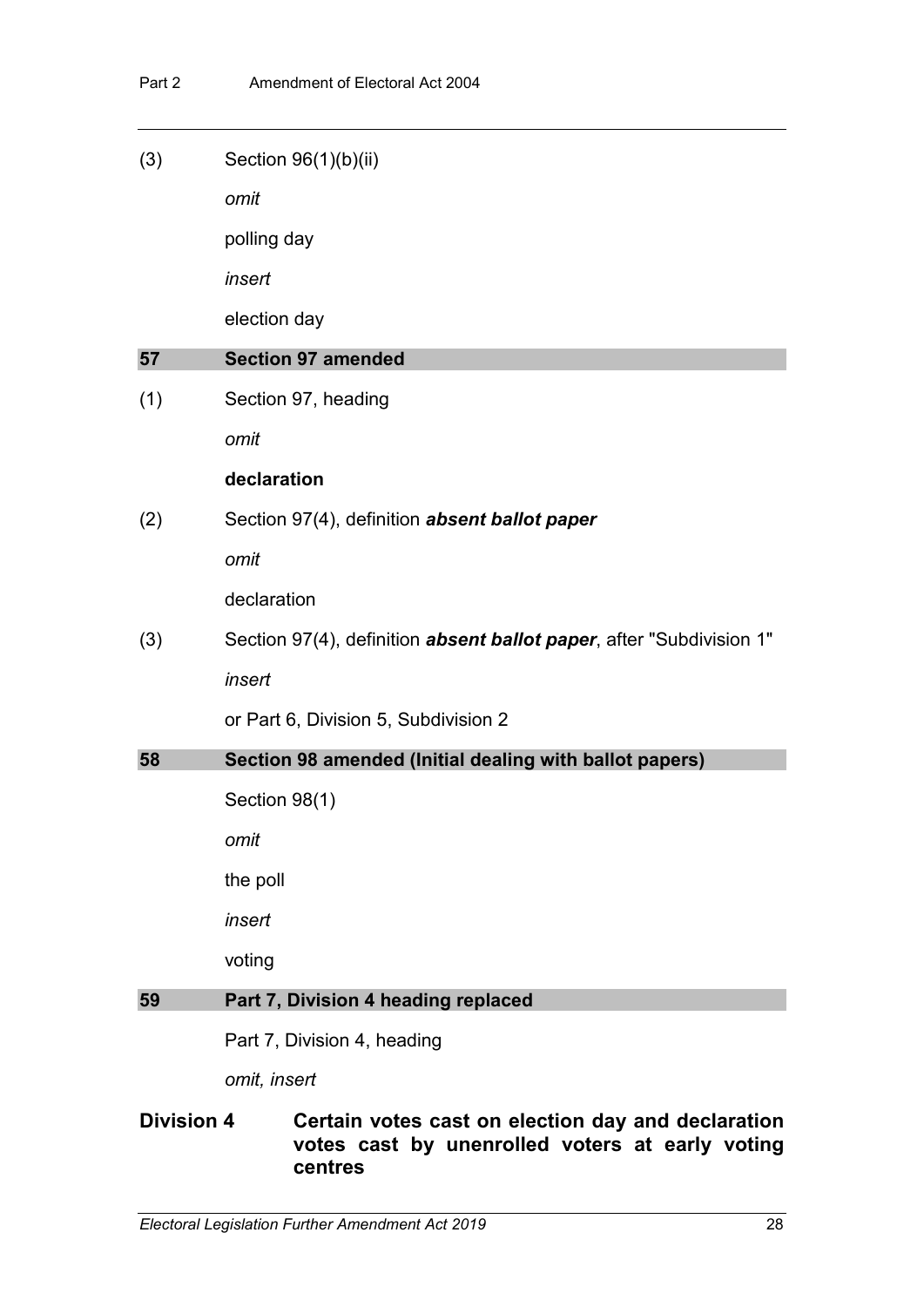| 60  | Section 100 amended (Application of Part 7, Division 4)                          |
|-----|----------------------------------------------------------------------------------|
|     | Section 100                                                                      |
|     | omit                                                                             |
|     | declaration                                                                      |
| 61  | <b>Section 101 amended</b>                                                       |
| (1) | Section 101, heading                                                             |
|     | omit                                                                             |
|     | declaration                                                                      |
| (2) | Section $101(1)$ and $(2)(a)$ and $(b)$                                          |
|     | omit                                                                             |
|     | declaration                                                                      |
| (3) | Section 101(2)                                                                   |
|     | omit                                                                             |
|     | the poll                                                                         |
|     | insert                                                                           |
|     | voting                                                                           |
| 62  | Part 7, Division 4, Subdivision 2 heading amended                                |
|     | Part 7, Division 4, Subdivision 2, heading                                       |
|     | omit                                                                             |
|     | <b>Declaration votes</b>                                                         |
|     | insert                                                                           |
|     | <b>Votes</b>                                                                     |
| 63  | Section 102 amended (Application of Part 7, Division 4,<br><b>Subdivision 2)</b> |
| (1) | Section 102                                                                      |
|     | omit                                                                             |
|     | declaration                                                                      |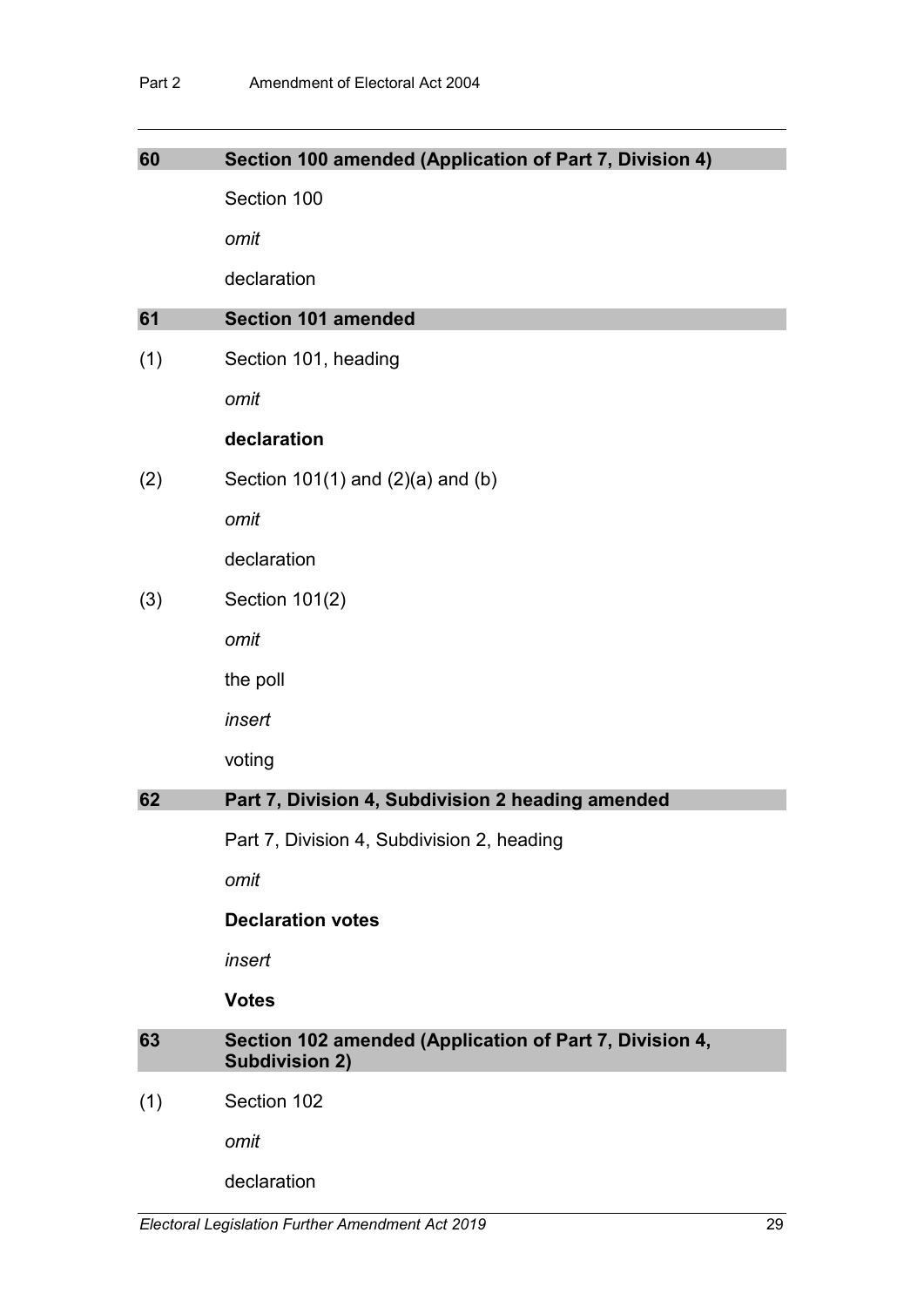| (2) | Section 102(b)                                                                   |
|-----|----------------------------------------------------------------------------------|
|     | omit                                                                             |
|     | 101(1)(c)                                                                        |
|     | insert                                                                           |
|     | 101(2)(c)                                                                        |
| 64  | <b>Section 103 amended</b>                                                       |
| (1) | Section 103, heading                                                             |
|     | omit                                                                             |
|     | declaration                                                                      |
| (2) | Section 103(1)(a)                                                                |
|     | omit                                                                             |
|     | declaration                                                                      |
| 65  | Section 104 amended (Application of Part 7, Division 3,<br><b>Subdivision 3)</b> |
|     | Section 104(b)                                                                   |
|     | omit                                                                             |
|     | 101(1)(c)                                                                        |
|     | insert                                                                           |
|     | 101(2)(c)                                                                        |
| 66  | Section 105 amended (Examination of declaration ballot<br>papers)                |
|     | Section 105(3)(a)                                                                |
|     | omit, insert                                                                     |
|     | if the person's name:<br>(a)                                                     |

(i) is on the officer's certified list of voters for the division  $$ place a mark against the person's name on the list; or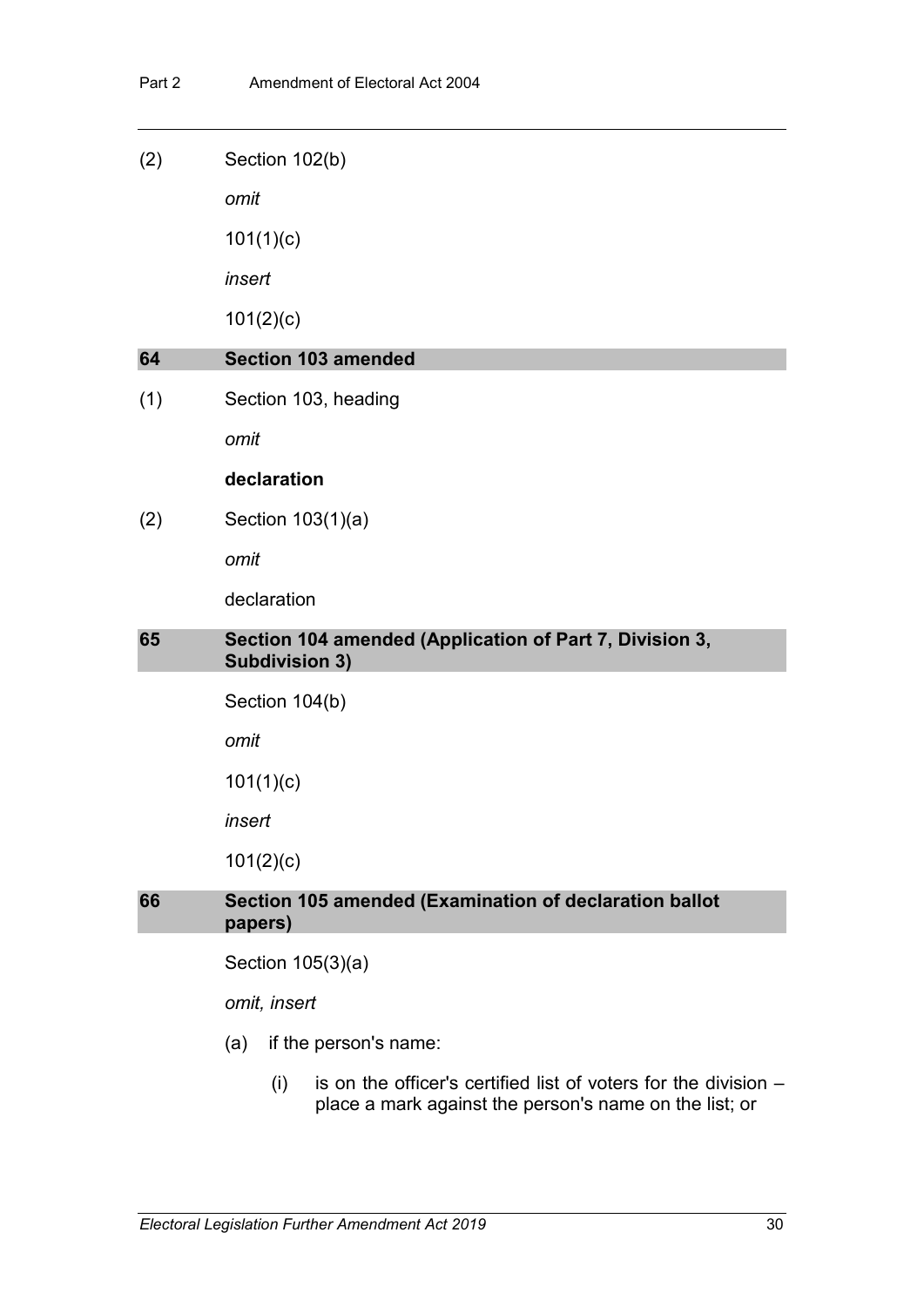(ii) is not on the officer's certified list of voters for the division but the person is entitled to be enrolled for that division under Part VIII of the Commonwealth Act – make a record of that entitlement; and

### **67 Section 106 amended (Application of Part 7, Division 3, Subdivision 4)**

(1) Section 106

*omit*

declaration

(2) Section 106(b)

*omit*

101(1)(c)

*insert*

101(2)(c)

### **68 Part 7, Division 4, Subdivision 5 heading amended**

Part 7, Division 4, Subdivision 5, heading, after "**declaration**"

*insert*

#### **and absent**

## **69 Section 108 amended**

(1) Section 108, heading

*omit*

## **declaration**

(2) Section 108(1)

*omit*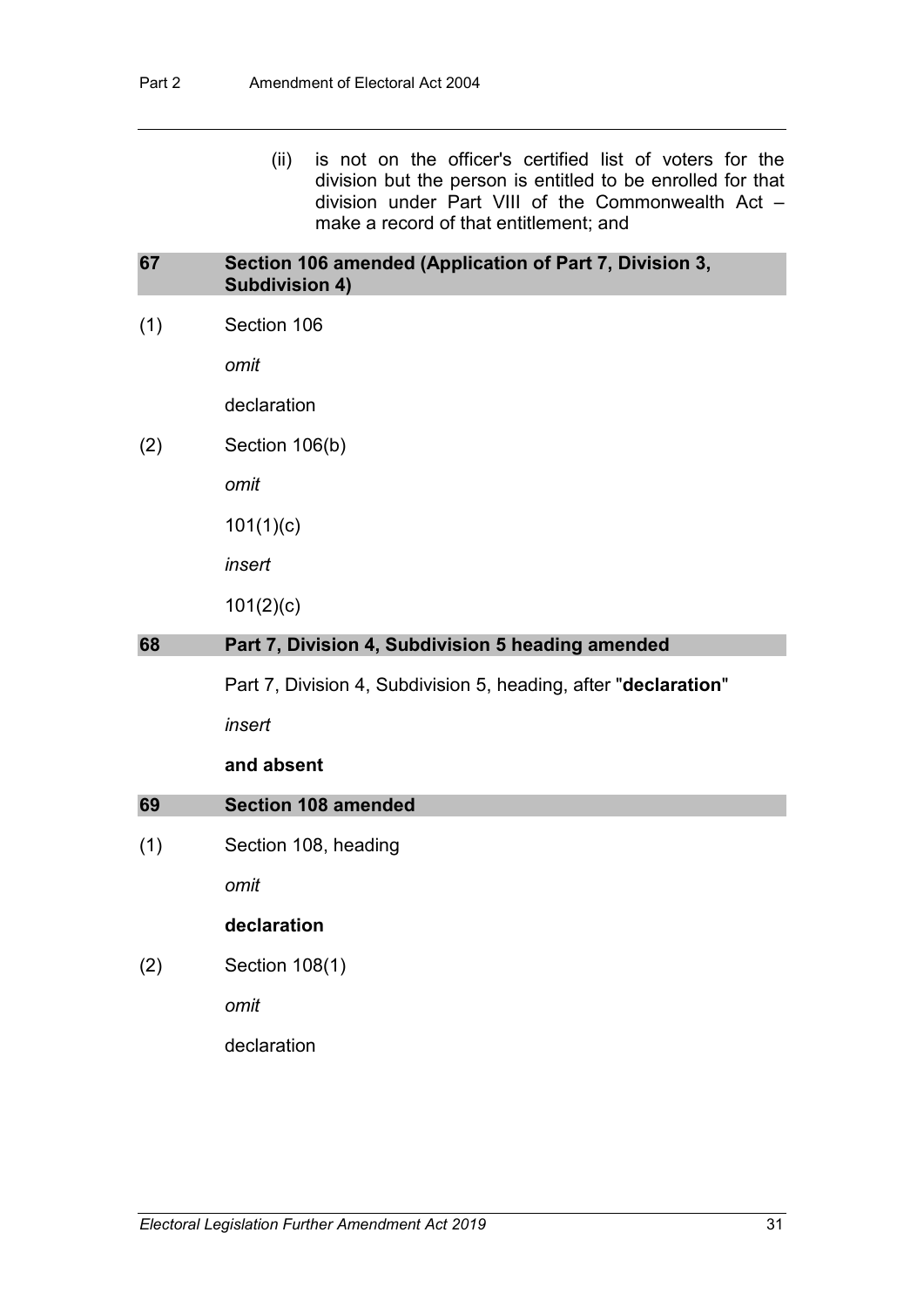| 70  | <b>Section 109 amended</b>                                                                                                                                         |
|-----|--------------------------------------------------------------------------------------------------------------------------------------------------------------------|
| (1) | Section 109, heading                                                                                                                                               |
|     | omit                                                                                                                                                               |
|     | declaration                                                                                                                                                        |
| (2) | Section 109(1)                                                                                                                                                     |
|     | omit                                                                                                                                                               |
|     | declaration                                                                                                                                                        |
| 71  | Part 7, Division 5, Subdivision 1 heading amended                                                                                                                  |
|     | Part 7, Division 5, Subdivision 1, heading                                                                                                                         |
|     | omit                                                                                                                                                               |
|     | polling                                                                                                                                                            |
|     | insert                                                                                                                                                             |
|     | election                                                                                                                                                           |
| 72  | Section 111 amended (Checking postal voting papers)                                                                                                                |
| (1) | Section $111(2)(a)$ and (b)                                                                                                                                        |
|     | omit, insert                                                                                                                                                       |
|     | the elector's postal vote certificate is signed and the elector's<br>(a)<br>signature on the certificate is that of the elector who signed<br>the application; and |
| (2) | Section 111(2)(c)                                                                                                                                                  |

*omit*

polling

*insert*

election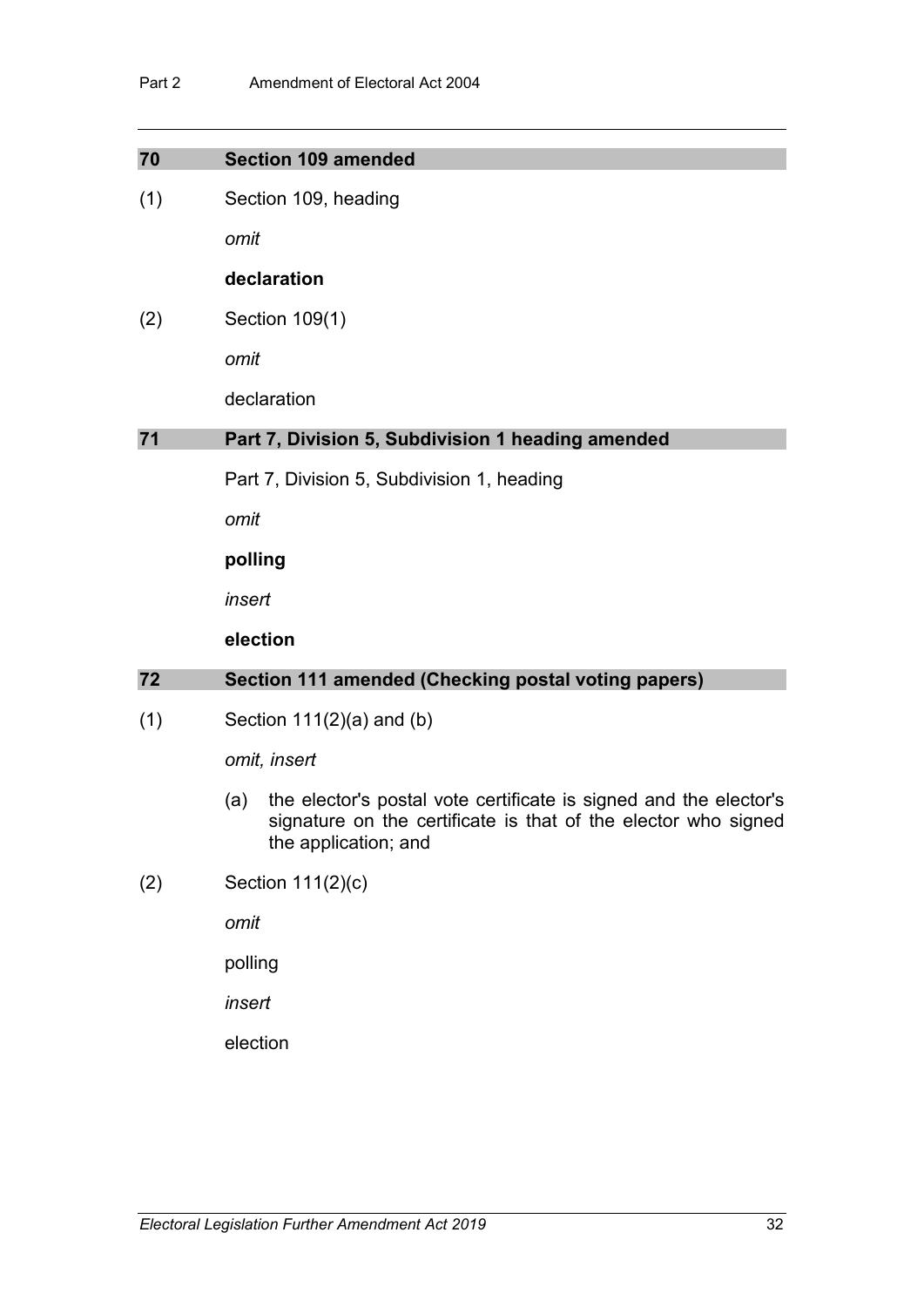| 73                | <b>Section 112 amended</b>                              |
|-------------------|---------------------------------------------------------|
| (1)               | Section 112, heading                                    |
|                   | omit                                                    |
|                   | poll                                                    |
|                   | insert                                                  |
|                   | voting                                                  |
| (2)               | Section 112(1)                                          |
|                   | omit                                                    |
|                   | the poll                                                |
|                   | insert                                                  |
|                   | voting                                                  |
| (3)               | Section 112(1)(a)                                       |
|                   | omit                                                    |
|                   | polling                                                 |
|                   | insert                                                  |
|                   | election                                                |
| 74                | Part 7, Division 6 heading replaced                     |
|                   | Part 7, Division 6, heading                             |
|                   | omit, insert                                            |
| <b>Division 6</b> | Votes cast at early voting centres                      |
| 75                | Section 115 amended (Application of Part 7, Division 6) |
|                   | Section 115                                             |
|                   | omit                                                    |
|                   | declaration                                             |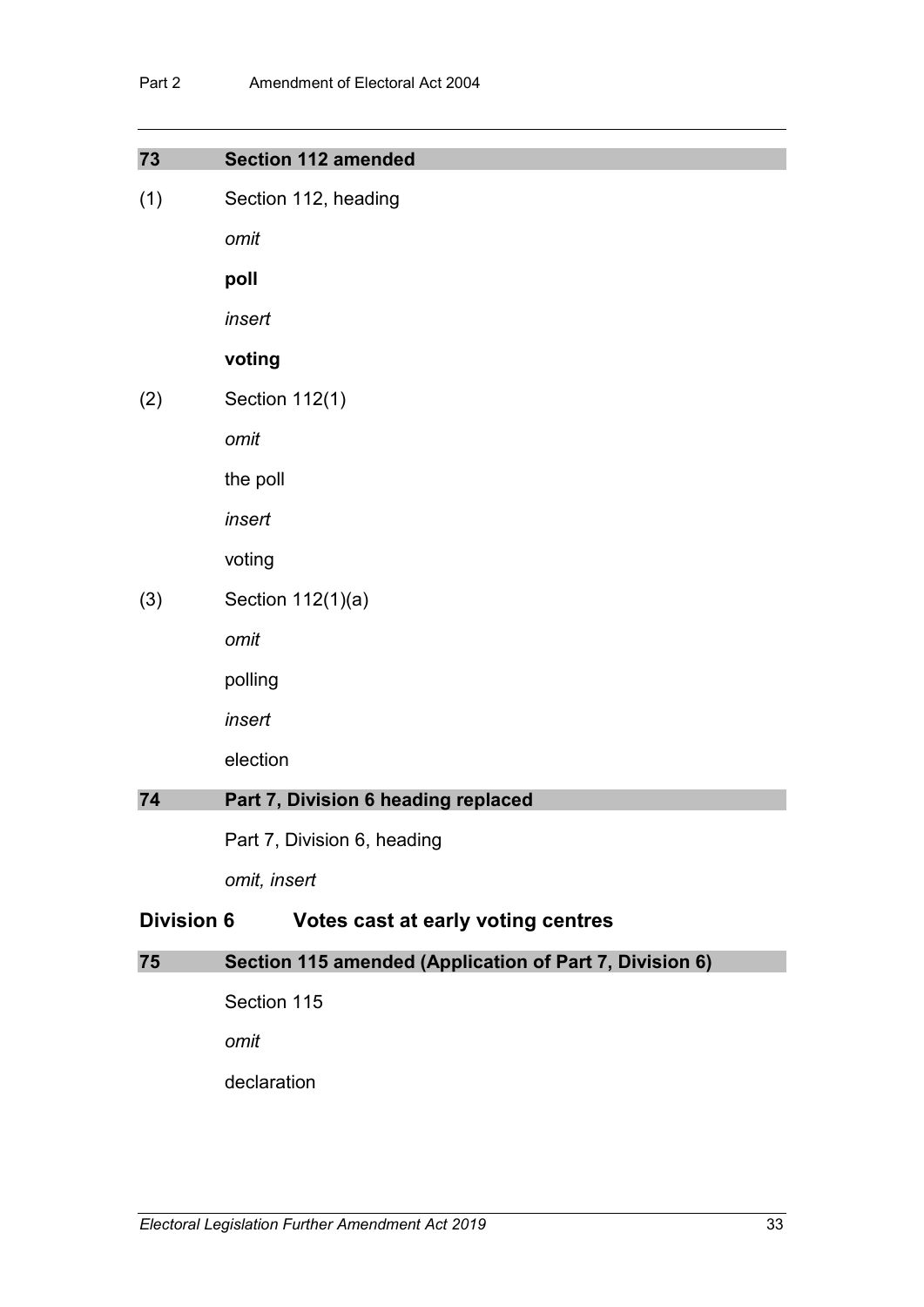| 76                                                              | Section 116 amended (Initial dealing with ballot boxes) |
|-----------------------------------------------------------------|---------------------------------------------------------|
| (1)                                                             | Section 116(1)                                          |
|                                                                 | omit                                                    |
|                                                                 | the poll                                                |
|                                                                 | insert                                                  |
|                                                                 | voting                                                  |
| (2)                                                             | Section $116(1)(b)(i)$ and (ii)                         |
|                                                                 | omit                                                    |
|                                                                 | declaration                                             |
| (3)                                                             | Section 116(1)(b)(i)                                    |
|                                                                 | omit                                                    |
|                                                                 | pre-election                                            |
|                                                                 | insert                                                  |
|                                                                 | early                                                   |
| 77                                                              | Part 7, Division 6, Subdivision 2 heading replaced      |
|                                                                 | Part 7, Division 6, Subdivision 2, heading              |
|                                                                 | omit, insert                                            |
| Subdivision 2 Votes cast for enrolled divisions at early voting |                                                         |

## **Subdivision 2 Votes cast for enrolled divisions at early voting centres**

## **78 Section 117 amended (Application of Part 7, Division 6, Subdivision 2)**

Section 117

*omit*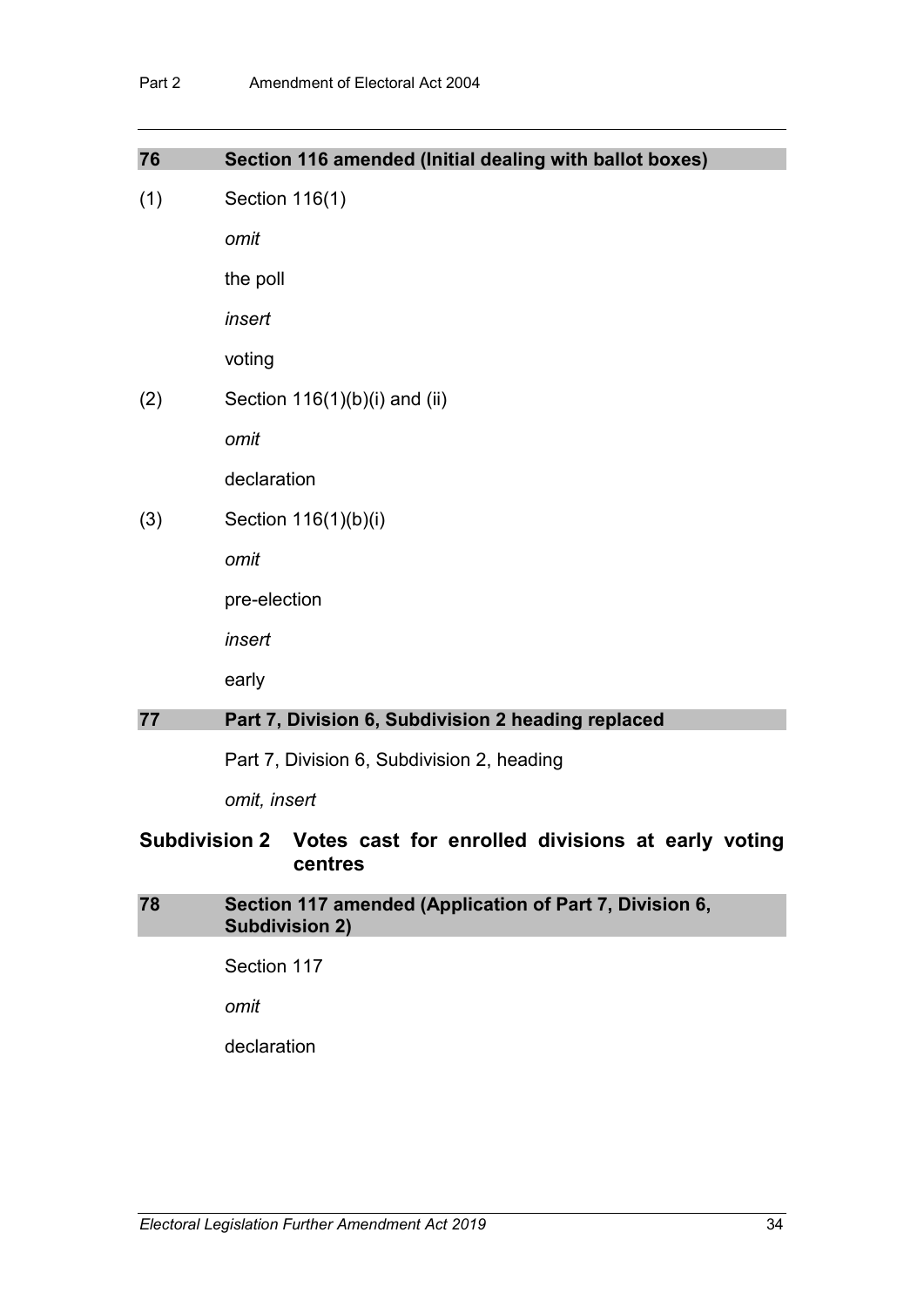#### **79 Section 118 heading amended**

Section 118, heading

*omit*

#### **declaration**

### **80 Part 7, Division 6, Subdivision 3 heading replaced**

Part 7, Division 6, Subdivision 3, heading

*omit, insert*

## **Subdivision 3 Votes cast for divisions in other regions at early voting centres**

## **81 Section 119 amended (Application of Part 7, Division 6, Subdivision 3)**

Section 119(a)

*omit*

declaration

#### **82 Section 120 amended**

(1) Section 120, heading

*omit*

#### **declaration**

(2) Section 120(1)(a)

*omit*

declaration

### **83 Section 121 amended**

(1) Section 121, heading

*omit*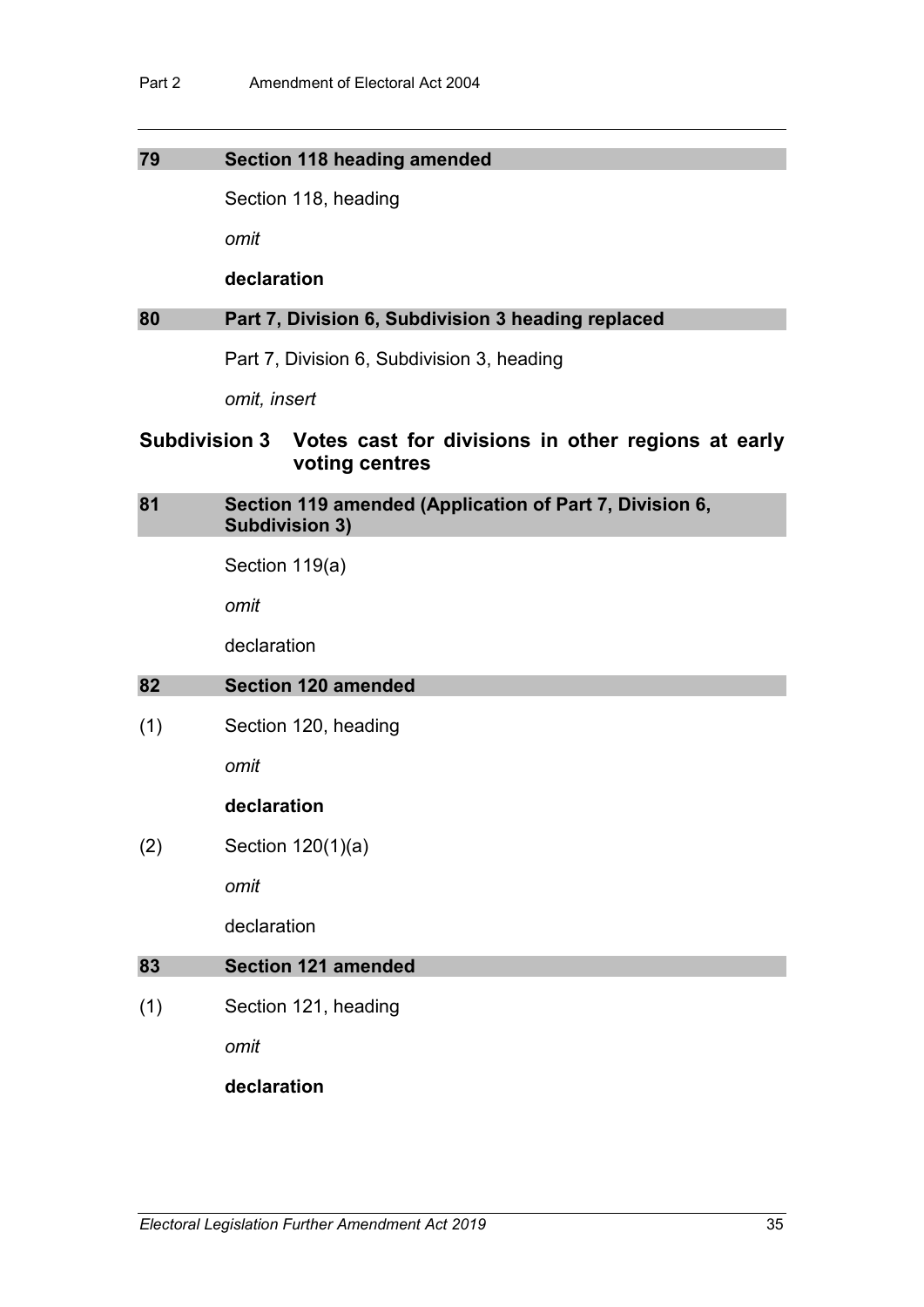| (2) | Section 121(1) |
|-----|----------------|
|-----|----------------|

*omit*

declaration

#### **84 Part 7, Division 6, Subdivision 4 heading amended**

Part 7, Division 6, Subdivision 4, heading

*omit*

### **all declaration votes cast at pre-election**

*insert*

### **certain votes cast at early**

### **85 Section 122 amended**

(1) Section 122, heading

*omit*

## **declaration**

(2) Section 122(1)

*omit*

declaration

## **86 Section 123 amended (Interim distribution of preference votes)**

Section 123(1)

*omit*

polling

*insert*

election

## **87 Section 124 amended (Part counting of votes)**

Section 124(1)

*omit*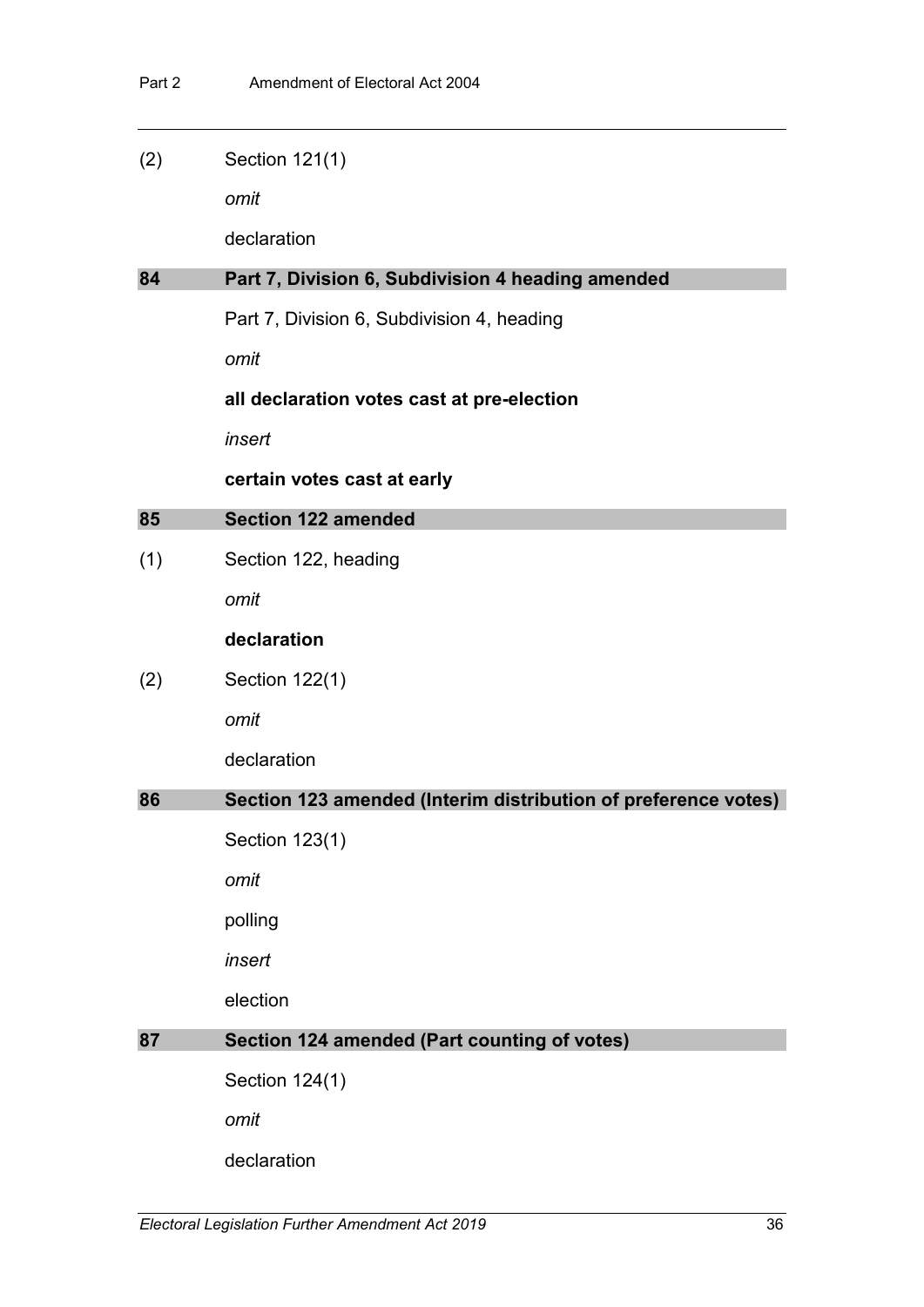| 88 | Section 131 amended (Declaration of result of election)   |
|----|-----------------------------------------------------------|
|    | Section 131(2)                                            |
|    | omit                                                      |
|    | polling                                                   |
|    | insert                                                    |
|    | election                                                  |
| 89 | Section 134 amended (Extension of time)                   |
|    | Section 134(1)                                            |
|    | omit                                                      |
|    | polling                                                   |
|    | insert                                                    |
|    | election                                                  |
|    |                                                           |
| 90 | Section 135 amended (Failure of election)                 |
|    | Section 135(b)                                            |
|    | omit                                                      |
|    | polling                                                   |
|    | insert                                                    |
|    | election                                                  |
| 91 | Section 138 amended (When redistribution to be conducted) |
|    | Section 138(2)(a) and (2A)(a)                             |
|    | omit                                                      |
|    | the polling                                               |
|    | insert                                                    |
|    | election                                                  |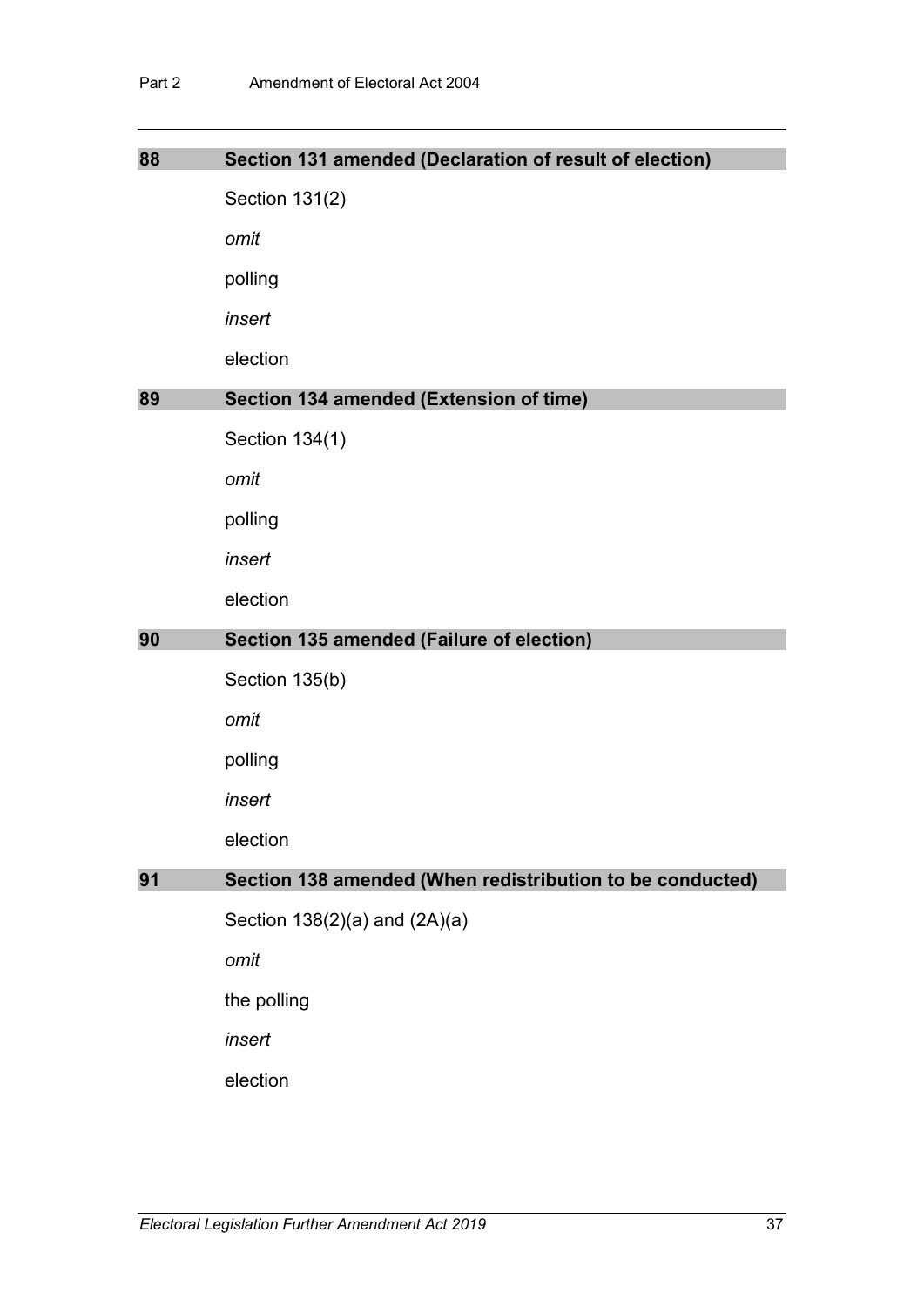## **92 Part 9A inserted**

After section 175

*insert*

# **Part 9A Registration of associated entities and third party campaigners**

## **Division 1 Application process for registration and related matters**

## **175A Application**

- (1) An associated entity may apply for registration under this Part.
- (2) A third party campaigner may apply for registration under this Part in relation to a particular election.
- (3) An application for registration must:
	- (a) be made to the Commission in the approved form; and
	- (b) state the full name and address of the associated entity or third party campaigner; and
	- (c) include the information and be accompanied by the documents prescribed by regulation.
- (4) An application for registration by an associated entity must also:
	- (a) state the name of the registered party that controls the entity or benefits from it; and
	- (b) be signed by the reporting agent of that registered party.

## **175B Deadline for lodging application**

If an application is received by the Commission less than 5 days before the relevant election, the Commission must refuse to register the applicant.

## **175C Further information about application**

(1) For this Part, the Commission may give an applicant a written notice requiring the applicant to give the Commission, within a reasonable specified period, specified information or a specified document relating to the application.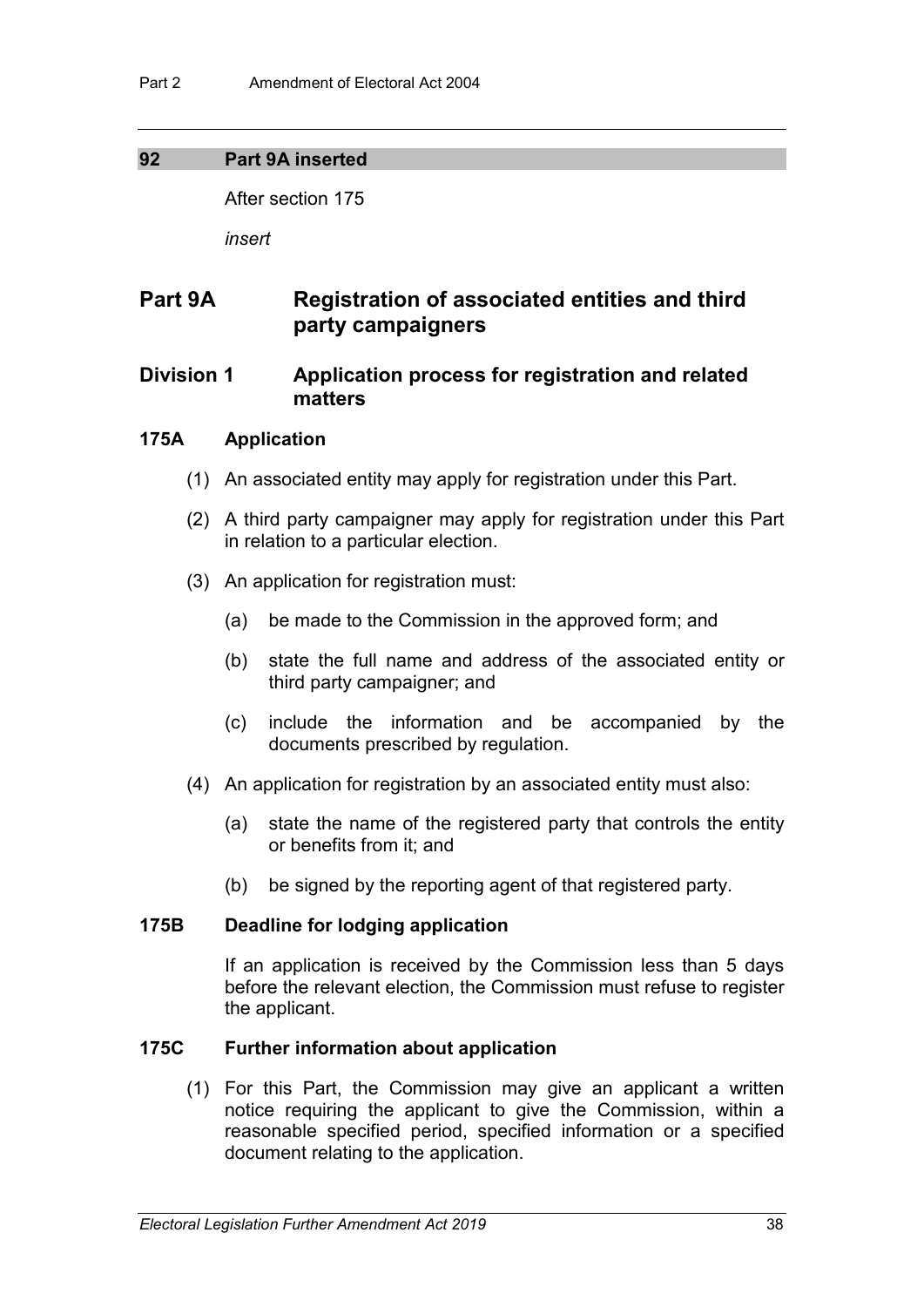(2) If the applicant does not comply with the notice, the Commission may refuse the application.

### **175D Decision on application**

The Commission must grant or refuse an application.

### **175E Grant of application**

If the Commission grants the application, the Commission must:

- (a) register the applicant; and
- (b) give written notice of the registration to the applicant.

### **175F Refusal of application**

- (1) The Commission may refuse the application if the Commission is of the opinion, on reasonable grounds, that any information in the application is incomplete or incorrect.
- (2) The Commission may register an applicant despite any defect mentioned in subsection (1) if it thinks appropriate.
- (3) If the Commission refuses the application, the Commission must give the applicant an information notice for the decision to refuse the application.

## **175G Amendment of application**

- (1) If the Commission is of the opinion the application must be refused under section 175F but that the application might be amended to prevent the refusal, the Commission must give the applicant written notice to that effect.
- (2) The notice must:
	- (a) state the reasons for the opinion; and
	- (b) describe the effect of subsections (3) to (6).
- (3) The Commission is not required to further consider the application unless a request is made under subsection (4).
- (4) Within 28 days after receiving the notice, the applicant may make a written, signed request to the Commission:
	- (a) to amend the application in a stated way; or
	- (b) to consider the application in the form in which it was made.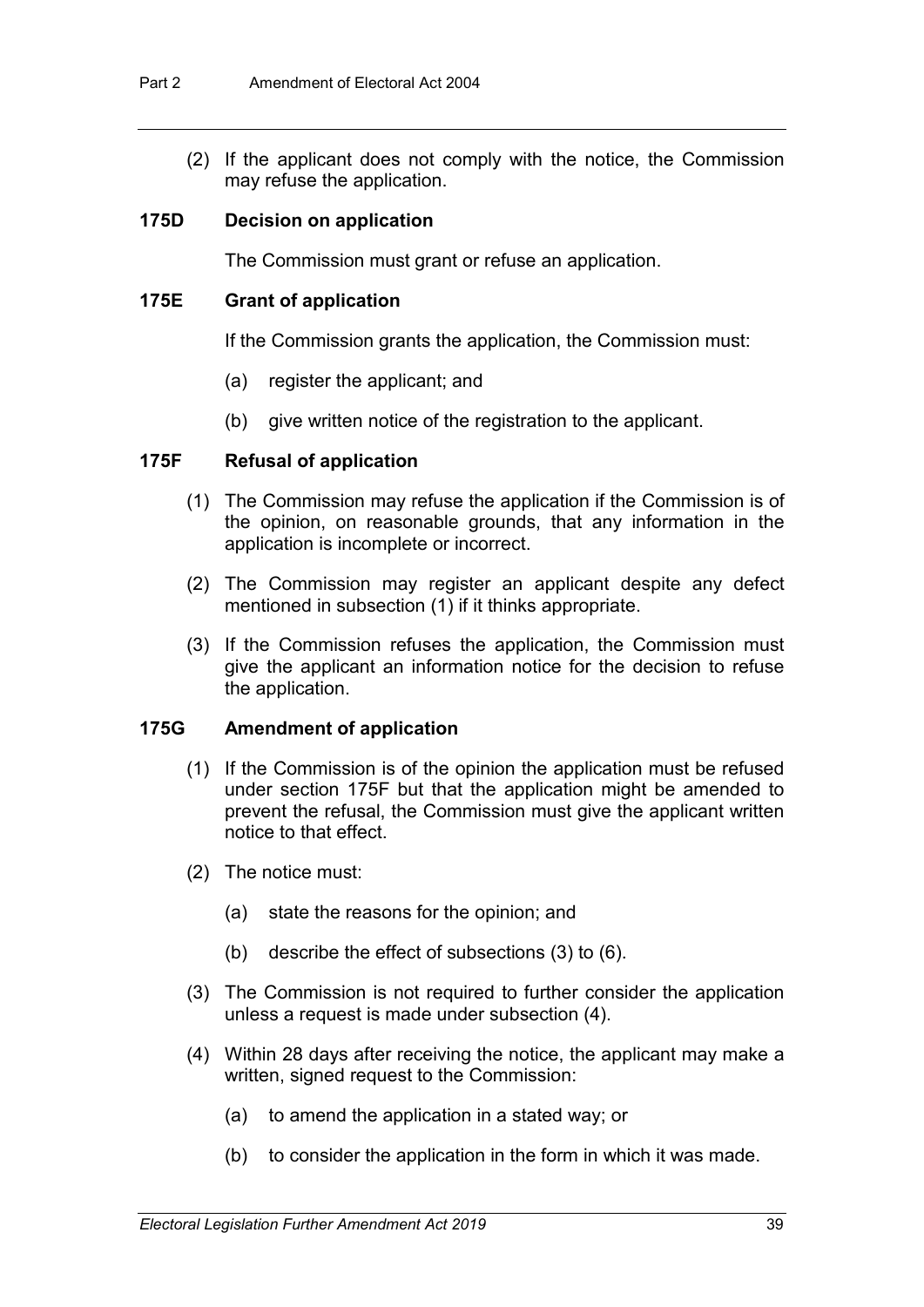- (5) The Commission must comply with the request.
- (6) If the applicant requests the Commission to amend the application in a stated way, the application as amended in accordance with the request is taken to be a new application for registration.

## **Division 2 Cancellation of registration**

### **175H Cancellation on application**

- (1) A registered associated entity or registered third party campaigner may make a written, signed request to the Commission to cancel the registration of the entity or campaigner.
- (2) The Commission must cancel the registration of an associated entity or a third party campaigner if it receives a request under subsection (1).

### **175J Cancellation for non-compliance**

If a registered associated entity or registered third party campaigner fails to comply with section 175P(5), the Commission may cancel the registration of the entity or campaigner.

#### **175K Cancellation of registration**

If the Commission cancels the registration of an associated entity or a third party campaigner under this Division, the Commission must remove the particulars of the entity or campaigner from the register.

## **Division 3 Registers**

#### **175L Commission to keep register of associated entities**

- (1) The Commission must keep a register of registered associated entities.
- (2) The Regulations may prescribe the details to be kept on the register.

#### **175M Commission to keep register of third party campaigners**

- (1) The Commission must keep a register of registered third party campaigners in respect of each election.
- (2) The Regulations may prescribe the details to be kept on the register.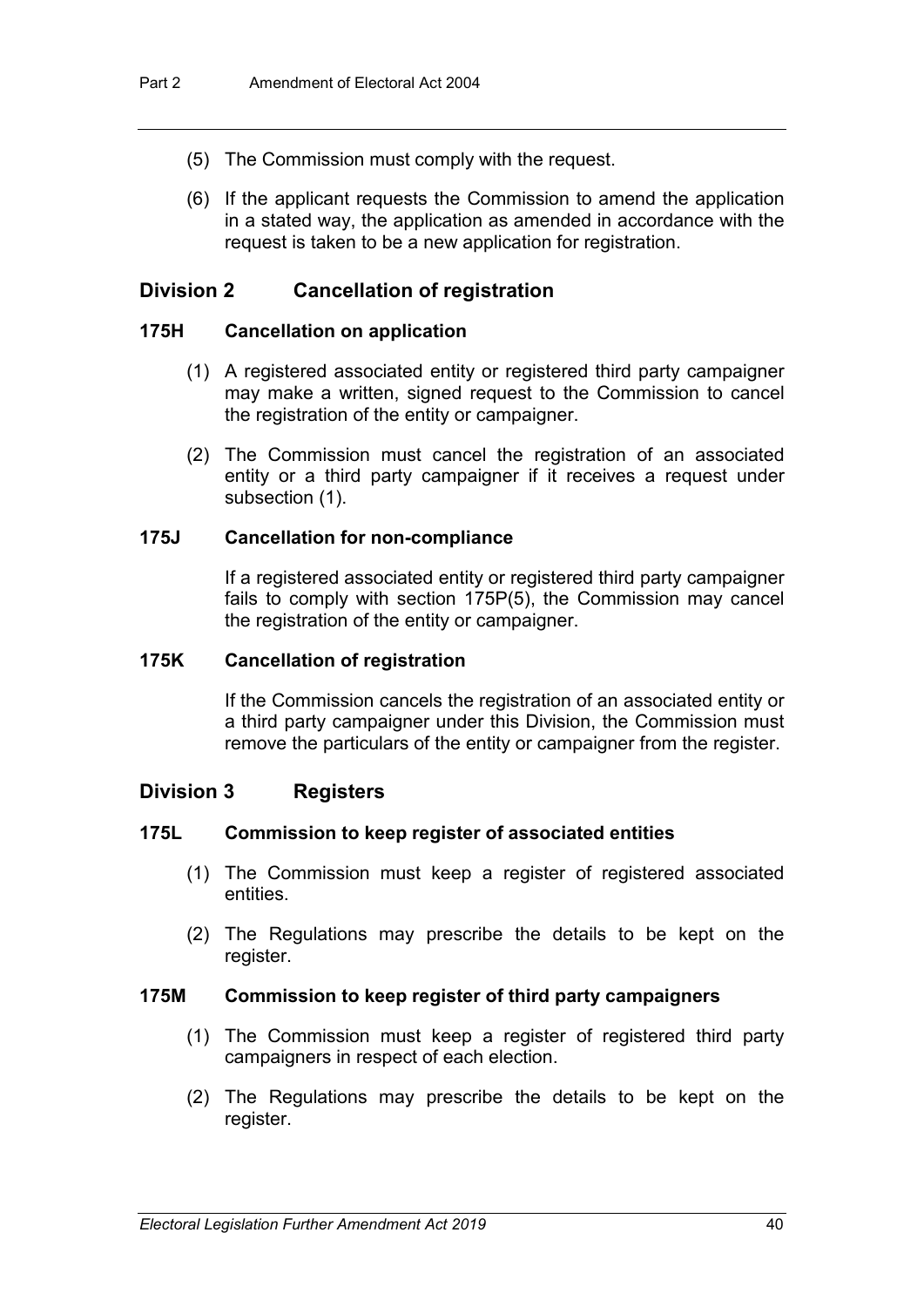### **175N Register to be available for public inspection**

The Commission must make the registers kept under sections 175L and 175M available on its website.

#### **175P Changes to particulars in registers**

- (1) If any of the information given by a registered associated entity or registered third party campaigner in an application under section 175A has changed, the entity or campaigner must notify the Commission of the correct information within 30 days of the change.
- (2) An associated entity commits an offence if the entity fails to comply with subsection (1).

Maximum penalty: 10 penalty units.

(3) A third party campaigner commits an offence if the campaigner fails to comply with subsection (1).

Maximum penalty: 10 penalty units.

- (4) An offence against subsection (2) or (3) is an offence of strict liability.
- (5) If the Commission believes that information given by a registered associated entity or registered third party campaigner in an application under section 175A has changed, the Commission may give written notice to the entity or campaigner requiring the entity or campaigner to comply with subsection (1).

## **175Q Process for variation**

- (1) If the Commission receives a notification under section 175P(1), the Commission must vary the register accordingly unless the Commission reasonably believes the varied particulars are not correct.
- (2) If the Commission varies any particulars listed on the register for a registered associated entity or registered third party campaigner, the Commission must notify the entity or campaigner of that variation.

### **175R Offences**

- (1) An associated entity commits an offence if the entity:
	- (a) intentionally fails to register under this Part; and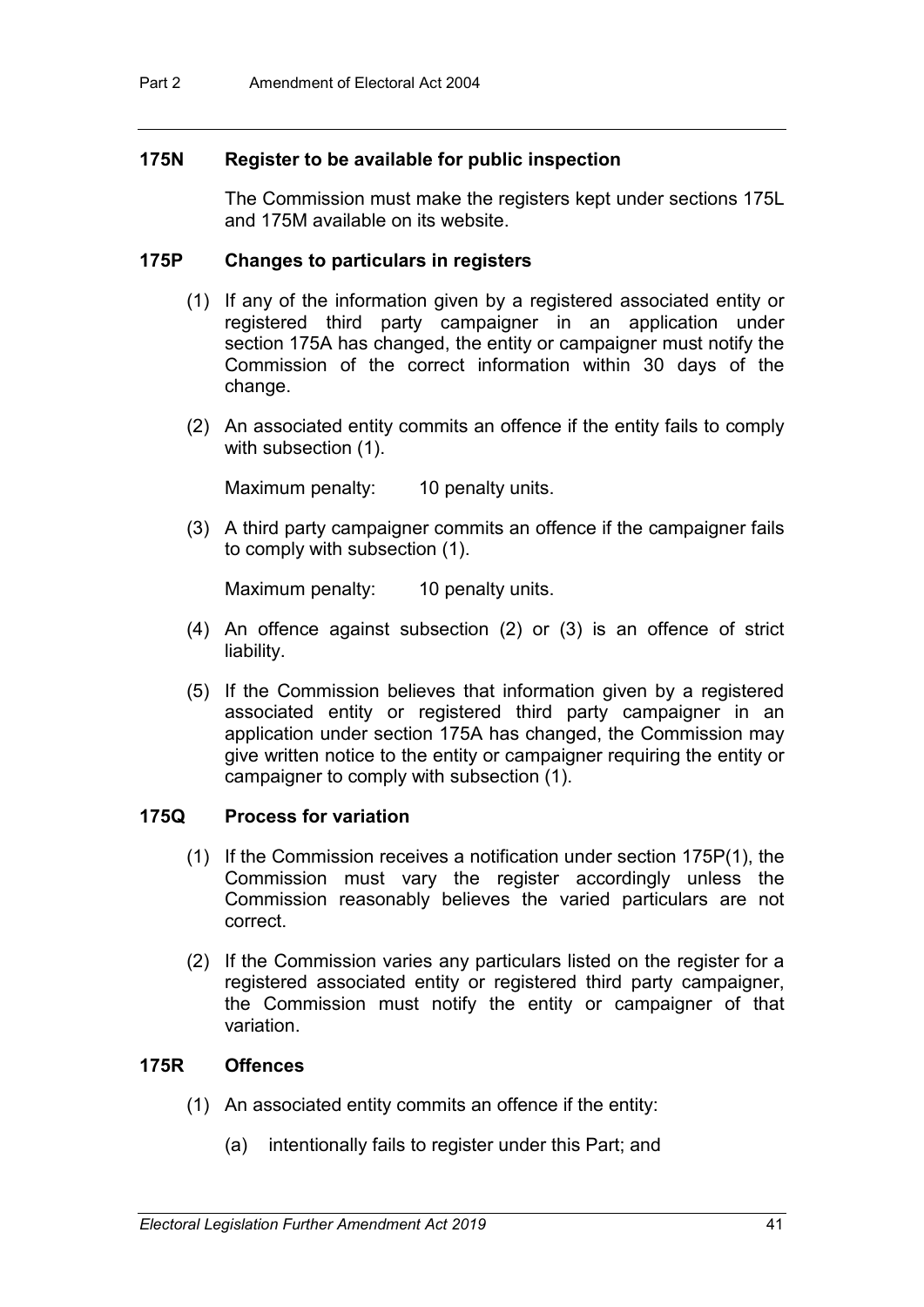(b) receives a gift or incurs electoral expenditure.

Maximum penalty:

- (a) for an individual 200 penalty units or imprisonment for 12 months or both;
- (b) for a body corporate  $-1000$  penalty units.
- (2) A third party campaigner commits an offence if the campaigner:
	- (a) intentionally fails to register under this Part in relation to an election; and
	- (b) incurs more than \$1 000 of political expenditure in relation to that election.

Maximum penalty:

- (a) for an individual 200 penalty units or imprisonment for 12 months or both;
- (b) for a body corporate  $-1000$  penalty units.
- (3) Strict liability applies to subsections  $(1)(b)$  and  $(2)(b)$ .

#### **93 Part 10 heading and Part 10, Division 1 heading replaced and section 175S inserted**

Part 10, heading and Part 10, Division 1, heading

*omit, insert*

## **Part 10 Donations and expenditure**

#### **Division 1 Preliminary matters**

#### **175S Purposes**

The purposes of this Part are the following:

- (a) to establish a transparent electoral expenditure and disclosure regime;
- (b) to increase the transparency of election campaigns;
- (c) to reduce undue influence in the electoral process;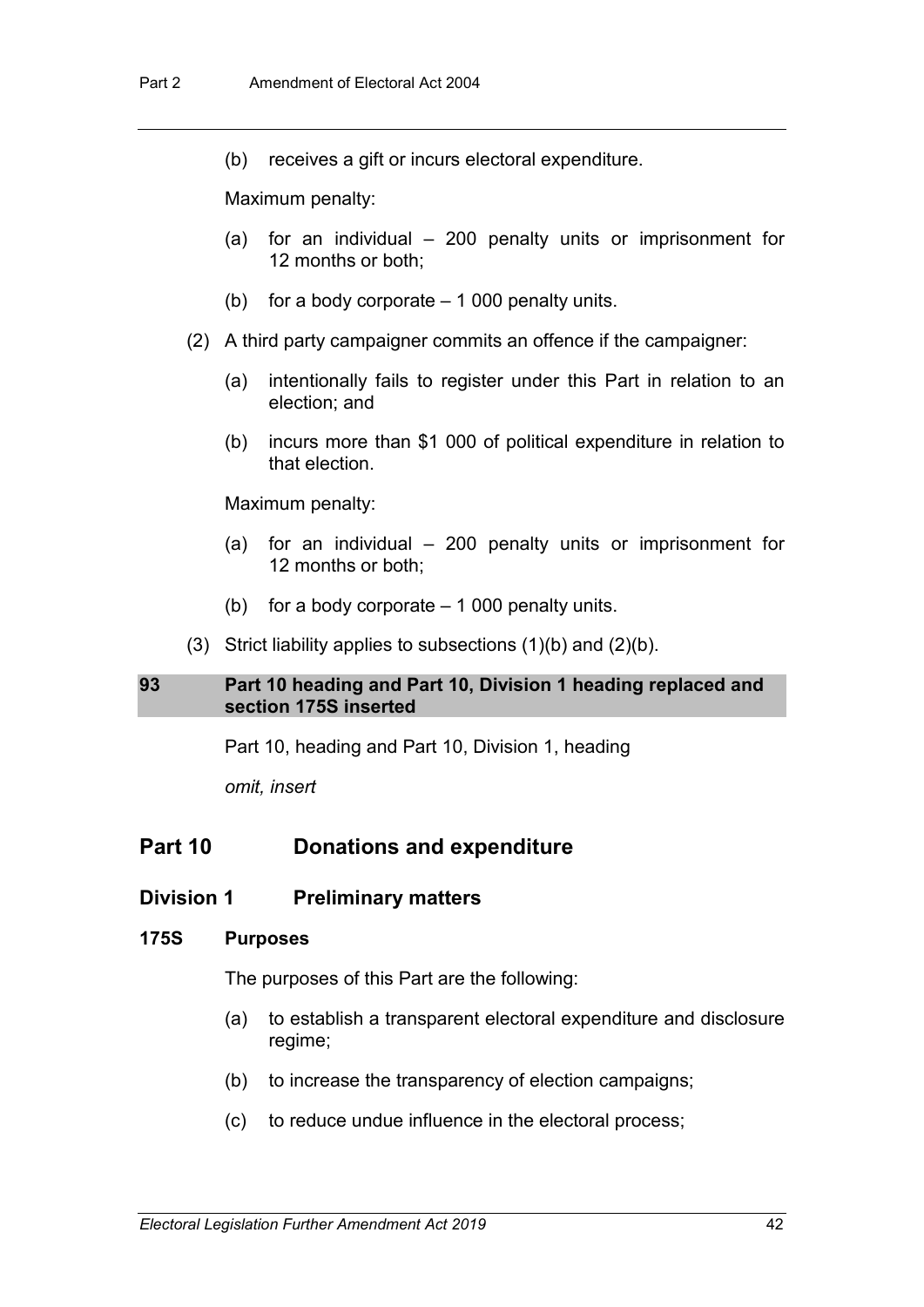(d) to promote the accountability of, and compliance by, registered parties, elected members, candidates, associated entities, third party campaigners and donors.

#### **94 Section 176 amended (Definitions)**

(1) Section 176, definitions *broadcaster*, *disclosure period*, *gift* and *reporting agent*

*omit*

(2) Section 176

*insert*

*candidate*, in an election, means a person:

- (a) declared to be a candidate for the election under section 37; or
- (b) who has been selected, or has won party endorsement, by a registered party to be a candidate in the election; or
- (c) who has publicly announced that the person will be a candidate for the election; or
- (d) who contested an election that was within 4 years before election day for the election.
- (3) Section 176, definition *financial controller*, after "associated entity"

*insert*

or a third party campaigner

(4) Section 176, definition *financial controller*, paragraphs (a), (b) and (c), after "entity"

*insert*

or campaigner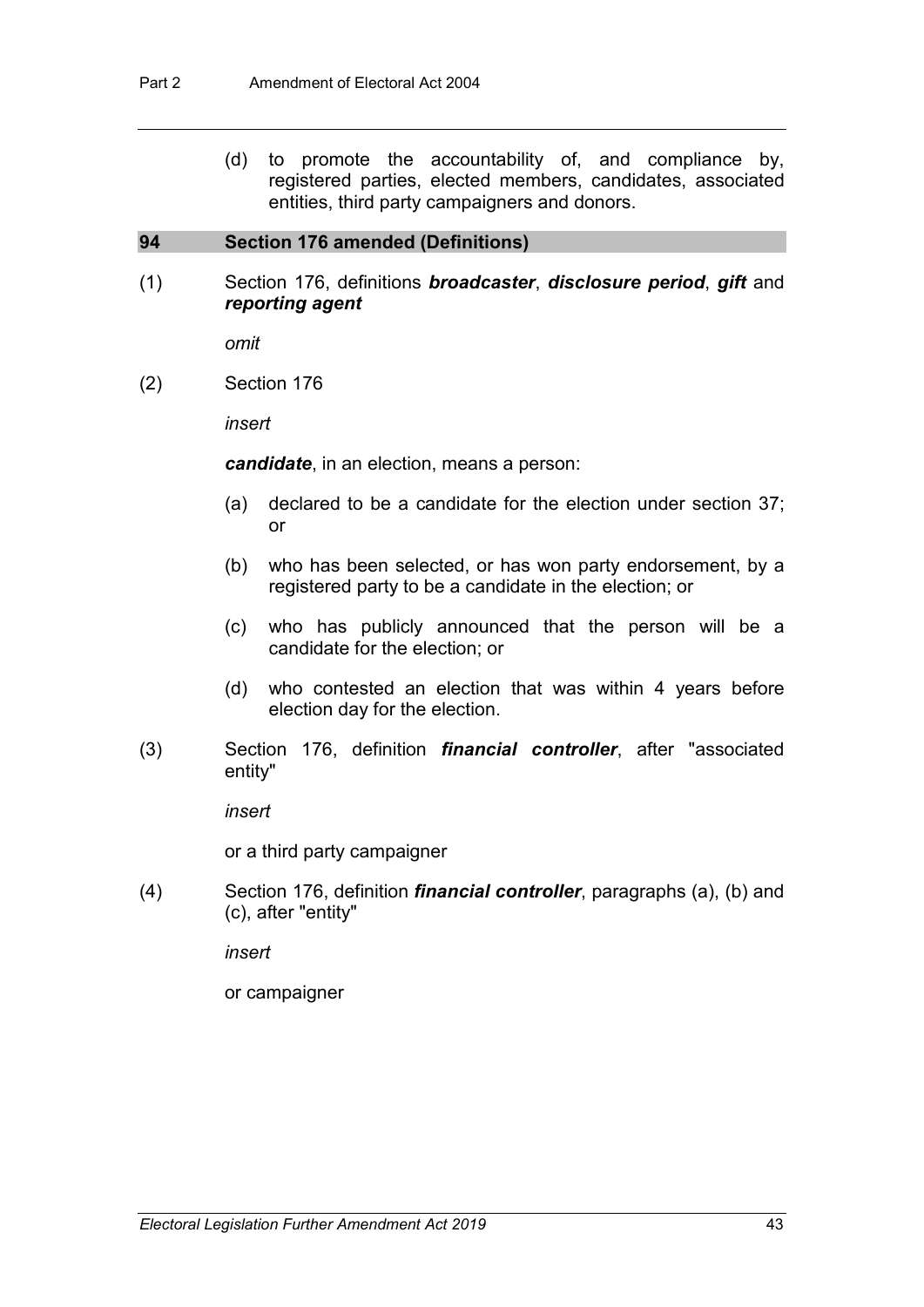### **95 Section 176A inserted**

After section 176

*insert*

#### **176A Meaning of** *electoral expenditure*

- (1) *Electoral expenditure*, for an election, means expenditure incurred during the capped expenditure period on any of the following:
	- (a) publishing, broadcasting, posting or displaying an electoral advertisement during that period in any form and on any platform or at any venue or place during that period;
	- (b) producing an electoral advertisement that is published, broadcast, posted or displayed as mentioned in paragraph (a);
	- (c) designing or producing any printed electoral matter to which Part 13, Division 1, Subdivision 2 applies that is published, communicated or distributed during that period;
	- (d) producing or distributing electoral matter that is addressed to particular persons or organisations and is distributed during that period;
	- (e) carrying out an opinion poll or other research about the election during that period.
- (2) For subsection (1), *electoral expenditure* also includes receiving an item or service specified in that subsection in the form of a gift.
- (3) For subsection (1), *electoral expenditure* is incurred:
	- (a) in the case of a good when the good is delivered; or
	- (b) in the case of a service when the service is provided.

*Examples for subsection (3)*

- *1 Advertising expenditure is incurred when the advertising is broadcast or published.*
- *2 Expenditure on the production or distribution of material is incurred at the time of distribution.*
- (4) Despite anything to the contrary in subsection (1) or (2), *electoral expenditure* does not include expenditure on travel or accommodation.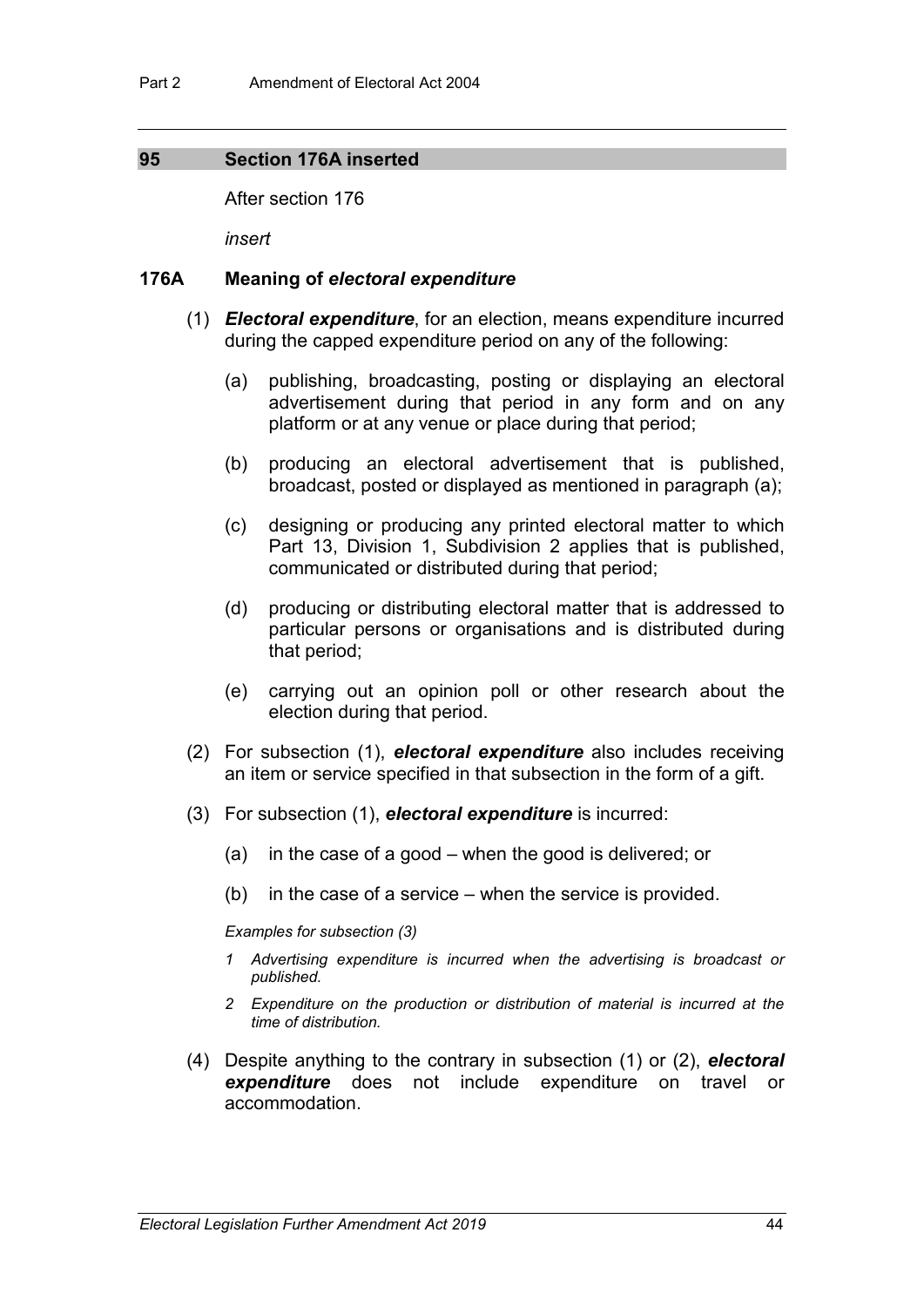### **96 Section 182 repealed (Disclosure period)**

Section 182

*repeal*

#### **97 Part 10, Division 2 heading amended**

Part 10, Division 2, heading

*omit*

#### **of registered parties and candidates**

### **98 Section 184 amended (Appointment of reporting agent)**

(1) Section 184(1)

*omit*

for this Part

(2) Section 184(2)

*omit, insert*

- (2) Subject to subsection (2A), a candidate in an election may appoint a person to be the candidate's reporting agent.
- (2A) The reporting agent for a candidate who is endorsed by a registered party is the reporting agent for that party.
- (2B) An associated entity may appoint a reporting agent.
- (2C) A third party campaigner may appoint a reporting agent.
- (3) Section 184(4)(b)

*omit*

candidate.

*insert*

candidate; or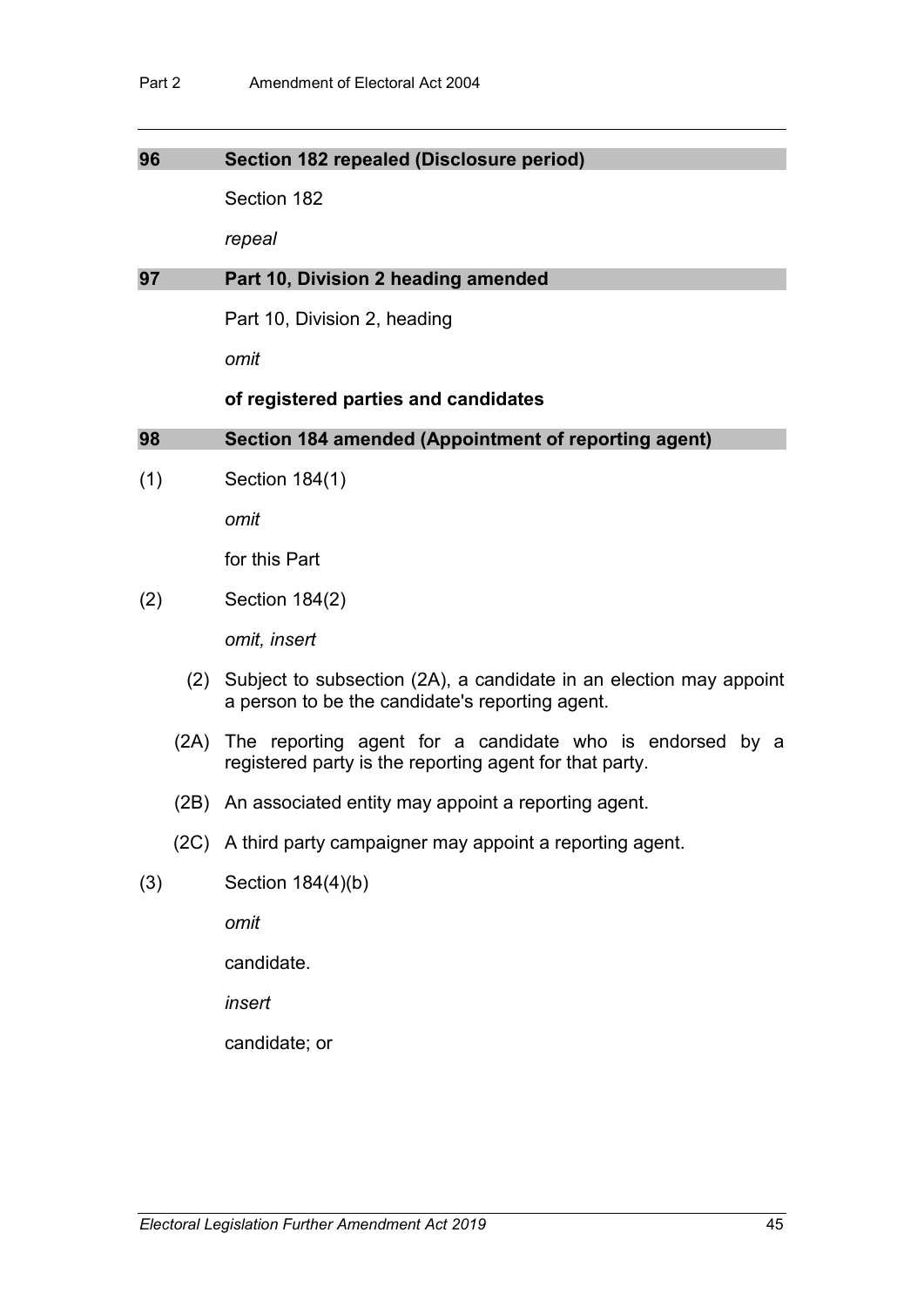(4) After section 184(4)(b)

*insert*

(c) if the appointment is made by an associated entity or a third party campaigner – the entity or campaigner's financial controller.

#### **99 Section 185 amended (Non-appointed agents)**

(1) Section 185(5), after "184(2)"

*insert*

or (2A)

(2) After section 185(5)

*insert*

- (6) If there is no appointment in force under section 184(2B) for an associated entity, the financial controller of the entity is taken to be its reporting agent.
- (7) If there is no appointment in force under section 184(2C) for a third party campaigner, the financial controller of the campaigner is taken to be the campaigner's reporting agent.

#### **100 Section 187 amended (Effect of registration etc.)**

(1) Section 187(2)(b)

*omit*

or secretary of the registered party

*insert*

, secretary of the registered party or financial controller

(2) Section 187(2)(b)(ii)

*omit*

of the party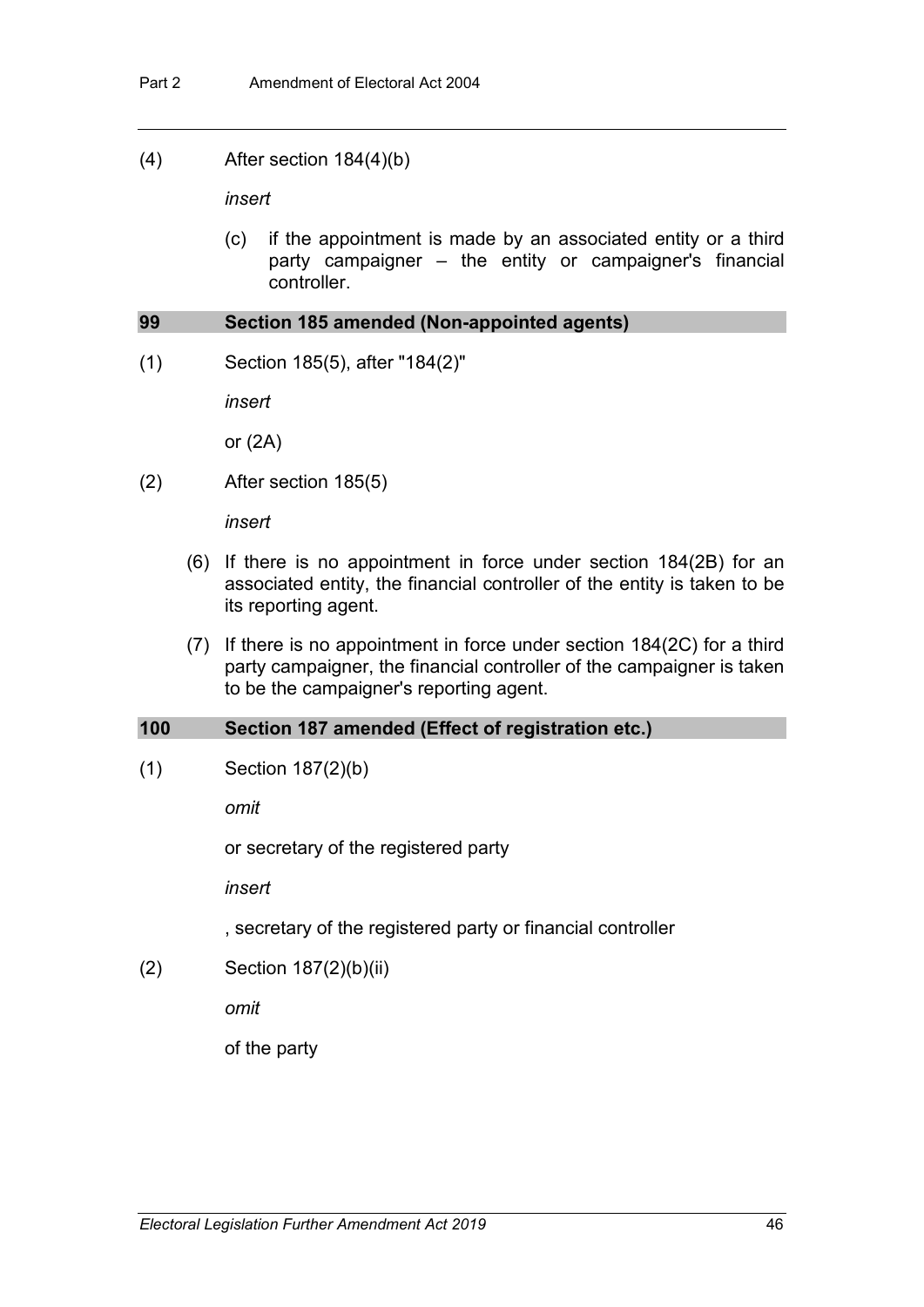| 101 | Section 190 amended (Loans to registered party or candidate) |
|-----|--------------------------------------------------------------|
| (1) | Section 190(3)                                               |
|     | omit                                                         |
|     | the polling                                                  |
|     | insert                                                       |
|     | election                                                     |
| (2) | Section 190(5)                                               |
|     | omit                                                         |
|     | subsection (3)                                               |
|     | insert                                                       |
|     | subsection (4)                                               |
| 102 | Sections 191 and 192 replaced                                |
|     |                                                              |

Sections 191 and 192

*repeal, insert*

## **191 Disclosure of gifts – general election other than extraordinary general election**

In respect of a general election other than an extraordinary general election, the reporting agent of a candidate, a registered party, an associated entity or a third party campaigner must give the Commission a return in the approved form:

- (a) for the period beginning on 1 July and ending on 31 December in the year before the year in which the election is to be held – by 30 January in the year in which the election is to be held; and
- (b) for the period beginning on 1 January in the year in which the election is to be held and ending on 31 March of that year – by 10 April in that year; and
- (c) for the period beginning on 1 April in the year in which the election is to be held and ending on 30 June of that year – by 10 July in that year; and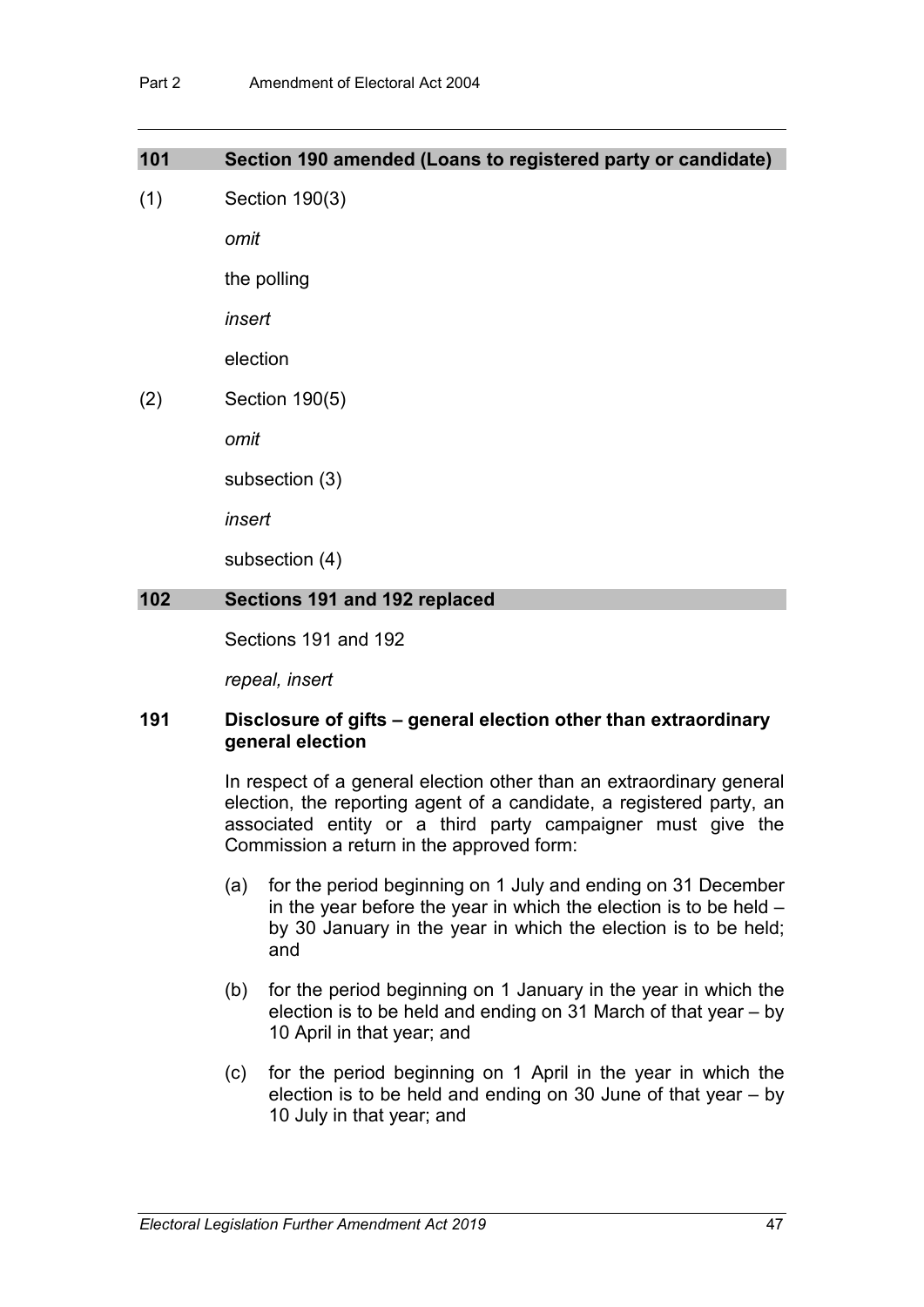- (d) for the period beginning on 1 July in the year in which the election is to be held and ending on the day the writ is issued – by 5 days after the writ is issued; and
- (e) for the period beginning on the day after the day the writ is issued and ending 17 days later – by 20 days after the day the writ is issued; and
- (f) for the period beginning 18 days after the day the writ is issued and ending 30 days after election day – by 40 days after election day.

## **192 Disclosure of gifts – other elections**

In respect of any election to which section 191 does not apply, the reporting agent of a candidate, a registered party, an associated entity or a third party campaigner must give the Commission a return in the approved form:

- (a) for the period beginning on 1 July preceding the day on which the election is held and ending on the day the writ is issued – by 5 days after the writ is issued; and
- (b) for the period beginning on the day after the day the writ is issued and ending 17 days later – by 20 days after the day the writ is issued; and
- (c) for the period beginning 18 days after the day the writ is issued and ending 30 days after election day – by 40 days after election day.

## **192A Period covered by return extended if first return**

- (1) Despite anything to the contrary in section 191 or 192, the first return by a candidate, an associated entity or a third party campaigner required by those sections in respect of an election must cover the period beginning 31 days after the previous general election.
- (2) However, if the first return is a return under section 191(a) or 192(a), subsection (1) only applies if a return under Division 5 that covered the previous financial year was not given to the **Commission**

## **192B Additional disclosure requirement for nominees who were not previously candidates**

(1) Subject to subsection (2), at the same time as a nominee lodges a nomination form under Part 5, Division 3 for an election, the nominee must give the Commission a return in the approved form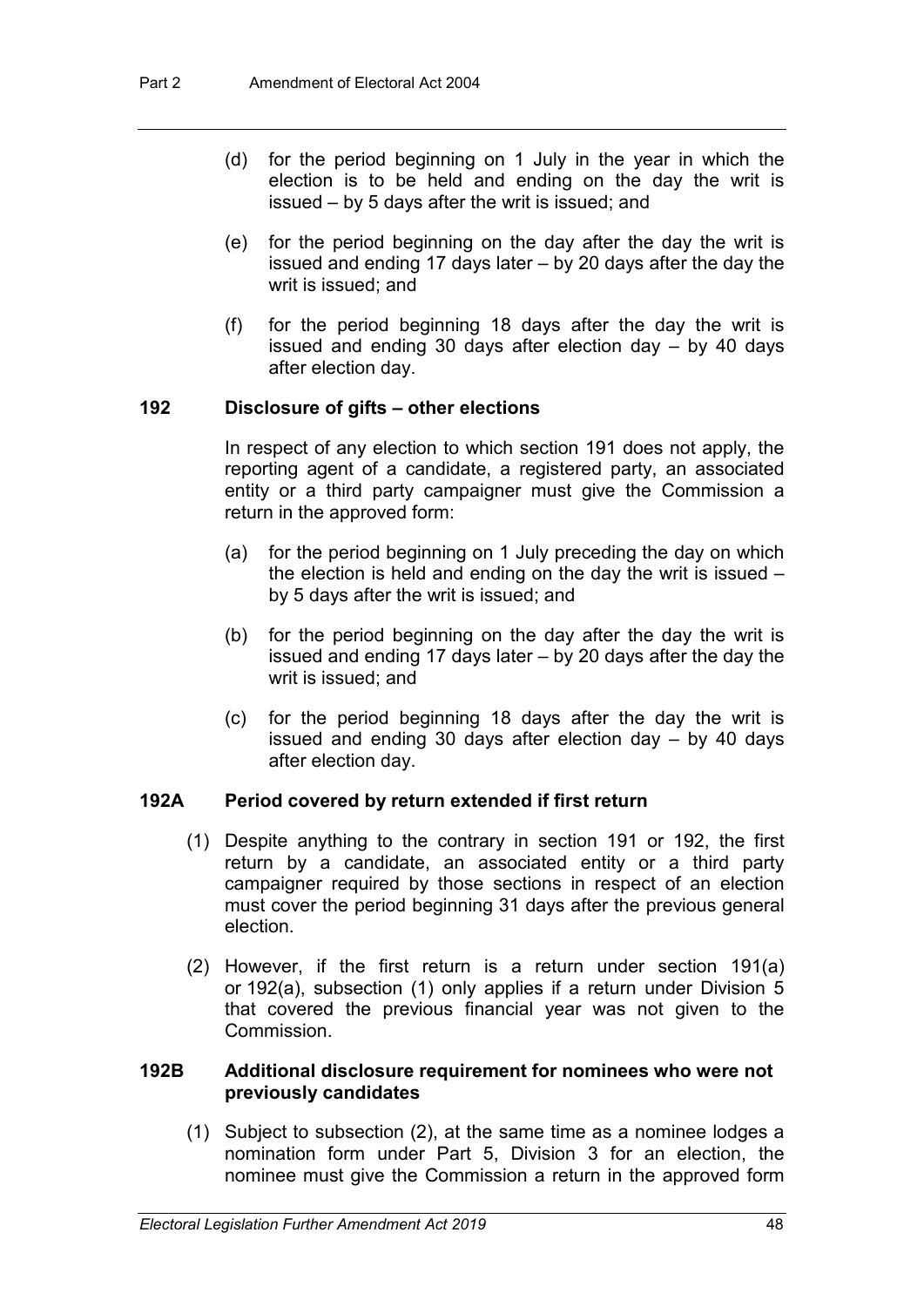for the period beginning 31 days after the previous general election and ending on the day the writ is issued for the election.

(2) A return is only required under subsection (1) if a return had not already been given under section 191 or 192 in relation to the particular nominee in respect of the election.

### **192C Additional disclosure requirement for associated entities and third party campaigner on registration**

If an associated entity or a third party campaigner applies for registration under Part 9A after the day the writ is issued for an election, the entity or campaigner must accompany the application with a return in the approved form for the period beginning 31 days after the previous general election and ending on the day the writ is issued.

### **192D Content of return**

- (1) A return required by section 191, 192, 192B or 192C must state the following for the period to which the return applies:
	- (a) the total amount of all gifts received by the candidate, registered party, associated entity or third party campaigner;
	- (b) the number of persons who made gifts to the candidate, registered party, associated entity or third party campaigner;
	- (c) the total amount of gifts received from each person;
	- (d) the cumulative total amount of gifts received from each person during the gift aggregation period for the return;
	- (e) the defined details for those gifts.
- (2) A return required by section 191, 192, 192B or 192C is not required to state the information mentioned in subsection (1)(c), (d) or (e) for a gift by a person if the amount of the gift and the sum of all other gifts made by the person during the gift aggregation period for the return is less than:
	- (a) for a gift to a candidate  $-$  \$200; or
	- (b) for a gift to a registered party, an associated entity or a third party campaigner – \$1 500.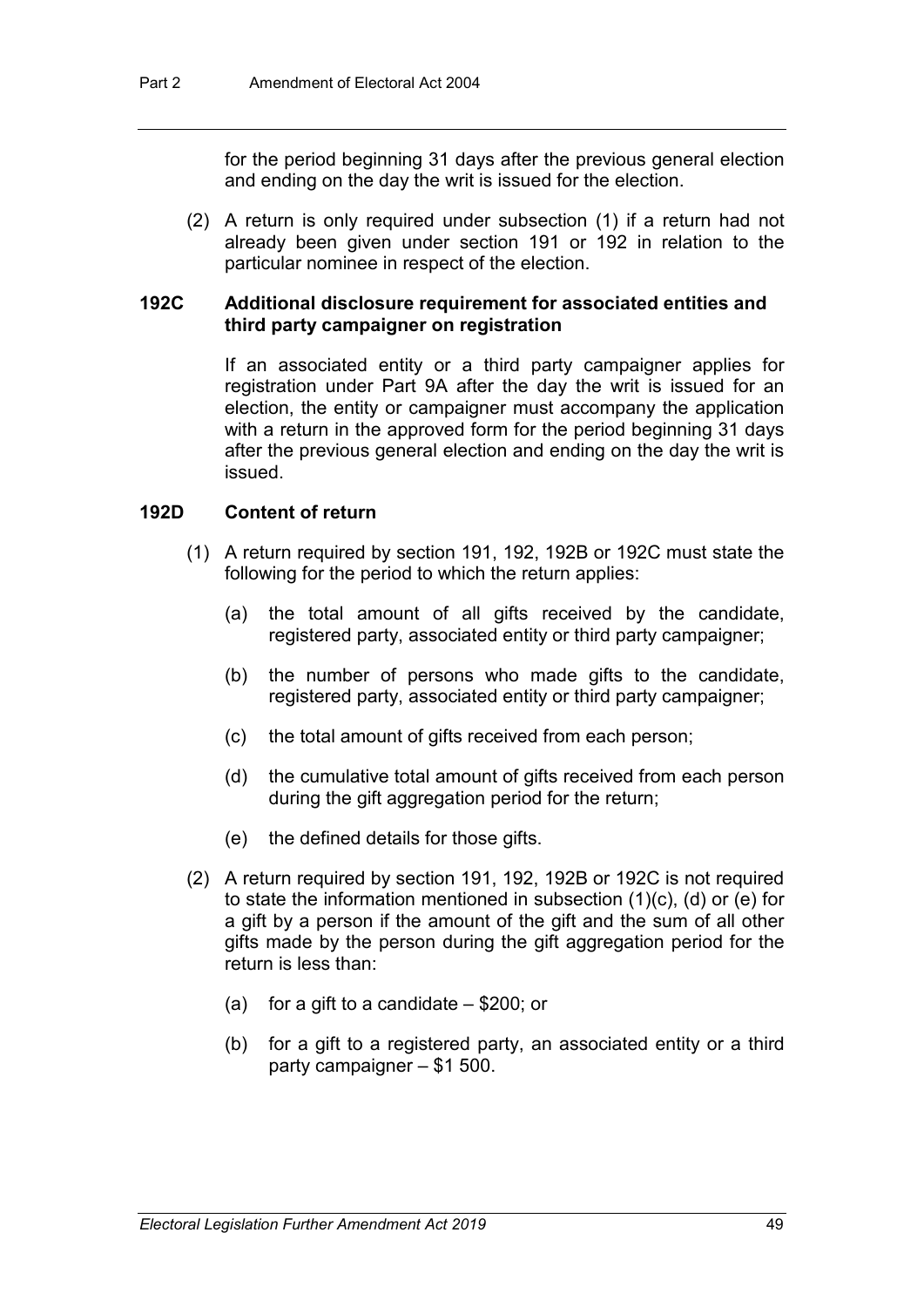#### **192E Gift aggregation periods**

- (1) For section 192D, the gift aggregation period for an election mentioned in section 191 is:
	- (a) for the first return required under this Division in respect of the election – the period beginning 31 days after the previous general election and ending on the last day of the period covered by the return; or
	- (b) otherwise the period beginning on 1 July preceding the return and ending on the last day of the period covered by the return.
- (2) Despite subsection (1)(a), if a return was required under Division 5 in respect of the previous financial year, the gift aggregation period is as specified in subsection (1)(b).
- (3) For section 192D, the gift aggregation period for an election mentioned in section 192 is the period determined by the Commission and stated on the approved form for the return.
- (4) For subsection (3), the Commission may determine different aggregation periods:
	- (a) for gifts to different recipients or classes of recipient; and
	- (b) for different types of election.

#### **103 Section 193 amended (Donations to candidates)**

(1) Section 193(1)

*omit*

the disclosure period for an election

*insert*

a financial year

(2) Section 193(1)(a)

*omit*

\$200 or more to the same candidate in the

*insert*

\$1 500 or more to the same candidate in an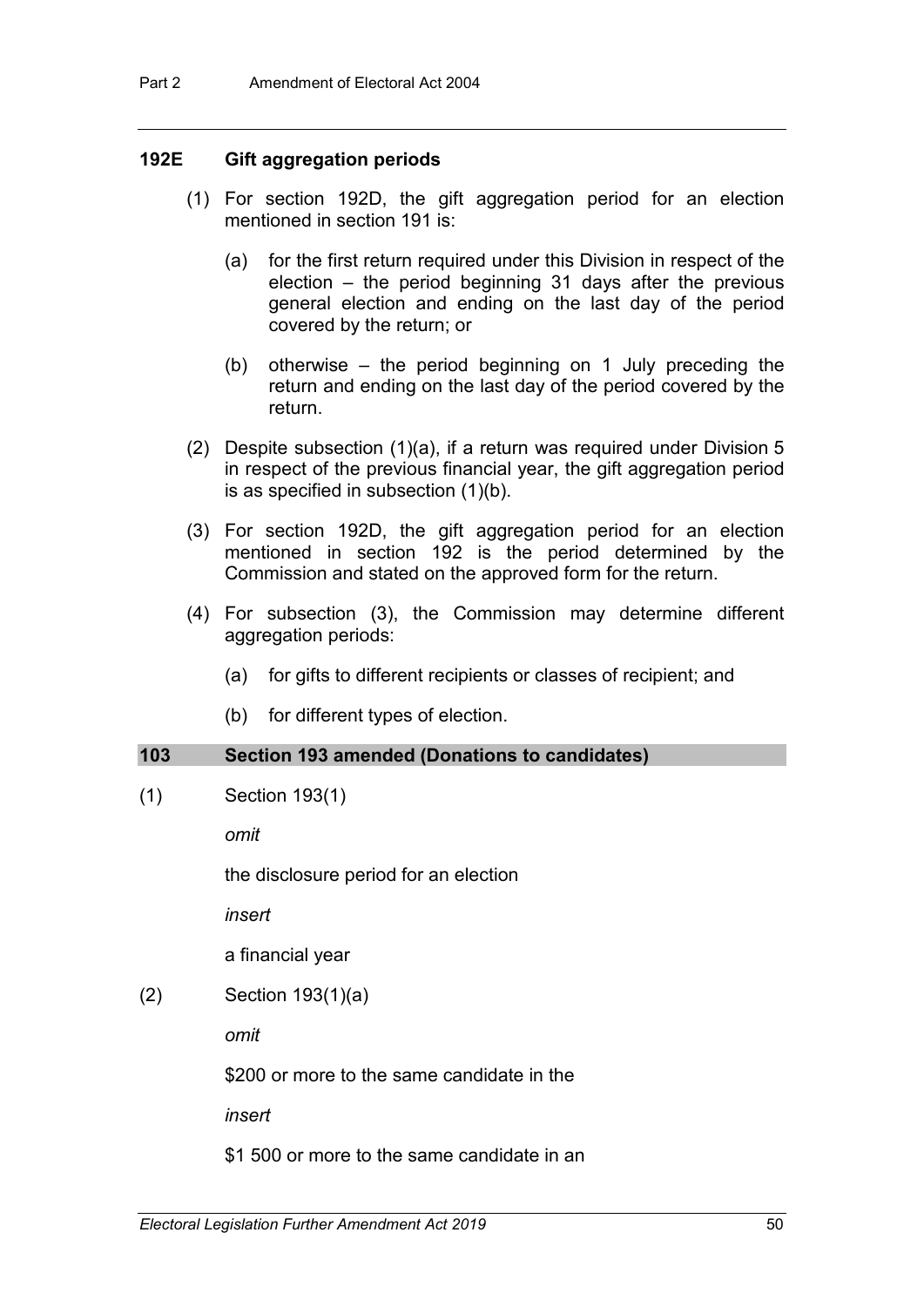(3) Section 193(3)

*omit*

15 weeks after the polling day for the election

*insert*

60 days after the end of the financial year

(4) Section 193(4)

*omit, insert*

- (4) The return must state for each person referred to in subsection (1):
	- (a) the total amount of the gifts made by that person to each candidate or entity; and
	- (b) the defined details for those gifts.

### **104 Section 194 amended (Donations to registered parties)**

Section 194(2) and (4)

*omit*

20 weeks

*insert*

60 days

## **105 Section 195 repealed (Returns by persons under Commonwealth Act)**

Section 195

*repeal*

#### **106 Section 196 amended**

(1) Section 196, heading, at the end

*insert*

#### **– registered parties**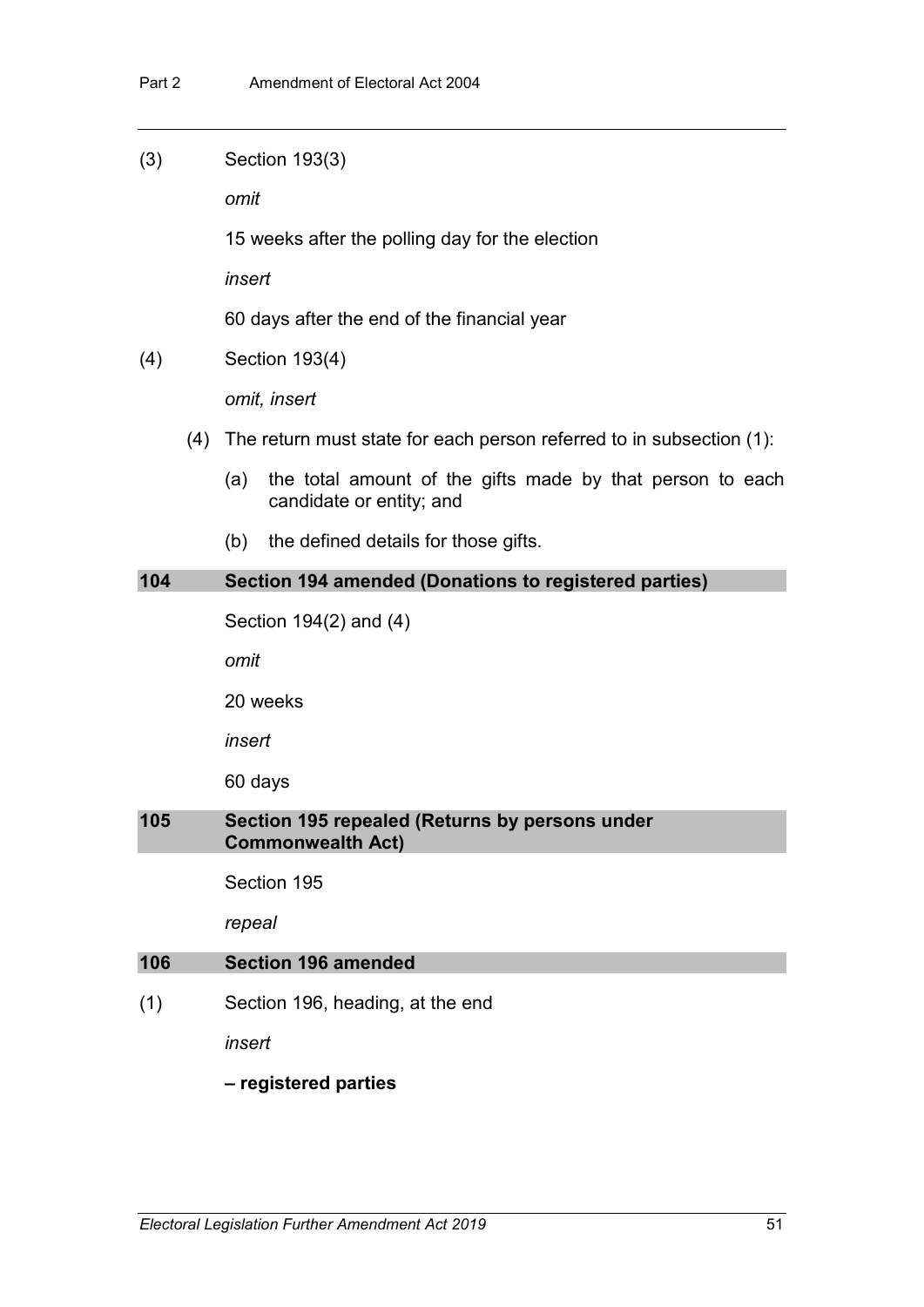(2) Section 196(2), penalty provision

*omit, insert*

Maximum penalty: 500 penalty units.

#### **107 Section 196A inserted**

After section 196

*insert*

## **196A Advice about obligations to make returns – candidates**

(1) If a candidate receives in a financial year a gift of \$1 500 or more from a person, or gifts totalling \$1 500 or more from the same person, the candidate, by written notice, must tell the person about the requirements of section 193 before 1 August following the end of that financial year.

Maximum penalty: 100 penalty units.

(2) In this section:

*gift*, see section 194(8).

## **108 Section 197 amended (Anonymous gifts)**

(1) Section 197(1) and (4)

*omit*

or candidate

*insert*

, a candidate, an associated entity or a third party campaigner

(2) Section 197(2)(a), after "party"

*insert*

, a candidate or an associated entity

(3) Section 197(2)(b)

*omit*

candidate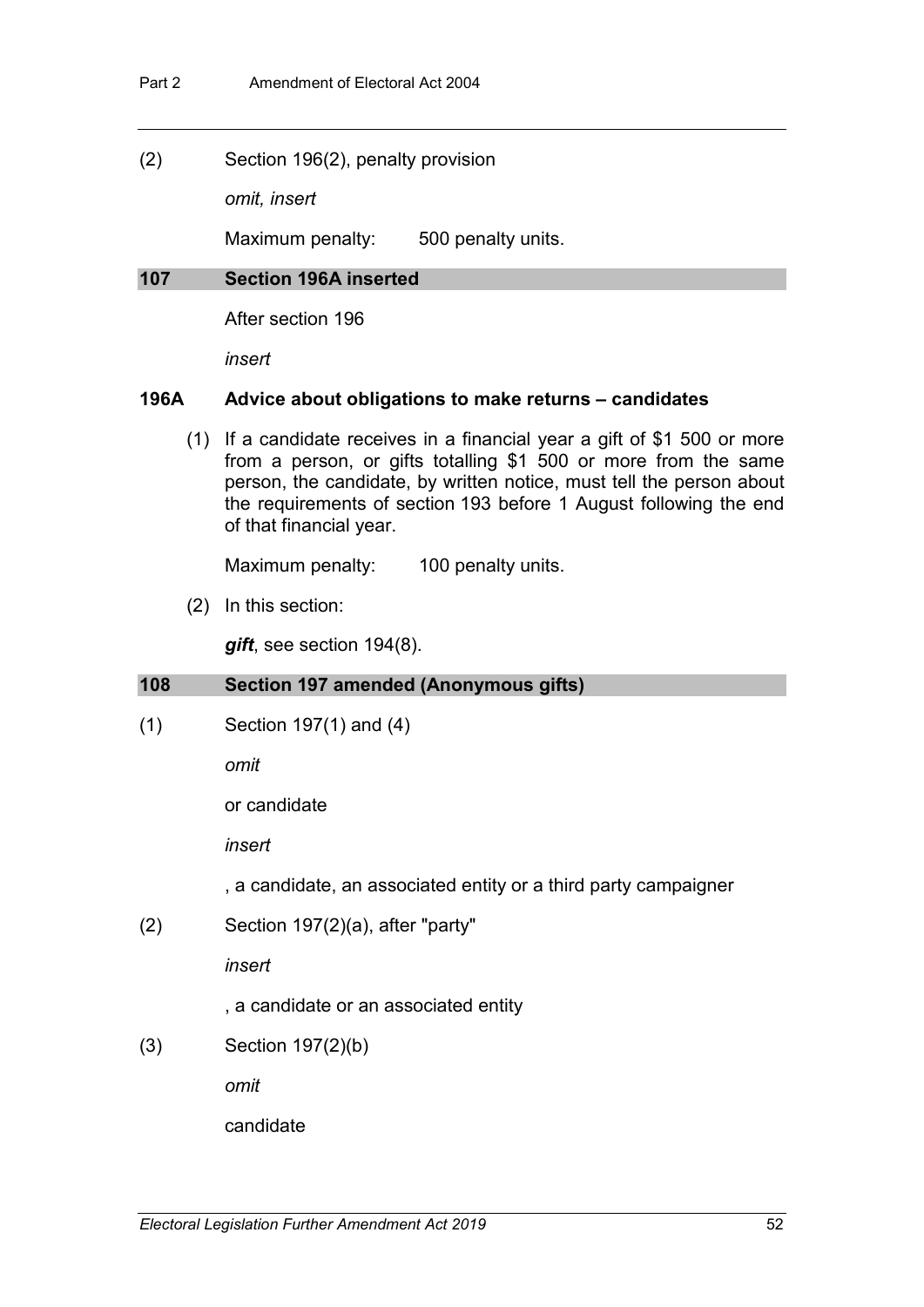*insert*

third party campaigner

(4) Section 197(3)

*omit*

the polling

*insert*

election

(5) Section 197(7)

*insert*

*disclosure period*, for an election (the *relevant election*), is the period that starts as follows and ends 30 days after election day for the relevant election:

- (a) for a candidate who was a candidate in an election the election day for which was within 4 years before election day for the relevant election – at the end of 30 days after election day for the last election before the relevant election in which the person was a candidate; or
- (b) for a candidate to whom paragraph (a) does not apply:
	- (i) if the candidate won party endorsement for the relevant election – on the day on which endorsement was won; or
	- (ii) if subparagraph (i) does not apply on the day on which the person announced the person would be a candidate in the relevant election or the day on which the person nominated as a candidate, whichever was the earlier.
- (6) Section 197(7), definition *prescribed amount*, paragraph (a), after "party"

*insert*

, an associated entity or a third party campaigner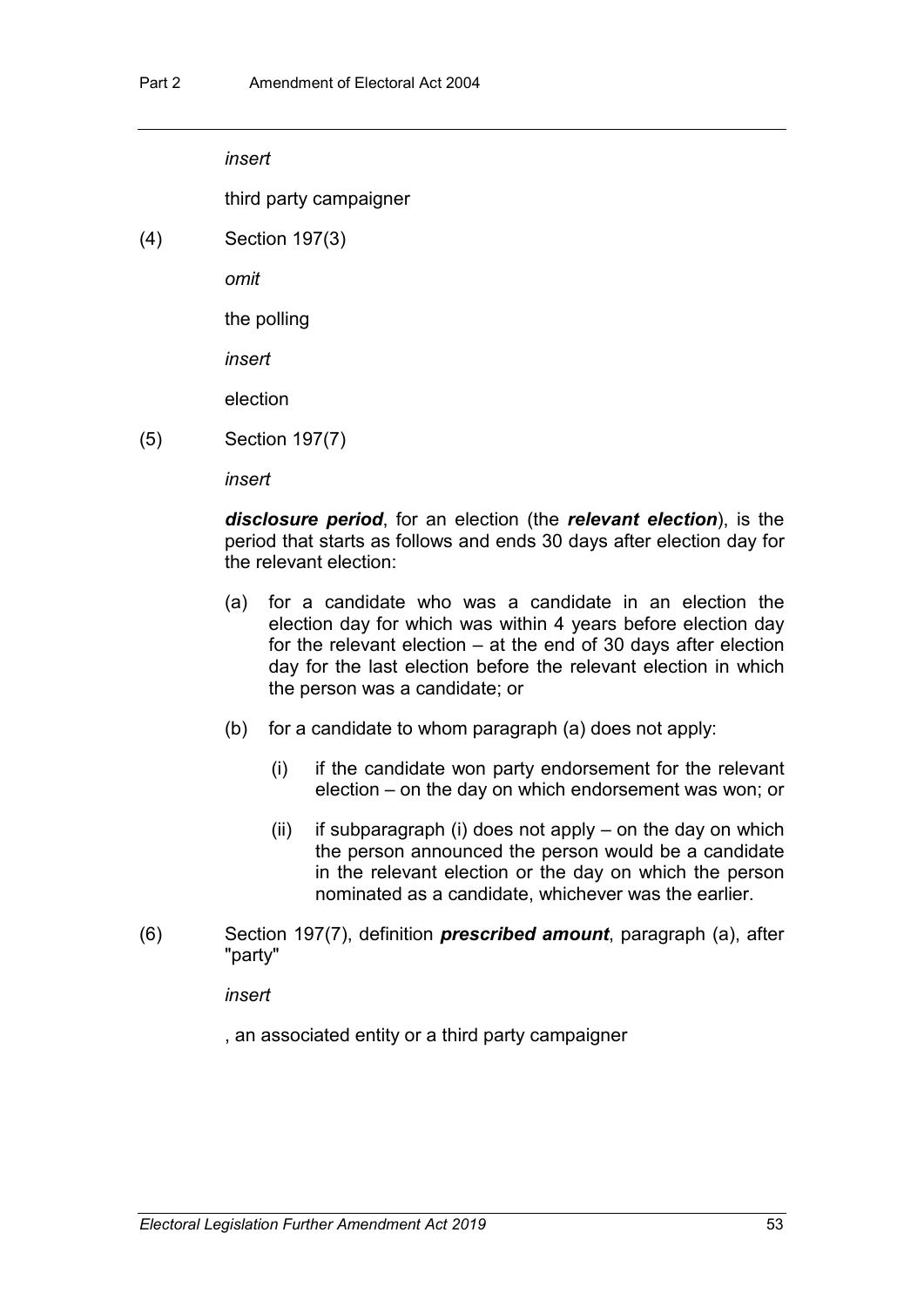## **109 Part 10, Division 4 heading replaced and Subdivision 1 heading inserted**

Part 10, Division 4, heading

*omit, insert*

## **Division 4 Electoral expenditure**

## **Subdivision 1 Preliminary matters**

## **110 Section 199 amended**

(1) Section 199, heading

*omit, insert*

## **199 Meaning of** *participant*

(2) Section 199, definition *electoral expenditure omit*

## **111 Part 10, Division 4, Subdivision 2 heading inserted**

After section 199

*insert*

## **Subdivision 2 Disclosure**

## **112 Section 200 amended (Returns of electoral expenditure)**

(1) Section 200(1)

*omit*

must, before the end of 15 weeks after election day for the election

*insert*

(other than a candidate endorsed by a registered party) must, before the end of 60 days after election day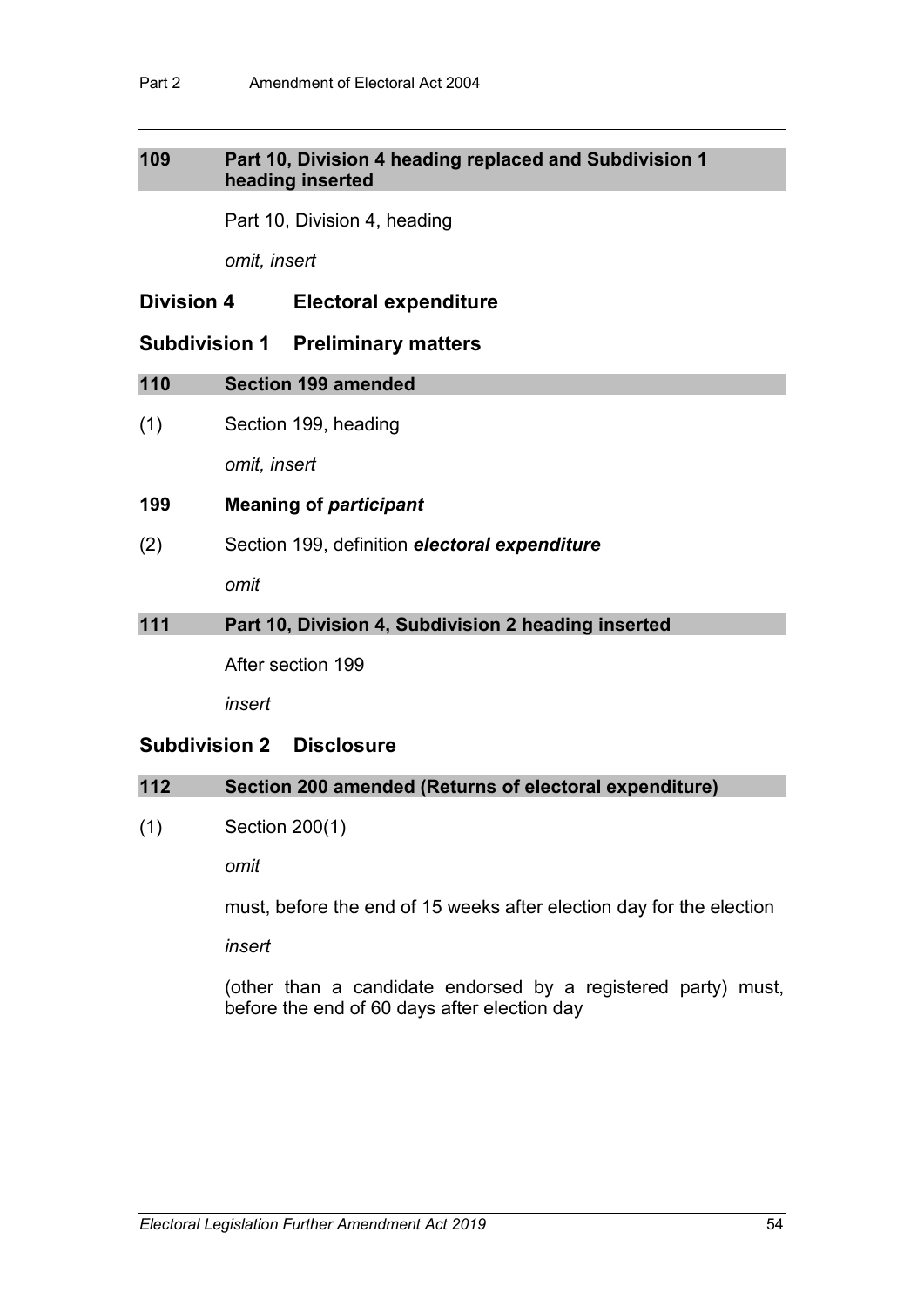(2) After section 200(1)

*insert*

- (1A) The reporting agent of a registered party must, before the end of 60 days after election day, give the Commission a return in the approved form stating details of all electoral expenditure incurred during the capped expenditure period by or with the authority of:
	- (a) the registered party; and
	- (b) each candidate endorsed by the registered party; and
	- (c) any associated entity of that party.
- (1B) The reporting agent of a third party campaigner must, before the end of 60 days after election day, give the Commission a return in the approved form stating details of all political expenditure incurred by the campaigner:
	- (a) for a general election other than an extraordinary general election – during the period starting on 1 January in the year in which the election is held and ending 30 days after election day; or
	- (b) for any election to which paragraph (a) does not apply the period from and including the day of the issue of the writ for the election to the end of 30 days after election day.
- (3) Section 200(2)

*omit*

15 weeks after polling day for the election

*insert*

60 days after election day

## **113 Section 201 amended (Nil returns)**

Section 201, after "candidate" *(all references)*

*insert*

, registered party, associated entity or third party campaigner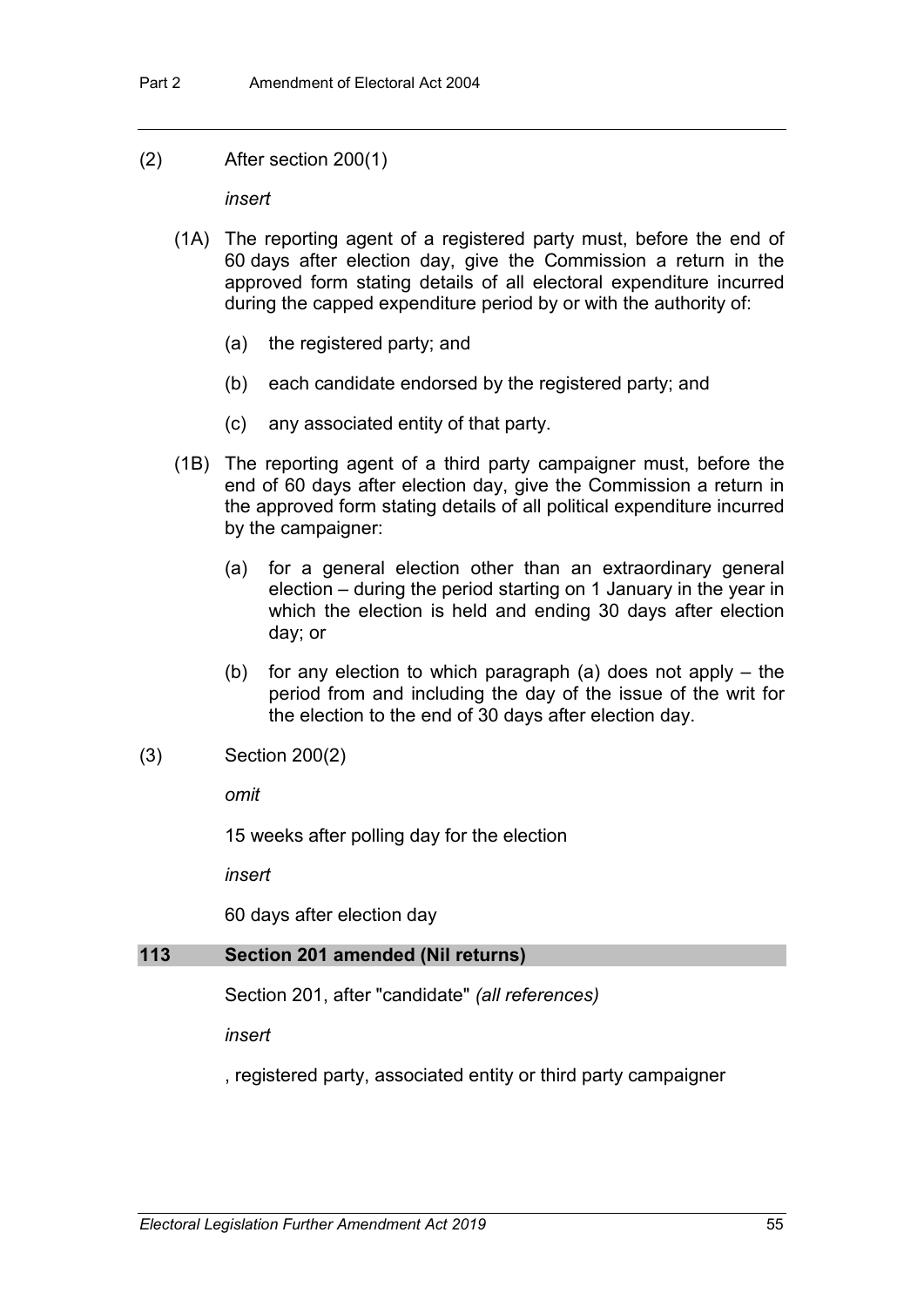### **114 Section 202 repealed (Returns by publishers and broadcasters)**

Section 202

*repeal*

### **115 Part 10, Division 4, Subdivision 3 inserted**

After section 203

*insert*

## **Subdivision 3 Cap on electoral expenditure**

## **203A Capped expenditure period**

The applicable cap on electoral expenditure for an election applies to electoral expenditure incurred during each of the following periods (the *capped expenditure period*):

- (a) for a general election other than an extraordinary general election – the period starting on 1 January in the year in which the election is to be held and ending 30 days after election day;
- (b) for any election to which paragraph (a) does not apply the period from and including the day of the issue of the writ for the election to the end of 30 days after election day.

#### **203B Applicable caps on electoral expenditure**

- (1) The applicable caps on electoral expenditure are the following:
	- (a) for a registered party that endorses candidates for election 40 000 monetary units multiplied by the number of divisions in which a candidate is so endorsed;
	- (b) for a candidate not endorsed by any registered party 40 000 monetary units.
- (2) For the purposes of the cap specified in subsection (1)(a), electoral expenditure by an associated entity is to be aggregated with electoral expenditure by the registered party with which the entity is associated.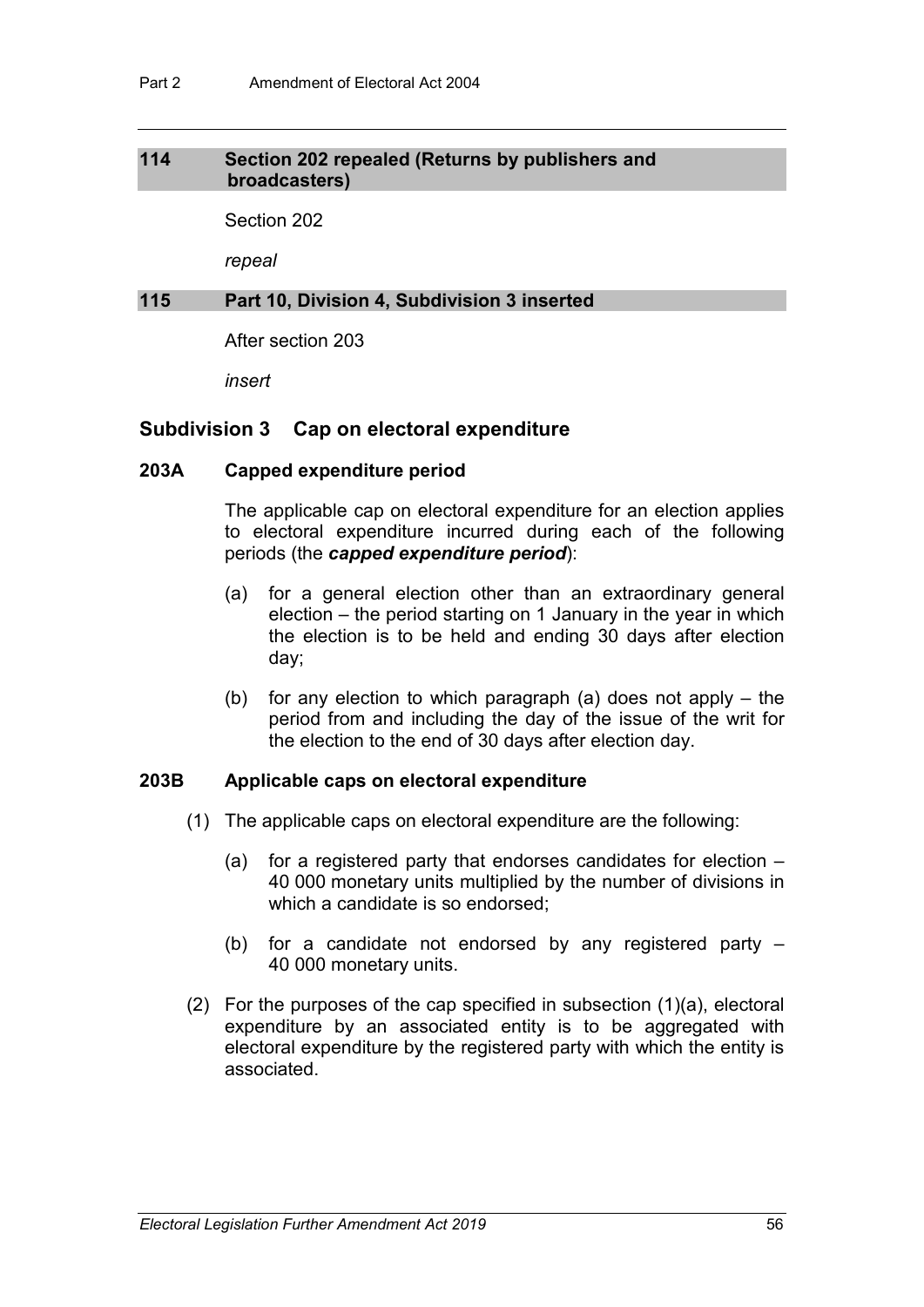(3) Despite anything to the contrary in the *Monetary Units Act 2018*, the value of a monetary unit for subsection (1) in relation to a capped expenditure period that spans 2 financial years is taken to be the value of a monetary unit on the day on which the capped expenditure period starts.

#### **203C Offence to contravene expenditure cap**

- (1) A candidate commits an offence if:
	- (a) the candidate intentionally incurs expenditure; and
	- (b) the expenditure is electoral expenditure; and
	- (c) the candidate knows the expenditure is electoral expenditure; and
	- (d) all or part of the expenditure exceeds the cap specified in section 203B; and
	- (e) the candidate is reckless as to whether the expenditure exceeds the cap.

Maximum penalty: 300 penalty units or imprisonment for 18 months or both.

- (2) A registered party commits an offence if:
	- (a) the party intentionally incurs expenditure; and
	- (b) the expenditure is electoral expenditure; and
	- (c) the party knows the expenditure is electoral expenditure; and
	- (d) all or part of the electoral expenditure exceeds the cap mentioned in section 203B; and
	- (e) the party is reckless as to whether the expenditure exceeds the cap.

Maximum penalty: 1 500 penalty units.

- (3) An associated entity commits an offence if:
	- (a) the entity intentionally incurs expenditure; and
	- (b) the expenditure is electoral expenditure; and
	- (c) the entity knows the expenditure is electoral expenditure; and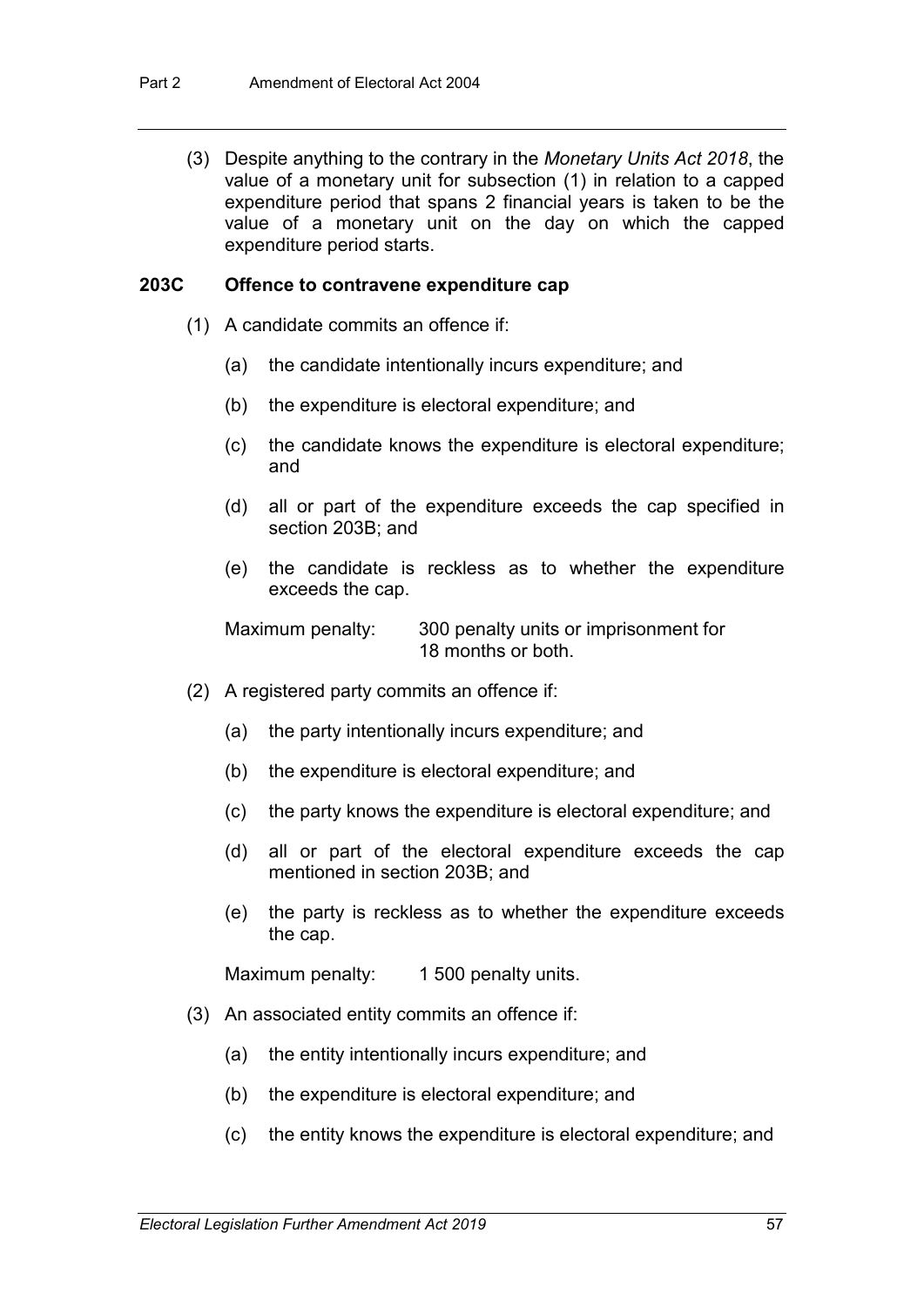- (d) all or part of the expenditure exceeds the cap mentioned in section 203B; and
- (e) the entity is reckless as to whether the expenditure exceeds the cap.

Maximum penalty: 1 500 penalty units.

#### **203D Offence to circumvent expenditure cap**

A person commits an offence if:

- (a) the person intentionally enters into, or carries out, a scheme, whether alone or with any other person; and
- (b) the person's conduct circumvents a prohibition or requirement of this Subdivision; and
- (c) the person knows that the conduct circumvents a prohibition or requirement of this Subdivision.

Maximum penalty: Imprisonment for 10 years.

### **116 Part 10, Division 5 heading amended**

Part 10, Division 5, heading

*omit*

#### **by registered parties and associated entities**

#### **117 Section 204A inserted**

After section 204

*insert*

### **204A Certain returns not to include donations previously reported**

A return under this Division by a reporting agent of a candidate who is not endorsed by a registered party must not disclose any gift that has already been reported to the Commission under another provision of this Part.

#### **118 Section 205 amended (Annual returns by registered parties)**

Section 205(1)

*omit*

16 weeks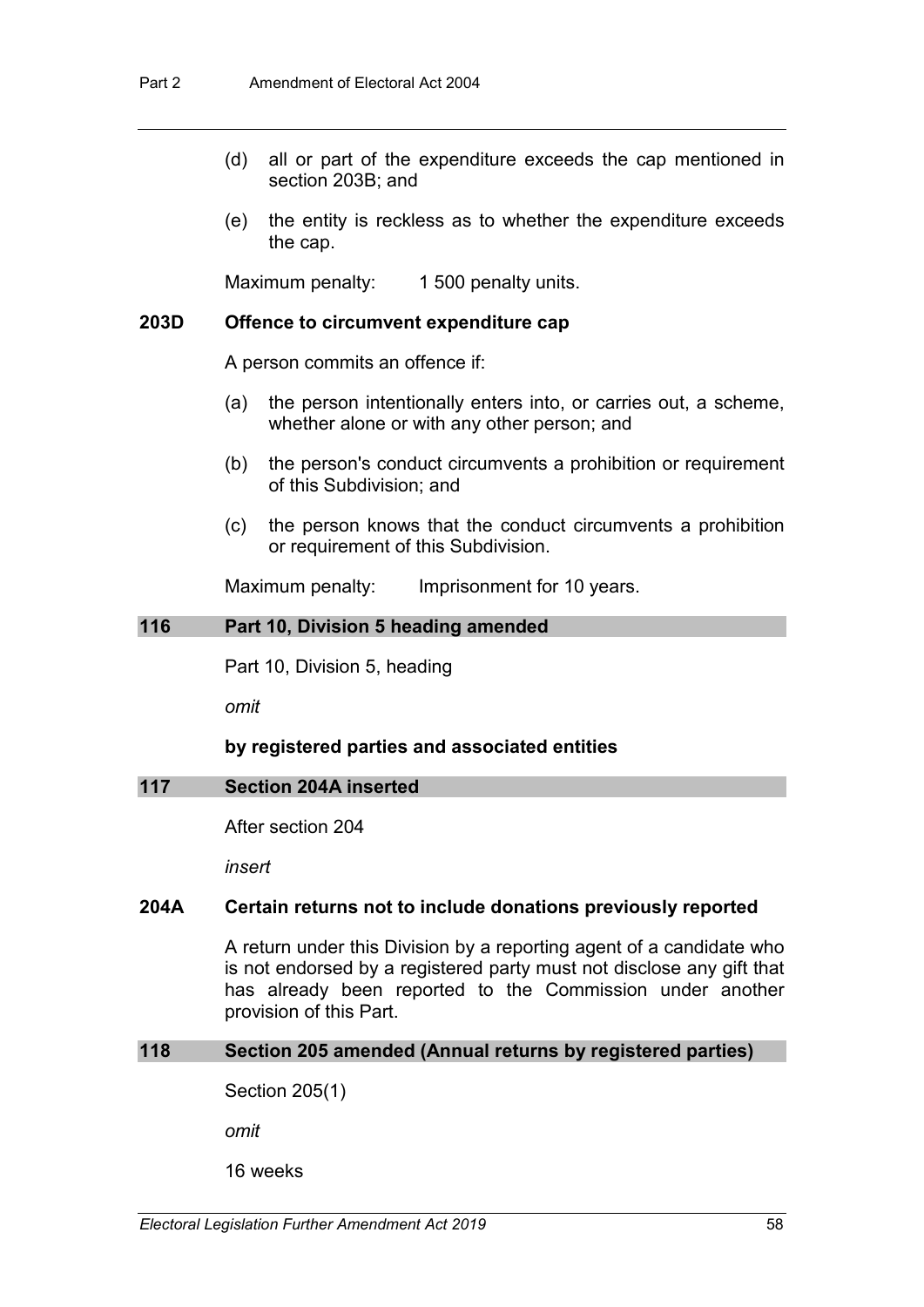*insert*

60 days

#### **119 Section 205A inserted**

After section 205

*insert*

## **205A Annual return by registered parties – gifts**

- (1) The reporting agent of a registered party, within 30 days after the end of each financial year, must give the Commission a return in the approved form.
- (2) The return must state the following:
	- (a) the total amount of all gifts received by the candidate during the financial year;
	- (b) the number of persons who made gifts to the candidate;
	- (c) the total amount of gifts received from each person;
	- (d) the defined particulars of those gifts.
- (3) However, the reporting agent is not required to state in the return the information mentioned in subsection (2)(c) and (d) for a gift by a person if the amount of the gift and sum of all other gifts made to the registered party by the person is less than \$1 500.

#### **120 Section 206 amended (Periods of less than financial year)**

Section 206(2), after "205"

*insert*

or 205A

## **121 Section 207 replaced**

Section 207

*repeal, insert*

## **207 Annual returns by candidates – gifts**

(1) The reporting agent of a candidate in an election must, within 30 days after the end of each financial year, give the Commission a return in the approved form.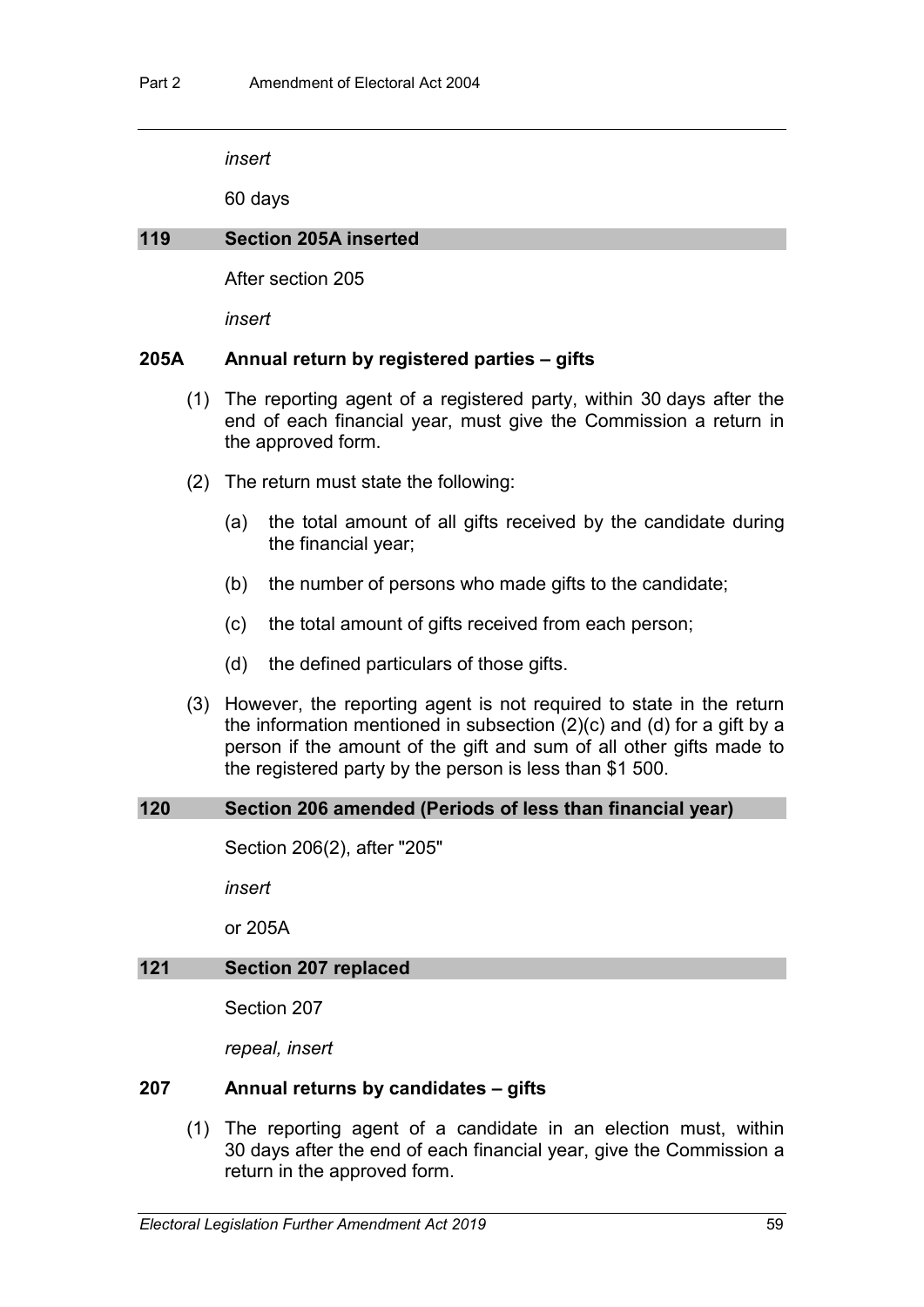- (2) The return must state the following:
	- (a) for a return for a financial year in which:
		- (i) an election is not held the total amount of all gifts received by the candidate during the financial year; or
		- (ii) an election is held the total amount of all gifts received by the candidate during the period beginning 31 days after election day and ending on 30 June next following that election;
	- (b) the number of persons who made gifts to the candidate;
	- (c) the total amount of gifts received from each person;
	- (d) the defined particulars for those gifts.
- (3) However, the reporting agent is not required to state in the return the information mentioned in subsection (2)(c) or (d) for a gift by a person if the amount of the gift and sum of all other gifts made to the candidate by the person is less than \$200.
- (4) Despite subsection (2)(a), if a candidate was not required to submit a return for the previous financial year, the period covered by the return is taken to begin 31 days after the previous general election.

#### **122 Section 208 amended (Annual returns by associated entities)**

Section 208(1)

*omit*

16 weeks

*insert*

60 days

#### **123 Section 209 replaced**

Section 209

*repeal, insert*

### **209 Annual returns by associated entities – gifts**

(1) The reporting agent of an associated entity, within 30 days after the end of each financial year, must give the Commission a return in the approved form.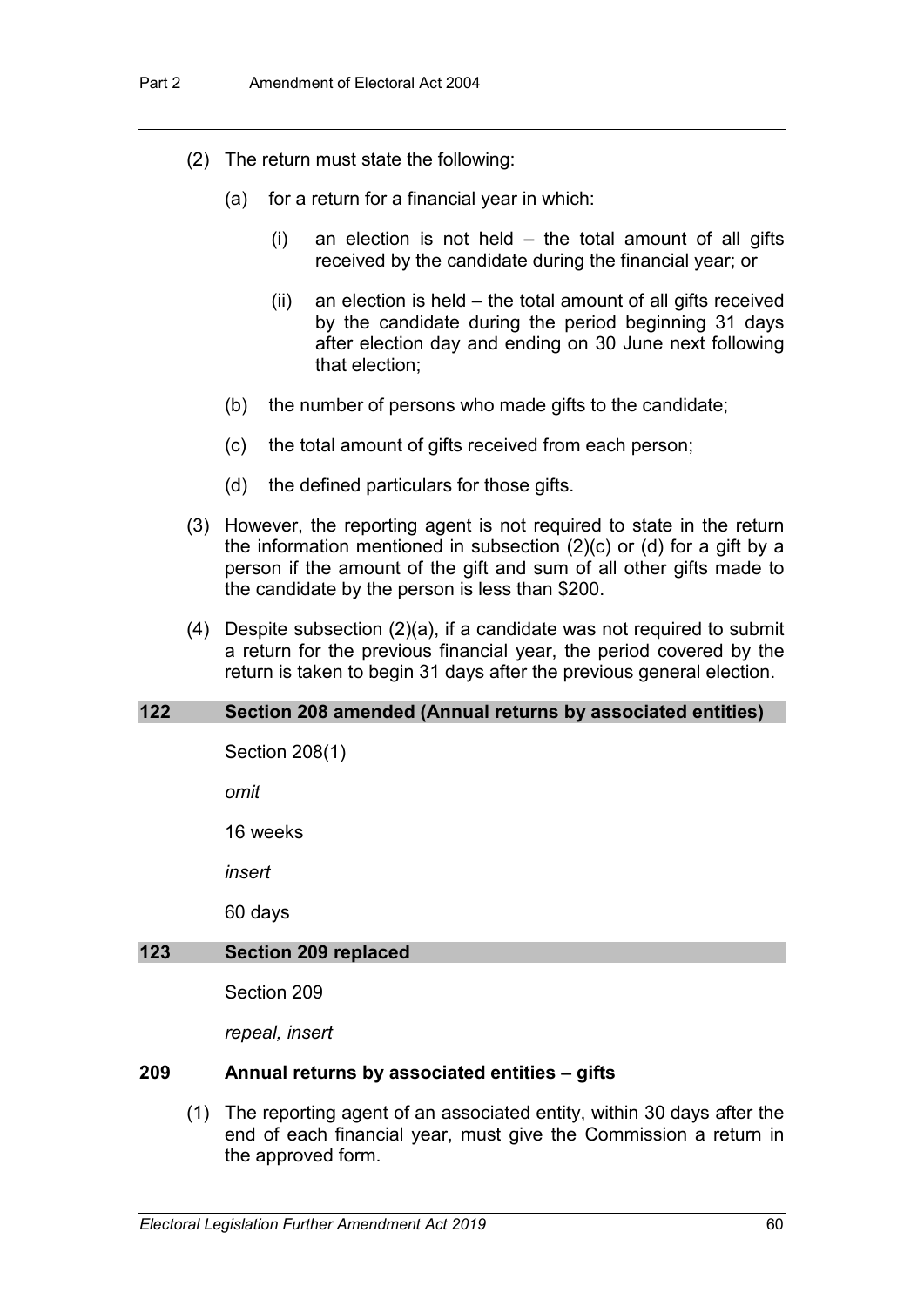- (2) The return must state the following:
	- (a) the total amount of all gifts received by the entity during the financial year;
	- (b) the number of persons who made gifts to the entity;
	- (c) the total amount of gifts received from each person;
	- (d) the defined particulars for those gifts.
- (3) However, the reporting agent is not required to state in the return the information mentioned in subsection (2)(c) or (d) for a gift by a person if the amount of the gift and sum of all other gifts made to the associated entity by the person is less than \$1 500.
- (4) Despite subsection (2)(a), if an associated entity was not required to submit a return for the previous financial year, the period covered by the return is taken to begin 31 days after the previous general election.

### **124 Section 210 amended (Amounts received)**

(1) Section 210(1)

*omit*

by or on behalf of a registered party or associated entity (the *receiver*)

(2) Section 210(1), after "205"

*insert*

, 207

#### **125 Part 10, Division 5A inserted**

After section 213

*insert*

## **Division 5A Territory campaign accounts**

#### **213A Requirement to keep Territory campaign account**

(1) The reporting agent of a registered party or candidate must keep a separate account (a *Territory campaign account*) with an ADI for Territory electoral purposes.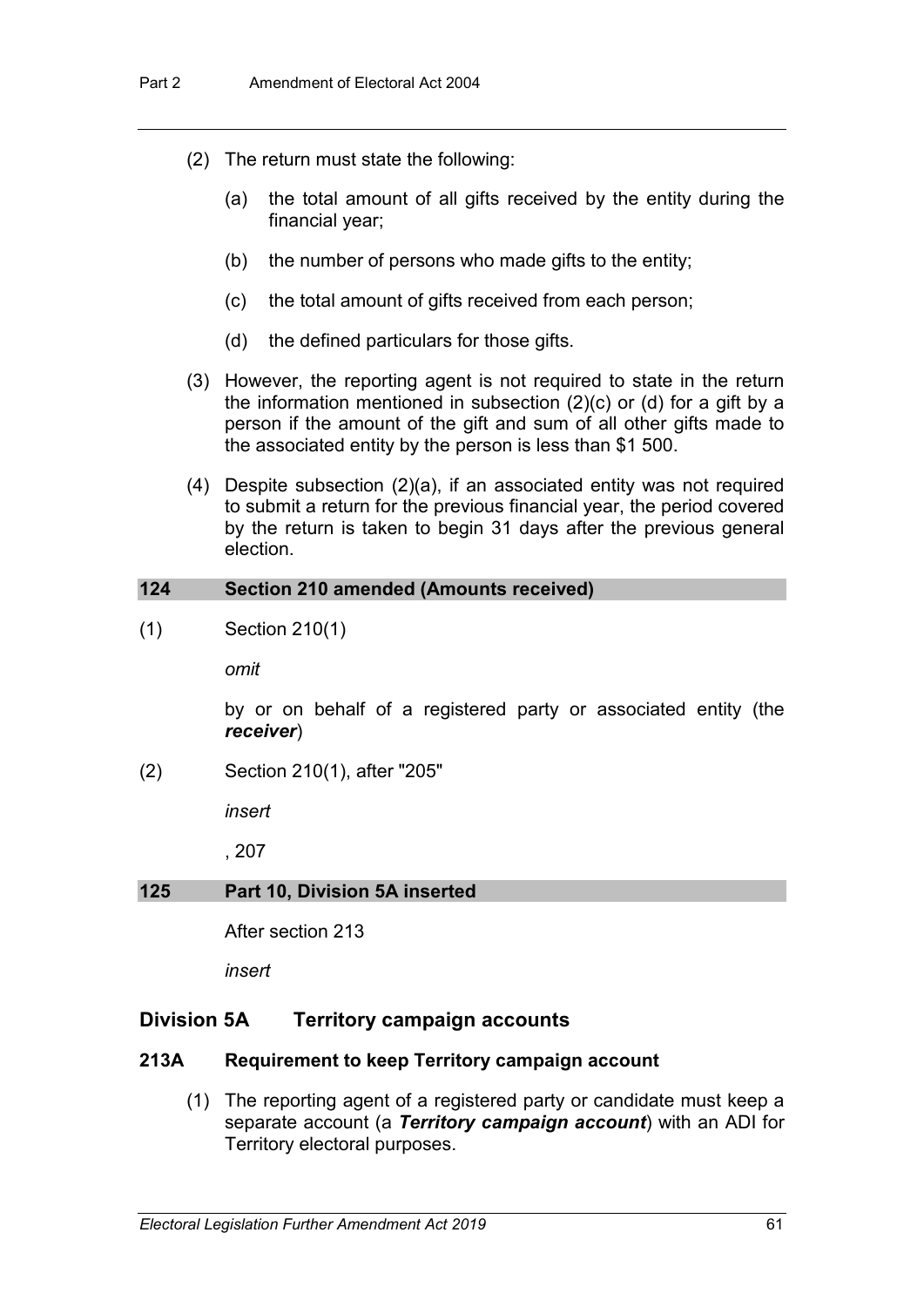(2) An amount deposited into or withdrawn from a Territory campaign account may only be used for Territory electoral purposes.

### **213B Gifts to be paid into Territory campaign account**

The reporting agent of a registered party or candidate must ensure that each gift that is an amount of money received by or on behalf of the registered party or candidate is paid into the Territory campaign account unless:

- (a) the gift is made or received in contravention of this Part; or
- (b) in relation to a gift received by or on behalf of a registered party – the gift is not intended by the registered party to be used for Territory electoral purposes; or
- (c) the gift is otherwise a gift that must not be paid into the account in accordance with this Division.

## **213C Payments into Territory campaign account**

- (1) Subject to section 213A(2), the Regulations may prescribe matters in relation to amounts that the agent of a registered party or candidate must, or must not, pay into the Territory campaign account.
- (2) If a registered party keeps an account with an ADI for Commonwealth electoral purposes, the reporting agent of the registered party must ensure that no amount is paid or transferred from that account into the Territory campaign account.
- (3) A person does not commit an offence against this Part for a contravention of this section (or the Regulations) if the person, on becoming aware that an amount of money was paid into the Territory campaign account in contravention of the relevant provision, takes all reasonable steps to immediately withdraw the amount from the account.

### **213D Territory campaign account to be used for electoral expenditure**

A reporting agent required to keep a Territory campaign account under this Division must ensure that the registered party on behalf of which, or candidate on behalf of whom, the Territory campaign account is kept does not pay an amount of money for electoral expenditure unless the amount is paid from the Territory campaign account.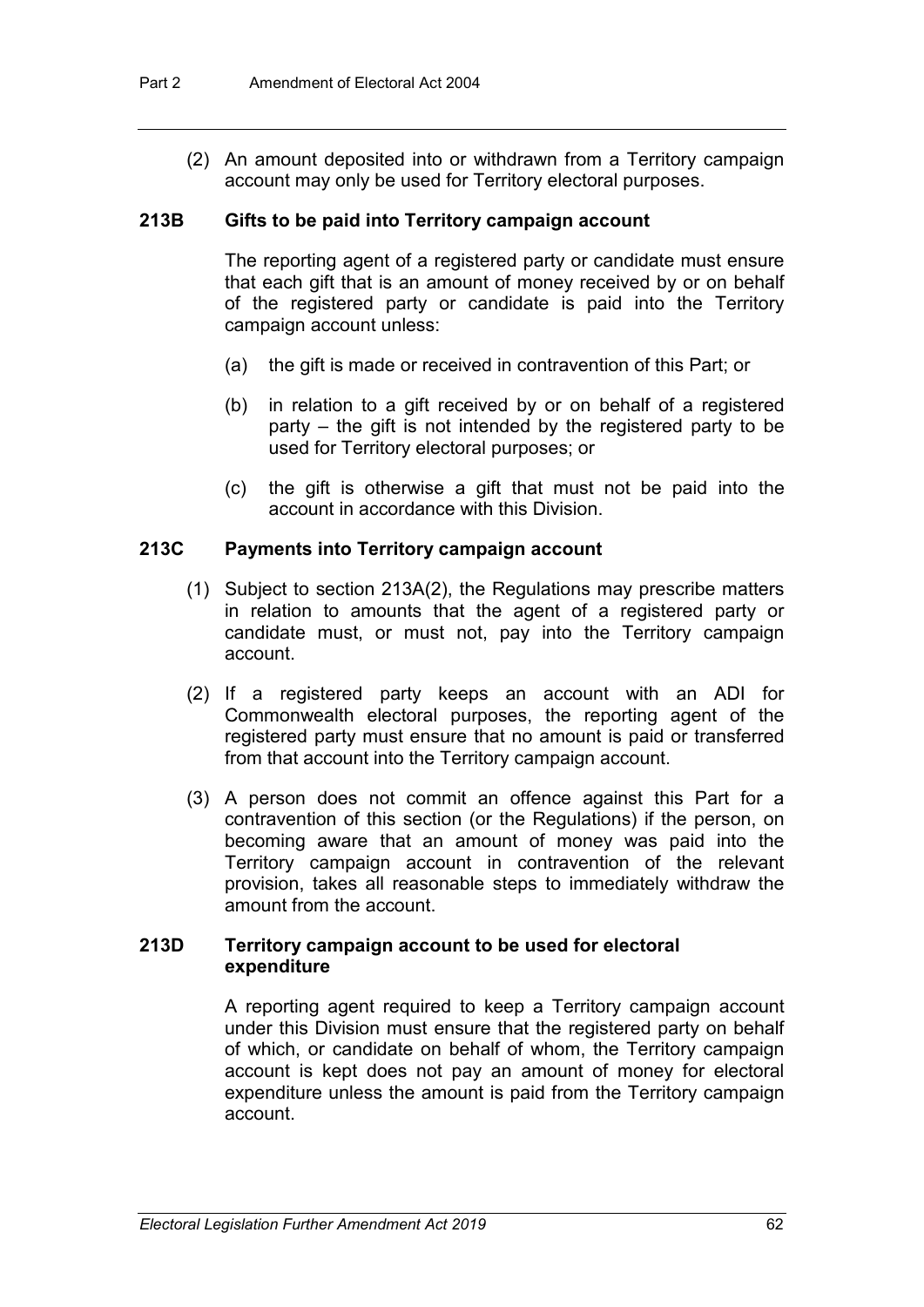## **213E Offence**

A person commits an offence if:

- (a) the person intentionally engages in conduct; and
- (b) the conduct results in a contravention of section 213A, 213B, 213C or 213D; and
- (c) the person is reckless in relation to that result.

#### Maximum penalty:

- (a) for an individual 200 penalty units or imprisonment for 12 months or both; or
- (b) for a body corporate 1000 penalty units.

### **126 Section 215 amended (Offences)**

(1) Section 215(2)

*omit, insert*

(2) A person must not, without reasonable excuse, give the Commission an incomplete return under Division 3, 4 or 5.

Maximum penalty:

- (a) for an individual 200 penalty units or imprisonment for 12 months; or
- (b) for a body corporate 1 000 penalty units.
- (2A) A person must not, without reasonable excuse, fail to keep records in accordance with section 220.

Maximum penalty:

- (a) for an individual 200 penalty units or imprisonment for 12 months; or
- (b) for a body corporate  $-1000$  penalty units.
- (2) Section 215(6)

*omit*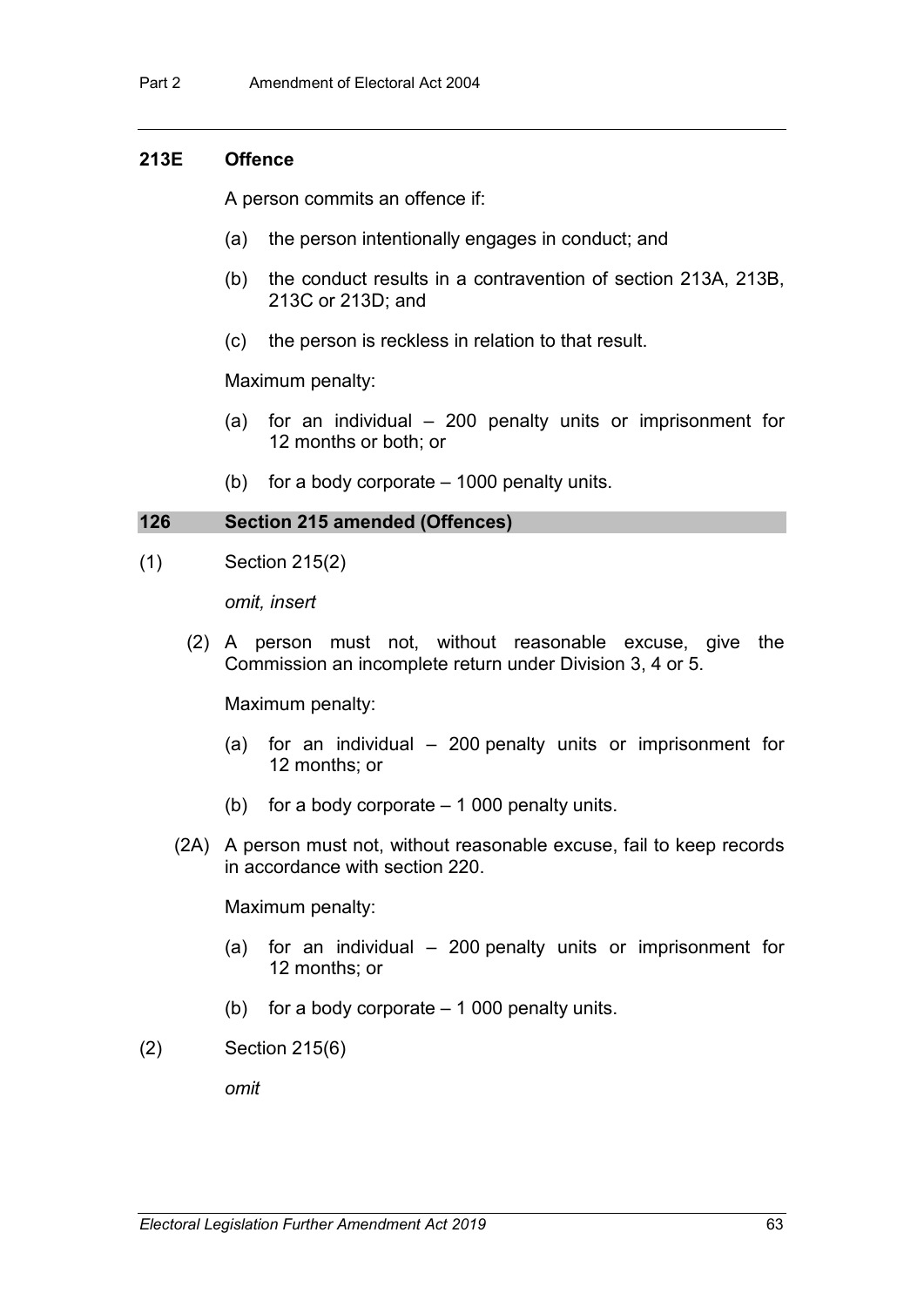#### **127 Section 220 amended (Records)**

Section 220(1)

*omit*

polling day for the election

*insert*

election day

## **128 Section 224 replaced**

Section 224

*repeal, insert*

### **224 Commission to publish returns**

- (1) Subject to subsections (2) and (3), the Commission must publish on its website each return given to the Commission under this Part as soon as practicable after the Commission receives the return.
- (2) A return given to the Commission under:
	- (a) section 191(d) or 192(a) must be published no later than 3 business days after the Commission receives the return; or
	- (b) section 191(e) or 192(b) must be published no later than 2 business days after the Commission receives the return; or
	- (c) any provision other than section 191(d) or (e) or 192(a) or (b) must be published no later than the end of any period prescribed by the Regulations after the Commission receives the return.
- (3) The Commission may decline to publish on its website, or may remove from its website, any return under this Part that in the opinion of the Commission may be false, misleading, vexatious or otherwise inaccurate.
- (4) On payment of a fee determined by the Commission, a person may obtain a copy of or extract from a return published under this section.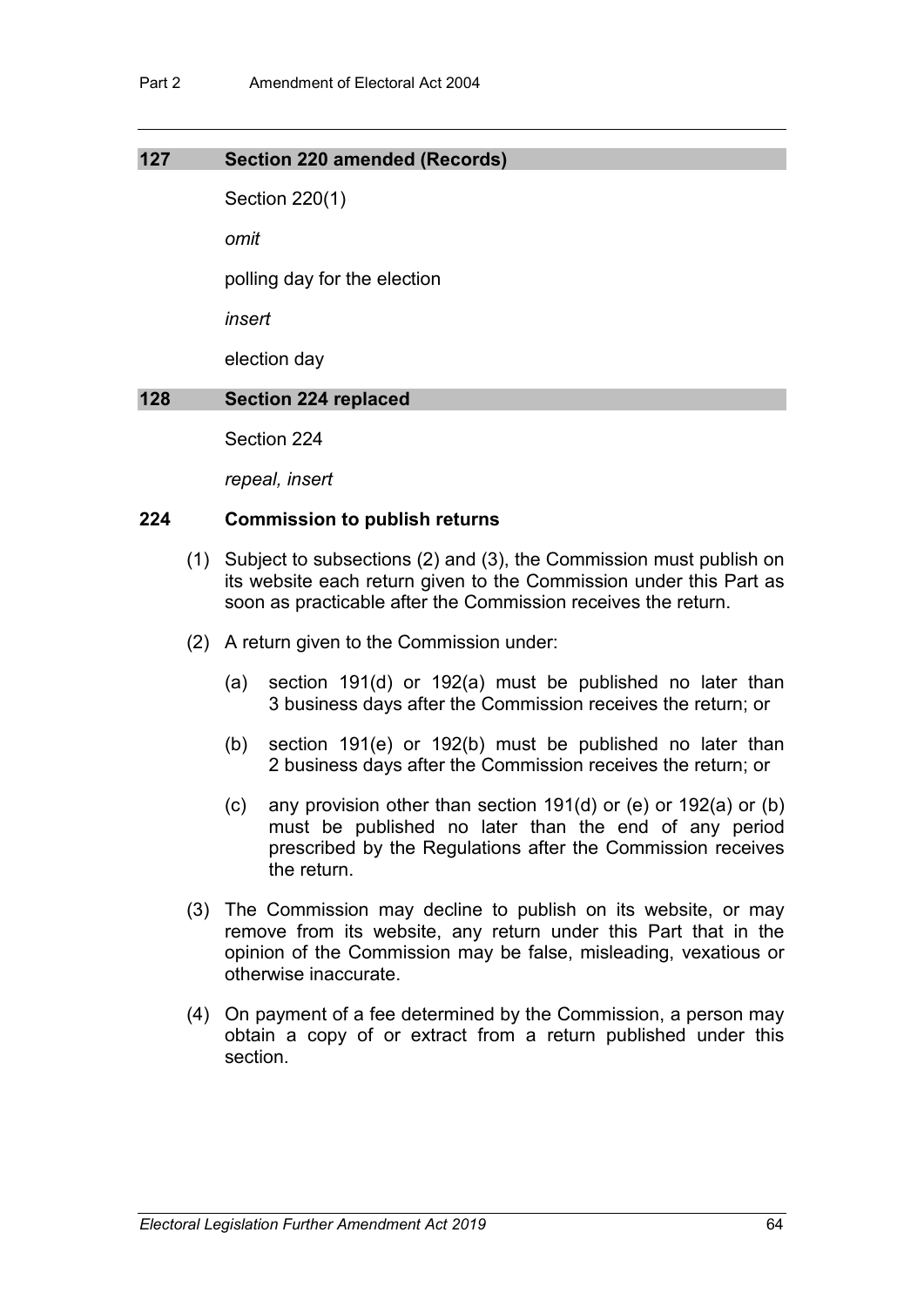## **129 Section 243 amended (Inquiries by Court)**

Section 243(1)(c)

*omit*

polling

*insert*

voting

# **130 Section 246 amended (Decision on application)**

Section 246(6)(a)

*omit*

the polling

*insert*

voting

# **131 Section 270 amended (Offences relating to campaign material)**

 $(1)$  Section 270 $(1)(a)$ , after "states"

*insert*

, in a sufficient font size to be read by the intended audience for the material and given the type of material,

 $(2)$  After section 270 $(1)(a)$ 

*insert*

- (ab) the material clearly identifies, in a sufficient font size to be read by the intended audience for the material and given the type of material, the source of the funding for that material, whether a political party, candidate, associated entity, third party campaigner or otherwise; and
- $(3)$  Section 270 $(3)(a)(i)$ ,  $(ii)$  and  $(iii)$

*omit*

an elector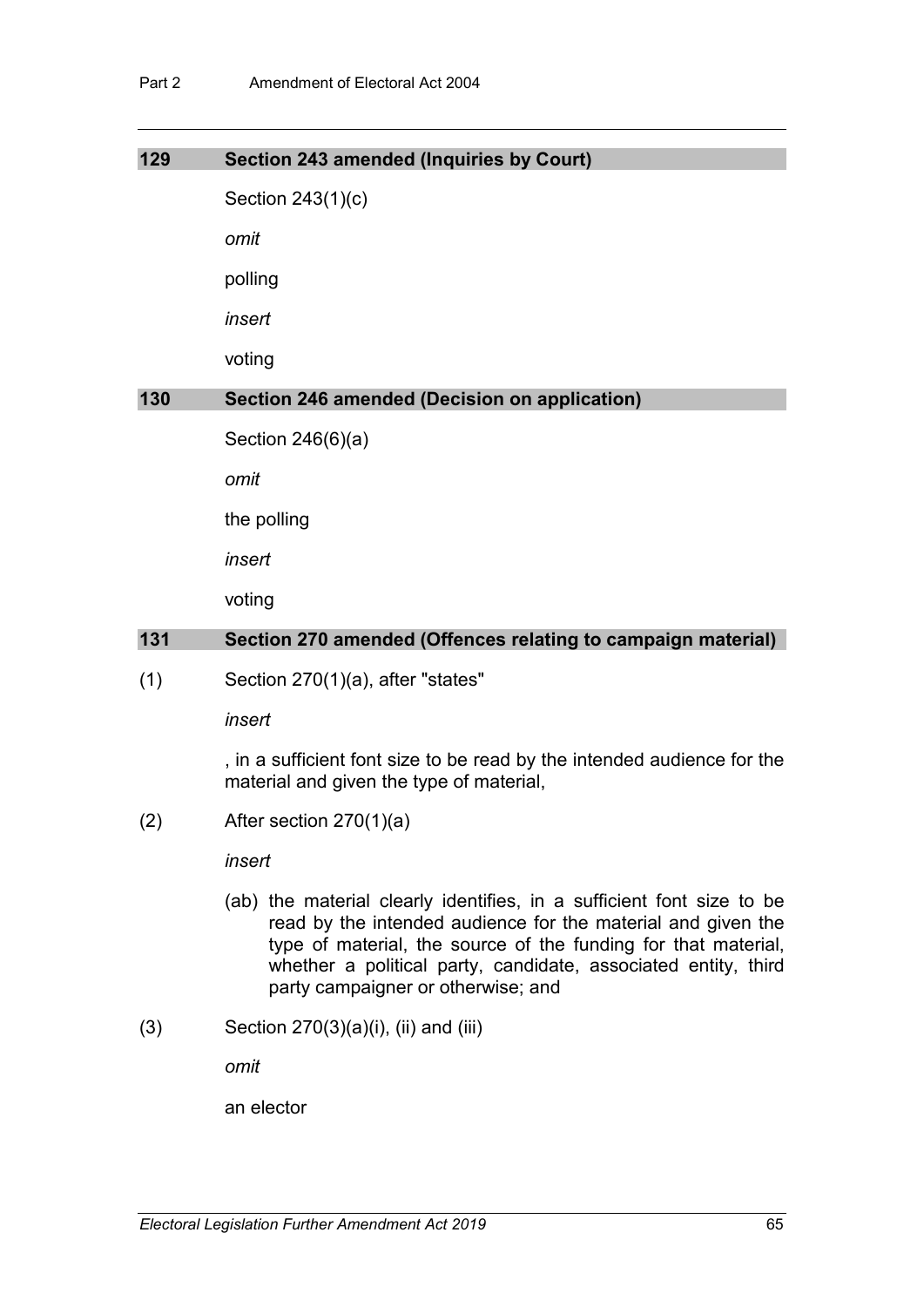*insert*

a voter

## **132 Section 271 amended (Offence relating to push-polling)**

Section 271(3), definition *push-polling*, paragraph (b)

*omit*

an elector in deciding his or her vote

*insert*

a voter in deciding their vote

# **133 Section 275 amended (Campaigning activities near voting centres)**

 $(1)$  Section 275(1), (2) and (4)(a)

*omit*

polling

*insert*

voting

# (2) Section  $275(2)(a)$  and  $(4)(b)$

*omit*

a pre-election

*insert*

an early

(3) Section 275(2)(b)

*omit*

pre-election

*insert*

early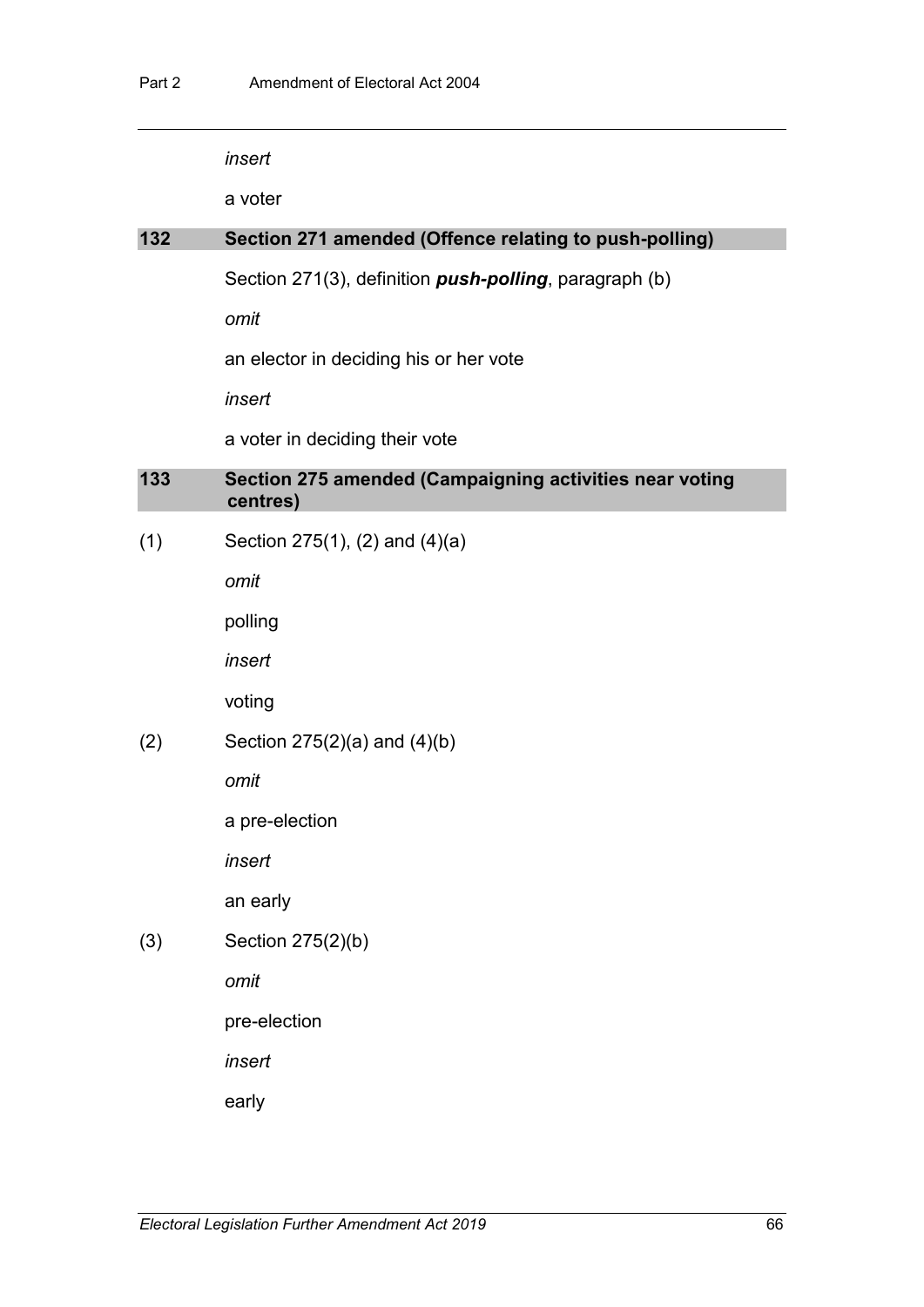(4) Section 275(4)(b)

*omit*

polling hours on polling

*insert*

voting hours on election

#### **134 Section 284 amended (Forgery)**

(1) Section 284

*omit*

A person

*insert*

- (1) A person
- (2) Section 284, at the end

*insert*

(2) A person must not forge the signature of any person on any electoral paper.

Maximum penalty 400 penalty units or imprisonment for 2 years.

**135 Section 285 amended (Offences relating to postal ballot papers)**

Section 285(2)

*omit*

or (5)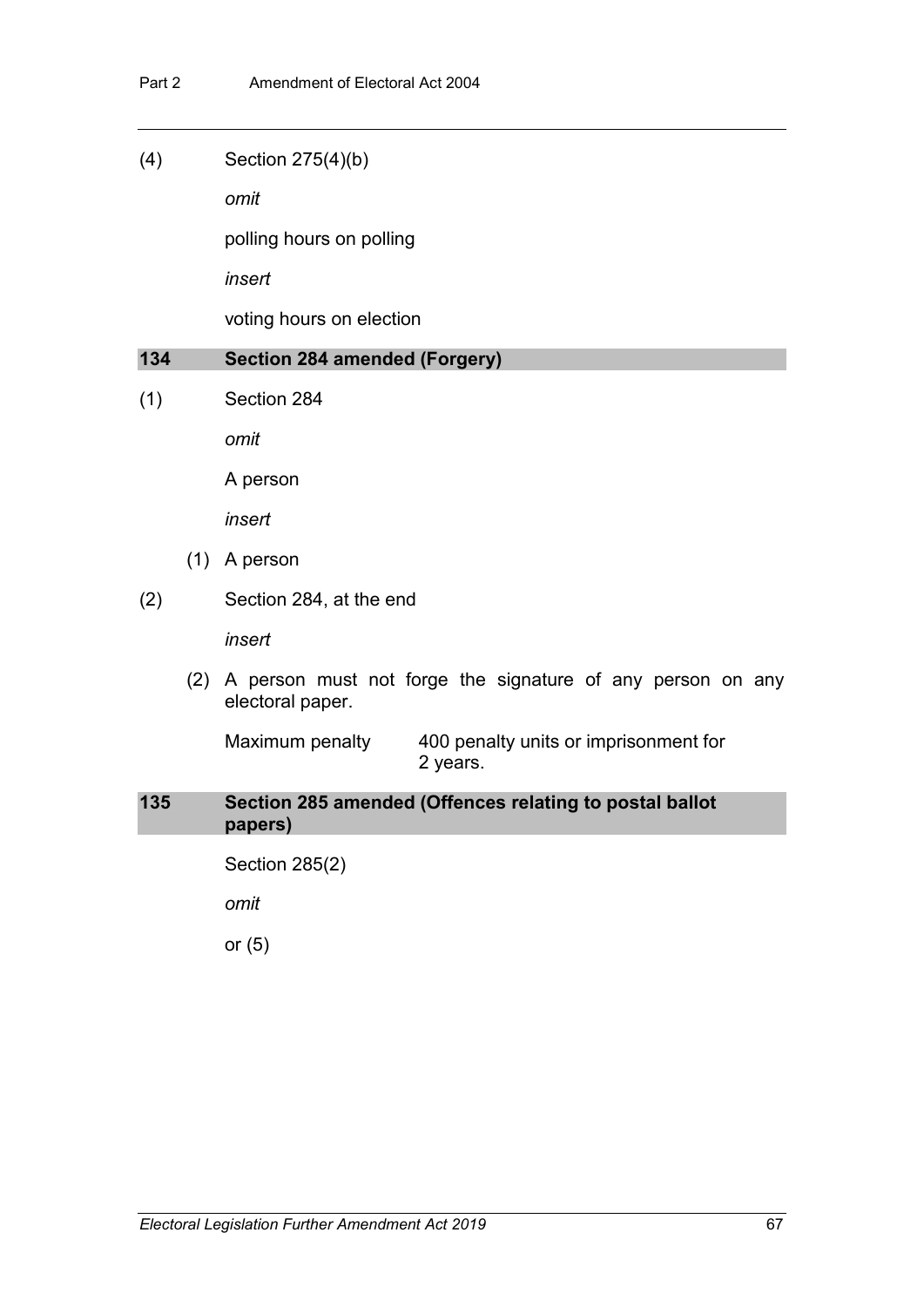## **136 Section 297 replaced**

Section 297

*repeal, insert*

## **297 Time limit for starting prosecutions**

Despite section 52 of the *Local Court (Criminal Procedure) Act 1928*, a prosecution for an offence against:

- (a) a provision of Part 9A or 10 may be started at any time within 4 years after commission of the offence; or
- (b) any other provision of this Act may be started at any time within 12 months after commission of the offence.

#### **137 Part 13, Division 3 heading replaced**

Part 13, Division 3, heading

*omit, insert*

# **Part 13A Infringement notices for infringement offences**

| 138 | <b>Section 306 amended</b>  |
|-----|-----------------------------|
| (1) | Section 306, heading        |
|     | omit                        |
|     | <b>Division</b>             |
|     | insert                      |
|     | Part                        |
| (2) | Section 306(1), (2) and (3) |
|     | omit                        |
|     | <b>Division</b>             |
|     | insert                      |
|     | Part                        |
|     |                             |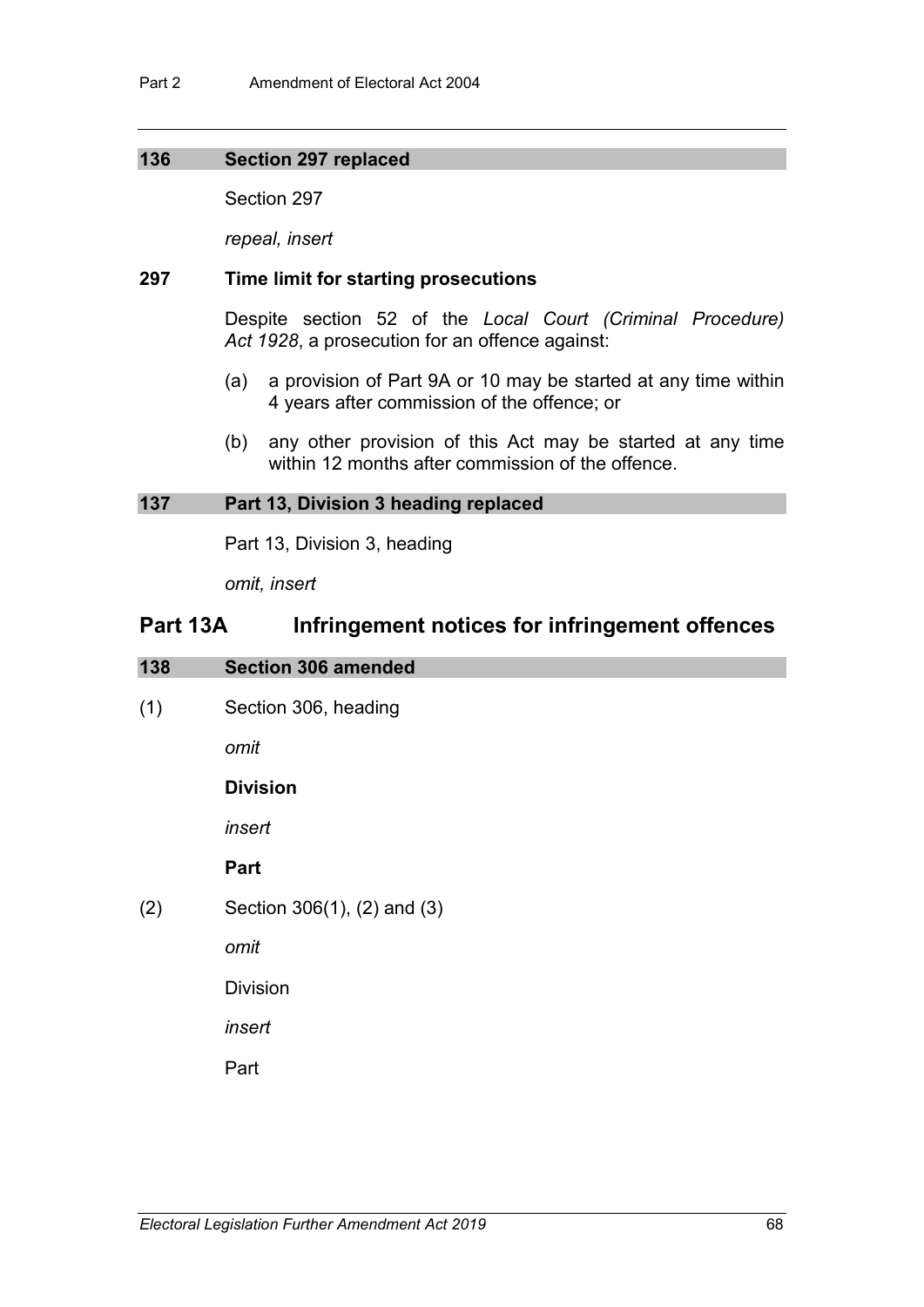## **139 Section 318 amended (Approved forms)**

Section 318(2), after "declaration"

*insert*

or an unattested declaration

### **140 Part 22 inserted**

After section 362

*insert*

# **Part 22 Transitional matters for Electoral Legislation Further Amendment Act 2019**

# **363 Disclosure of gifts – reporting agent of a candidate, persons incurring political expenditure and donations to candidates**

- (1) Subject to subsection (2), despite the repeal of sections 191 and 192 and the amendment of section 193 by the *Electoral Legislation Further Amendment Act 2019*, each section and any other necessary provision of this Act, as in force immediately before those repeals or amendments:
	- (a) continues to apply in respect of a person to whom it applied immediately before the repeals or amendments; and
	- (b) ceases to apply immediately after the person gives the required return to the Commission.
- (2) For subsection (1), despite anything to the contrary in this Act or the *Electoral Legislation Further Amendment Act 2019*:
	- (a) the disclosure period for each return is taken to end on 31 December 2019; and
	- (b) each return must be given to the Commission no later than 60 days after that date.

#### **364 Disapplication of monetary units indexation scheme for 2020 election**

Despite the references to 40 000 monetary units in section 203B(1)(a) and (b), the applicable amounts mentioned in those paragraphs for the capped expenditure period beginning on 1 January 2020 are taken to be \$40 000.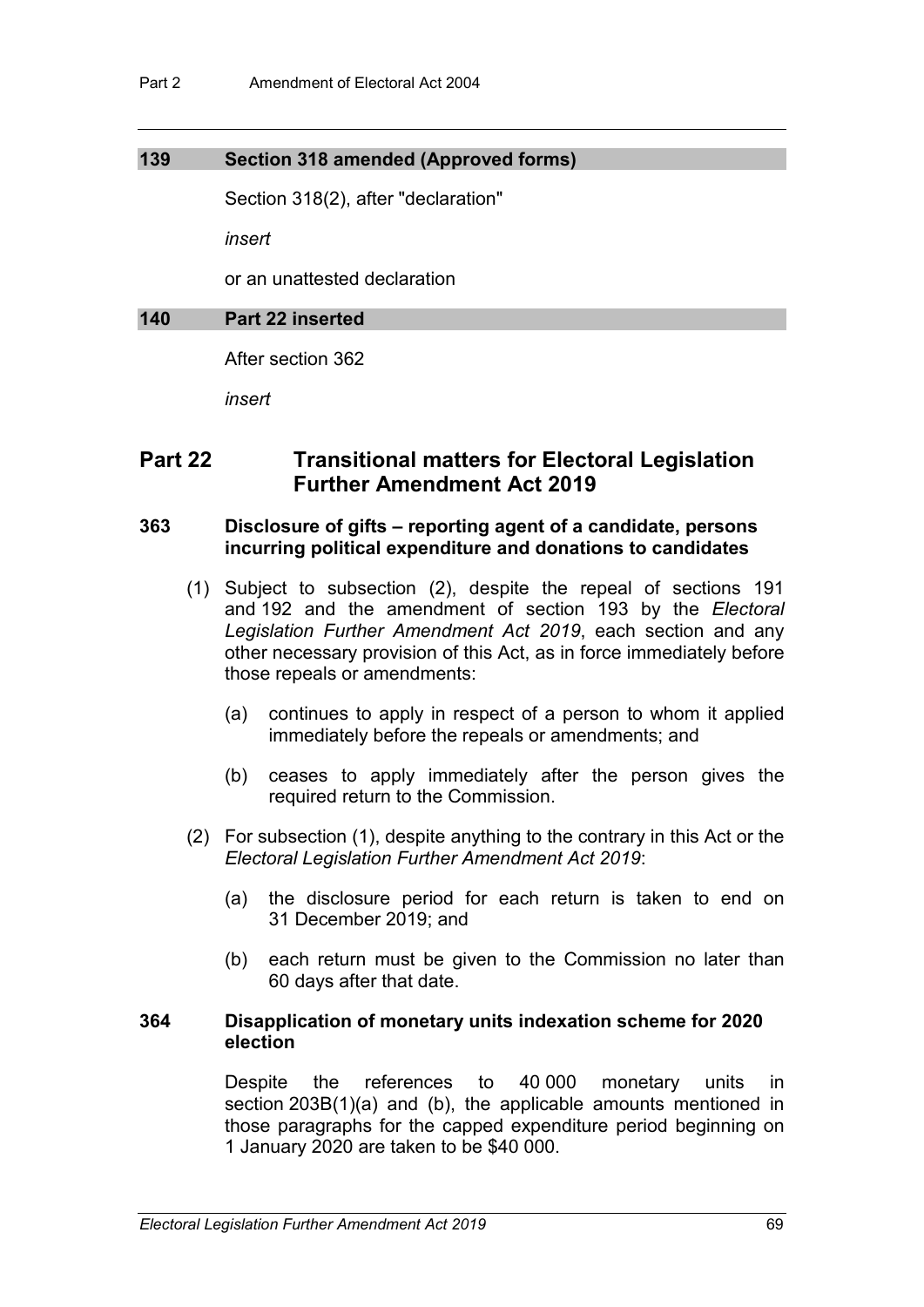# **141 Schedule 2 amended (Appealable decisions and affected persons)**

Schedule 2, after the entry relating to section 161(3)

*insert*

A decision under section 175F to The applicant refuse an application for registration of an associated entity or a third party campaigner

# **Part 3 Amendment of Local Government Act 2008**

# **142 Act amended**

This Part amends the *Local Government Act 2008*.

## **143 Section 99 amended (Offences relating to campaign material)**

(1) Section 99(1)(a), after "states"

*insert*

, in a sufficient font size to be read by the intended audience for the material and given the type of material,

(2) After section 99(1)(a)

*insert*

(ab) the material clearly identifies, in a sufficient font size to be read by the intended audience for the material and given the type of material, the source of the funding for that material; and

# **Part 4 Amendment of Electoral Regulations 2004**

# **144 Regulations amended**

This Part amends the *Electoral Regulations 2004*.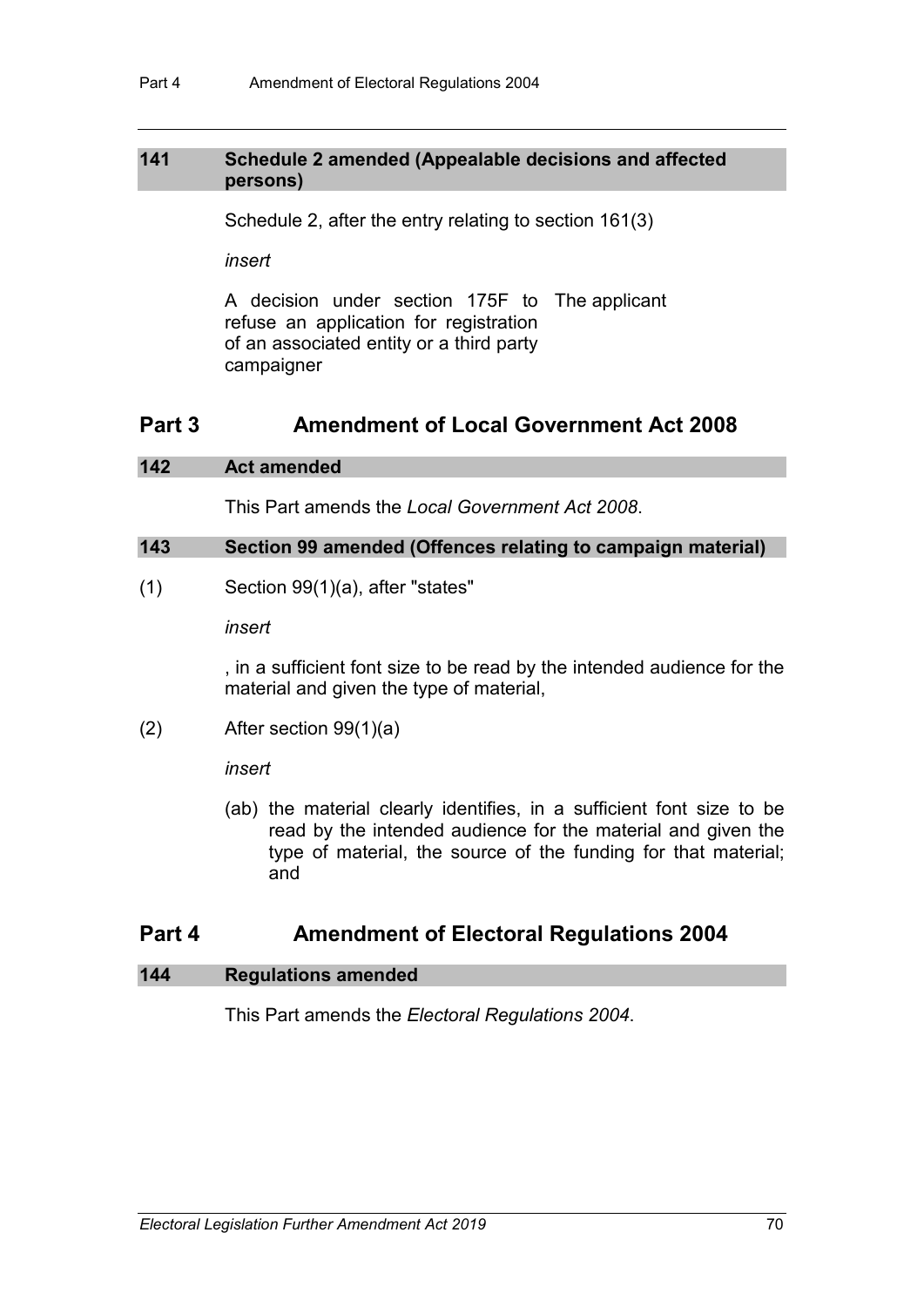## **145 Regulation 2 replaced**

Regulation 2

*repeal, insert*

## **2 Prescribed amount for infringement offence**

For the definition *prescribed amount* in section 3 of the Act, the prescribed amount for an offence against:

- (a) section 175P(2) or (3) of the Act is 0.5 penalty units; or
- (b) section  $215(1)$ ,  $(2)$  or  $(2A)$  of the Act is:
	- (i) for an individual 10 penalty units; or
	- (ii) for a body corporate 50 penalty units; or
- (c) section 279(1) of the Act is \$25.

## **146 Regulation 3A inserted**

After regulation 3

*insert*

# **3A Nomination deposit**

For section 32(1)(g) of the Act:

- (a) the nomination deposit is \$500; and
- (b) the manner of payment of the nomination deposit is a single payment of the full nomination deposit; and
- (c) the payment method is:
	- (i) by electronic transfer from an ADI to an account specified by the Commission; or
	- (ii) in cash.